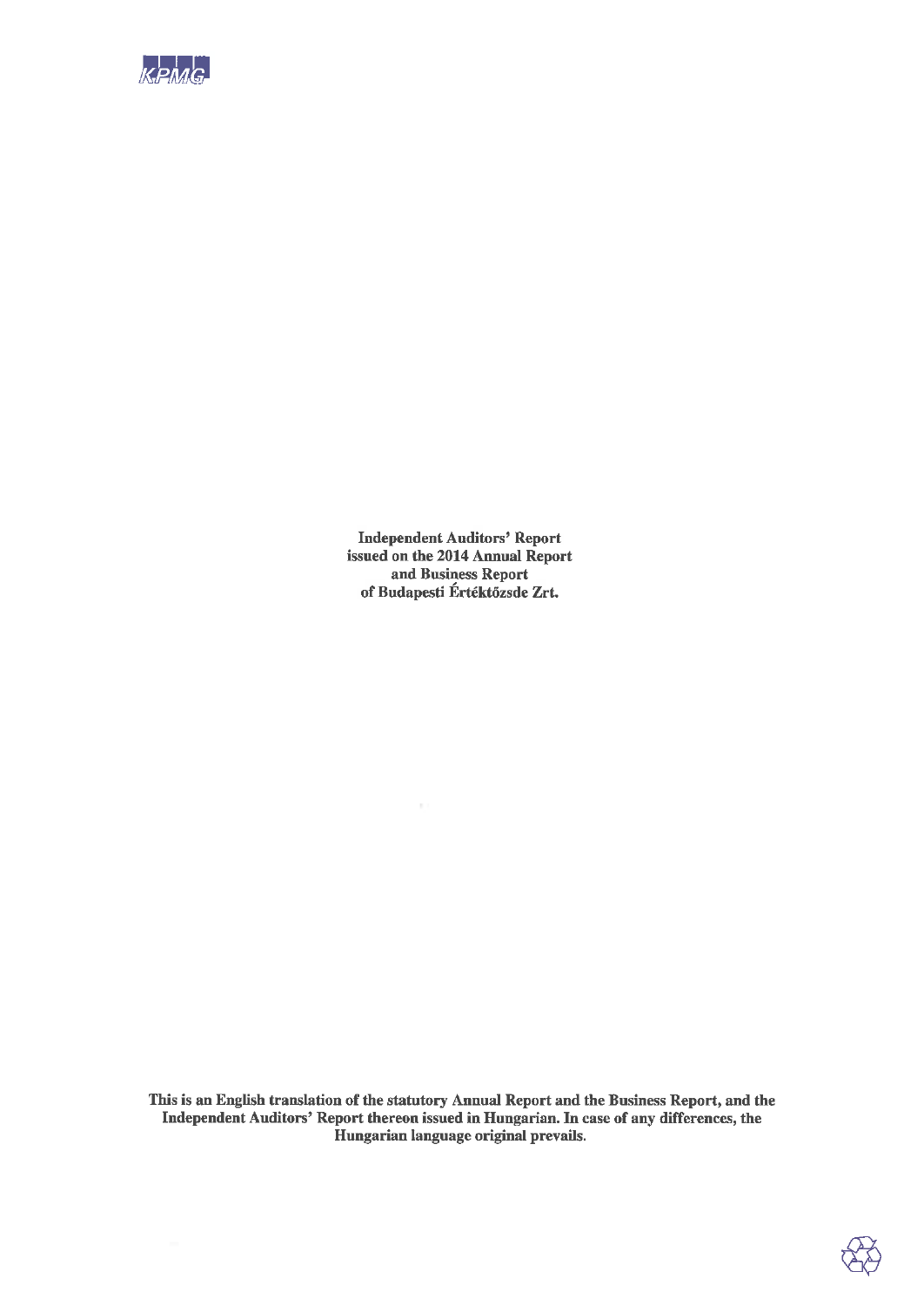

### **Table of Contents**

### I. Independent Auditors' Report

II. Annual Report

**Balance Sheet** Profit and Loss Statement **Supplementary Notes** 

III. Business Report

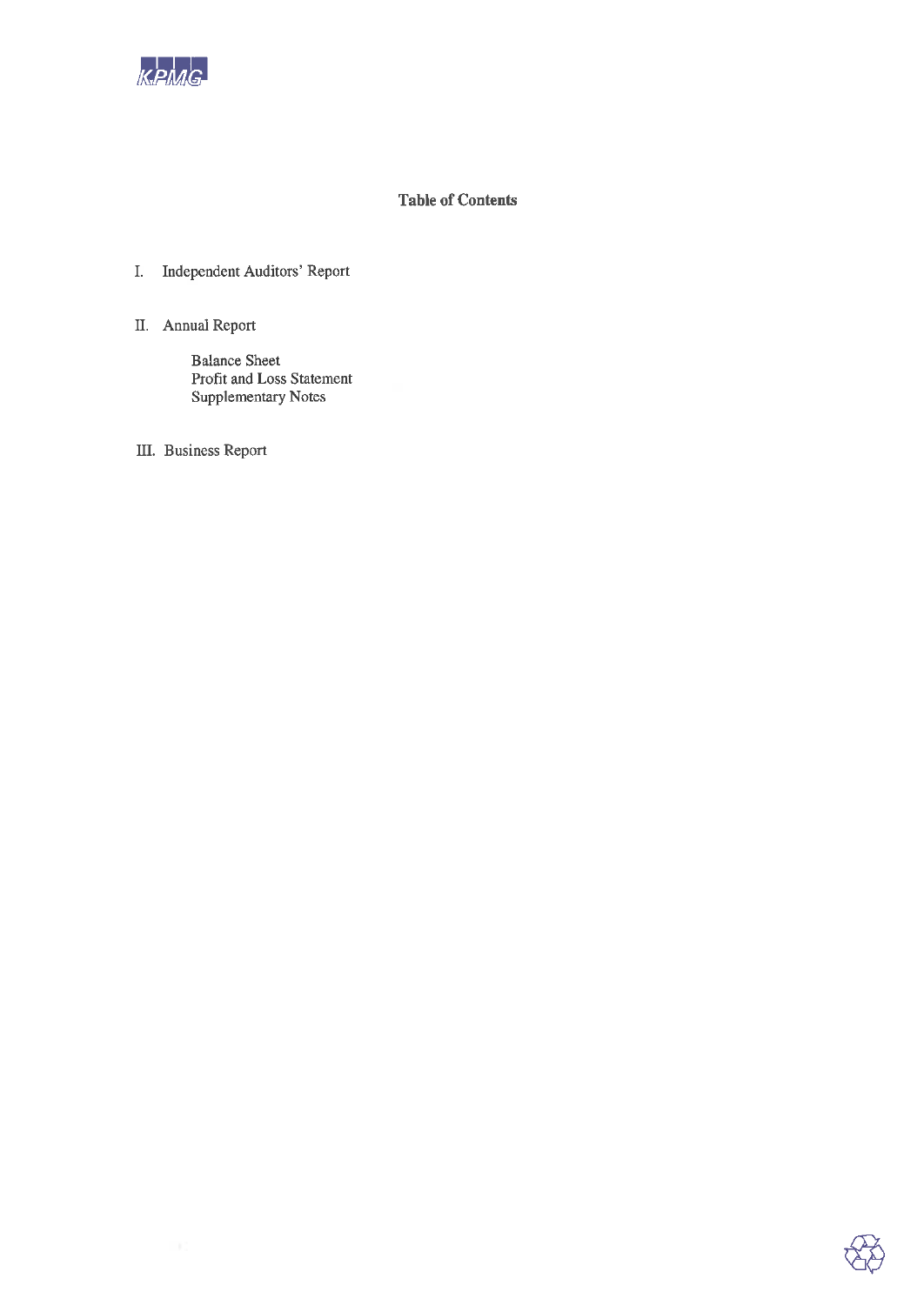

**KPMG Hungária Kft.** Váci út 31. H-1134 Budapest Hungary

Tel.: +36 (1) 887 71 00 Fax: +36 (1) 887 71 01 E-mail: info@kpmg.hu Internet: kpmg.hu

This is an English translation of the Independent Auditors' Report on the 2014 statutory Annual Report of Budapesti Értéktőzsde Zrt. issued in Hungarian. If there are any differences, the Hungarian language original prevails. This report should be read in conjunction with the complete statutory Annual Report it refers to.

### **Independent Auditors' Report**

To the shareholders of Budapesti Értéktözsde Zrt.

### **Report on the Annual Report**

We have audited the accompanying 2014 annual report of Budapesti Értéktőzsde Zrt. (hereinafter referred to as "the Company"), which comprises the balance sheet as at 31 December 2014, which shows total assets of THUF 6,250,646 and retained profit for the year of THUF 5,796, and the income statement for the year then ended, and supplementary notes, comprising a summary of significant accounting policies and other explanatory information.

### Management's Responsibility for the Annual Report

Management is responsible for the preparation and fair presentation of this annual report in accordance with the provisions of the Hungarian Act on Accounting, and for such internal control as management determines is necessary to enable the preparation of annual report that is free from material misstatement, whether due to fraud or error.

### Auditors' Responsibility

Our responsibility is to express an opinion on this annual report based on our audit. We conducted our audit in accordance with the Hungarian National Standards on Auditing and applicable laws and regulations in Hungary. Those standards require that we comply with ethical requirements and plan and perform the audit to obtain reasonable assurance about whether the annual report is free from material misstatement.

An audit involves performing procedures to obtain audit evidence about the amounts and disclosures in the annual report. The procedures selected depend on our judgment, including the assessment of the risks of material misstatement of the annual report, whether due to fraud or error. In making those risk assessments, we consider internal control relevant to the entity's preparation and fair presentation of the annual report in order to design audit procedures that are appropriate in the circumstances, but not for the purpose of expressing an opinion on the effectiveness of the entity's internal control. An audit also includes evaluating the appropriateness of accounting policies used and the reasonableness of accounting estimates made by management, as well as evaluating the overall presentation of the annual report.

We believe that the audit evidence we have obtained is sufficient and appropriate to provide a basis for our audit opinion.

### Opinion

In our opinion, the annual report gives a true and fair view of the financial position of Budapesti Ertéktőzsde Zrt. as at 31 December 2014, and of its financial performance for the year then ended in accordance with the provisions of the Hungarian Act on Accounting.

### **Other Matters**

We have issued an Auditor's Report dated 11 March 2015 on the annual report submitted to the General meeting for approval and have considered the events after the balance sheet date only up to that date. The General meeting amended the annual report in terms of the amount of dividend payments, which resulted in a decrease in the retained profit for the year of THUF 514,281.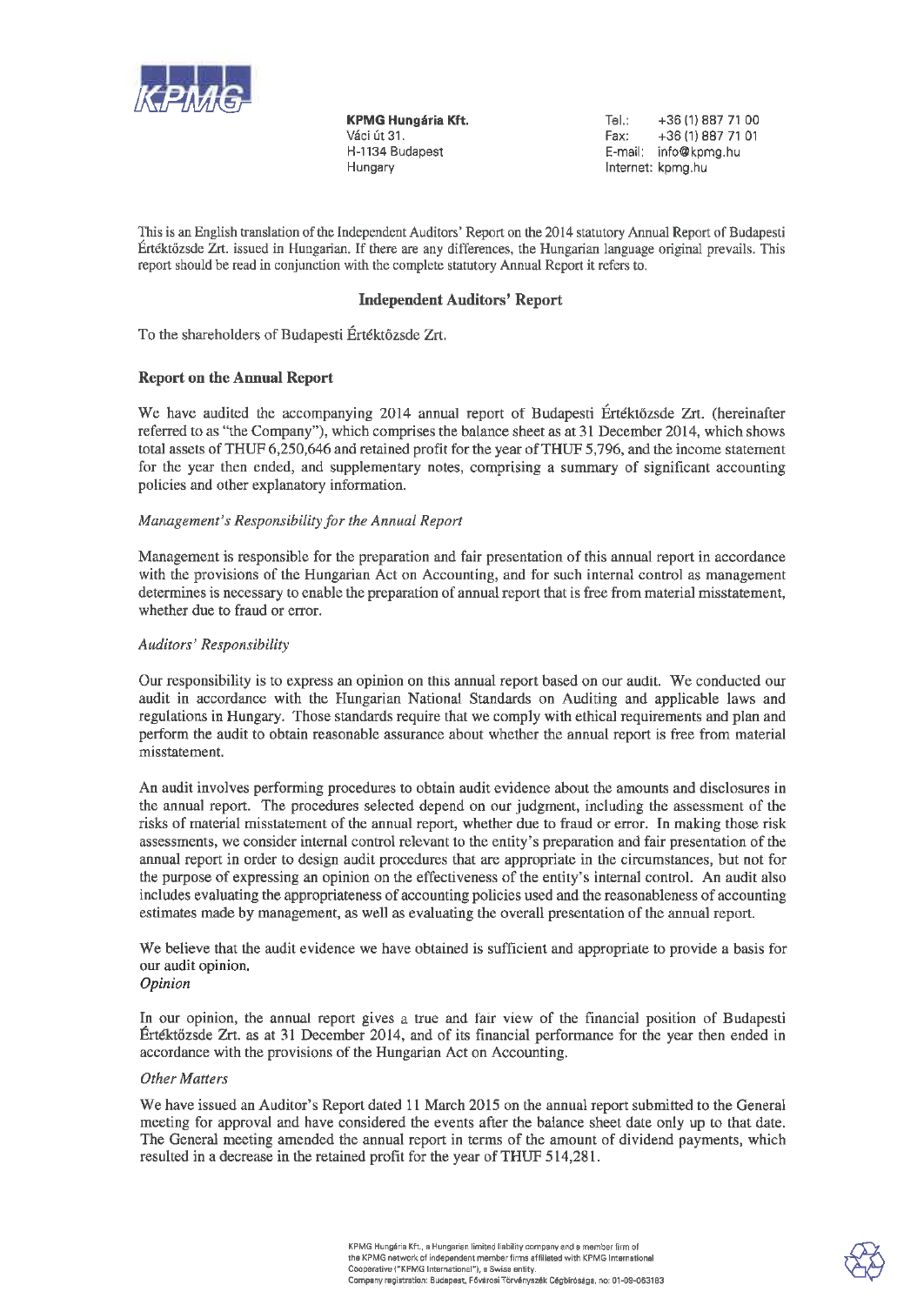

### **Report on the Business Report**

We have audited the accompanying 2014 business report of Budapesti Értéktőzsde Zrt..

Management is responsible for the preparation of the business report in accordance with the provisions of the Hungarian Act on Accounting. Our responsibility is to assess whether this business report is consistent with the annual report prepared for the same business year. Our work with respect to the business report was limited to the assessment of the consistency of the business report with the annual report, and did not include a review of any information other than that drawn from the audited accounting records of the Company.

In our opinion, the 2014 business report of Budapesti Értéktőzsde Zrt. is consistent with the data included in the 2014 annual report of Budapesti Értéktőzsde Zrt..

Budapest, 29 April 2015 KPMG Hungária Kft. Registration number: 000202

Gábor Agócs Gábor Agócs Partner, Professional Accountant Registration number: 005600

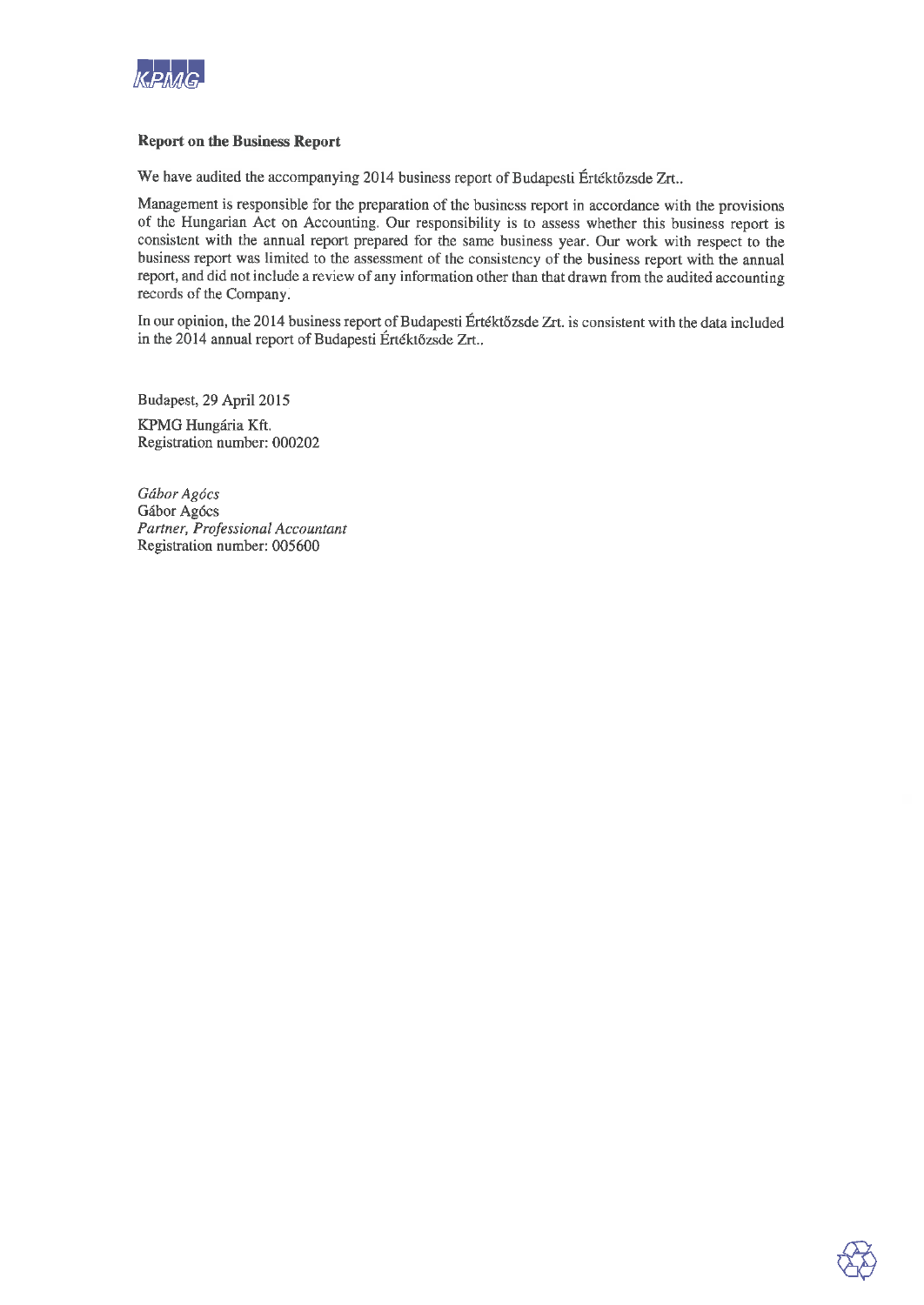

## **FINANCIAL STATEMENTS OF THE BUDAPEST STOCK EXCHANGE FOR THE YEAR 2014**

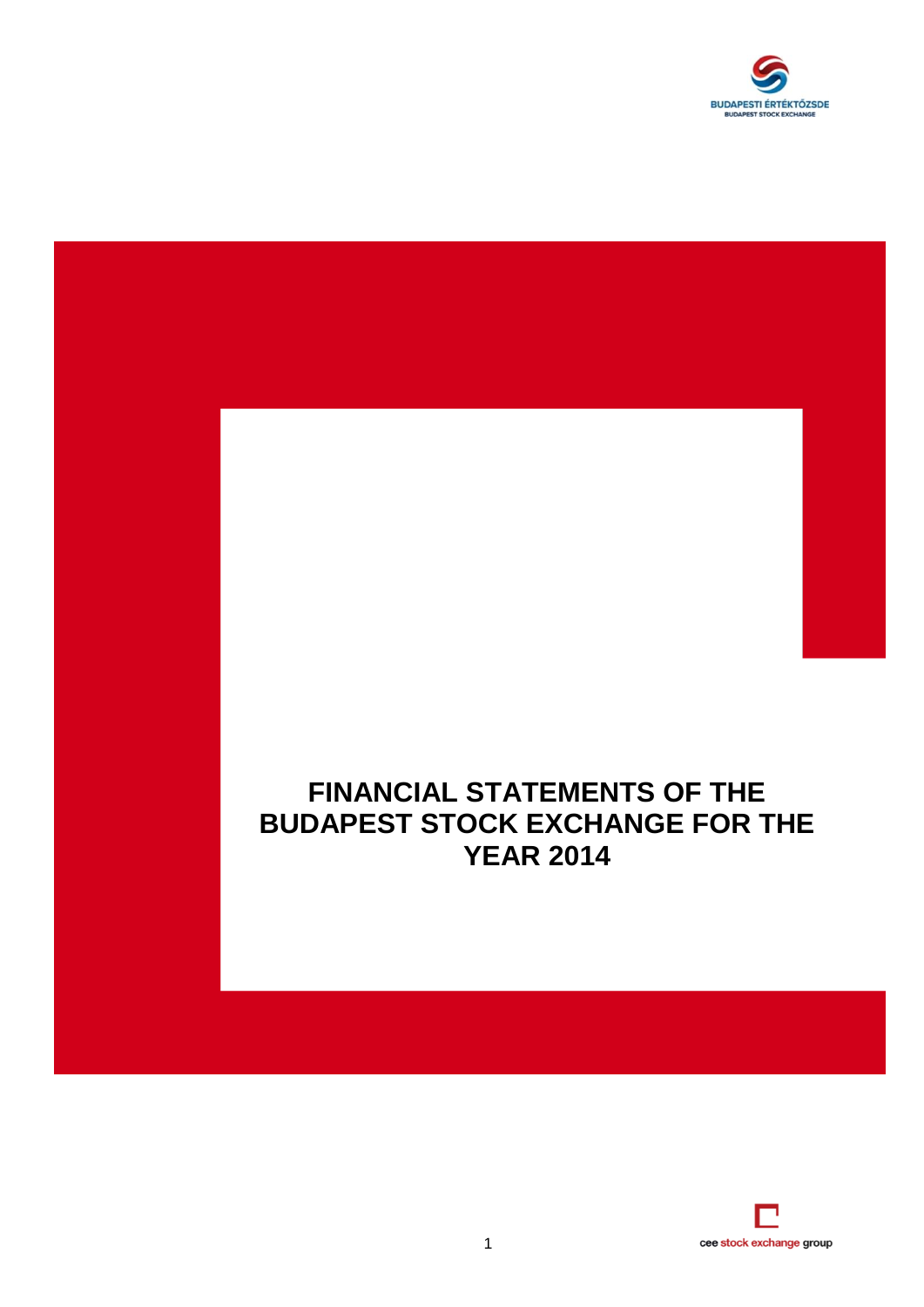

## **Table of Contents**

| <b>Balance Sheet</b>            | 3  |
|---------------------------------|----|
| Income Statement                | 5  |
| Notes to the 2014 Annual Report | 6  |
| <b>Business Report</b>          | 34 |

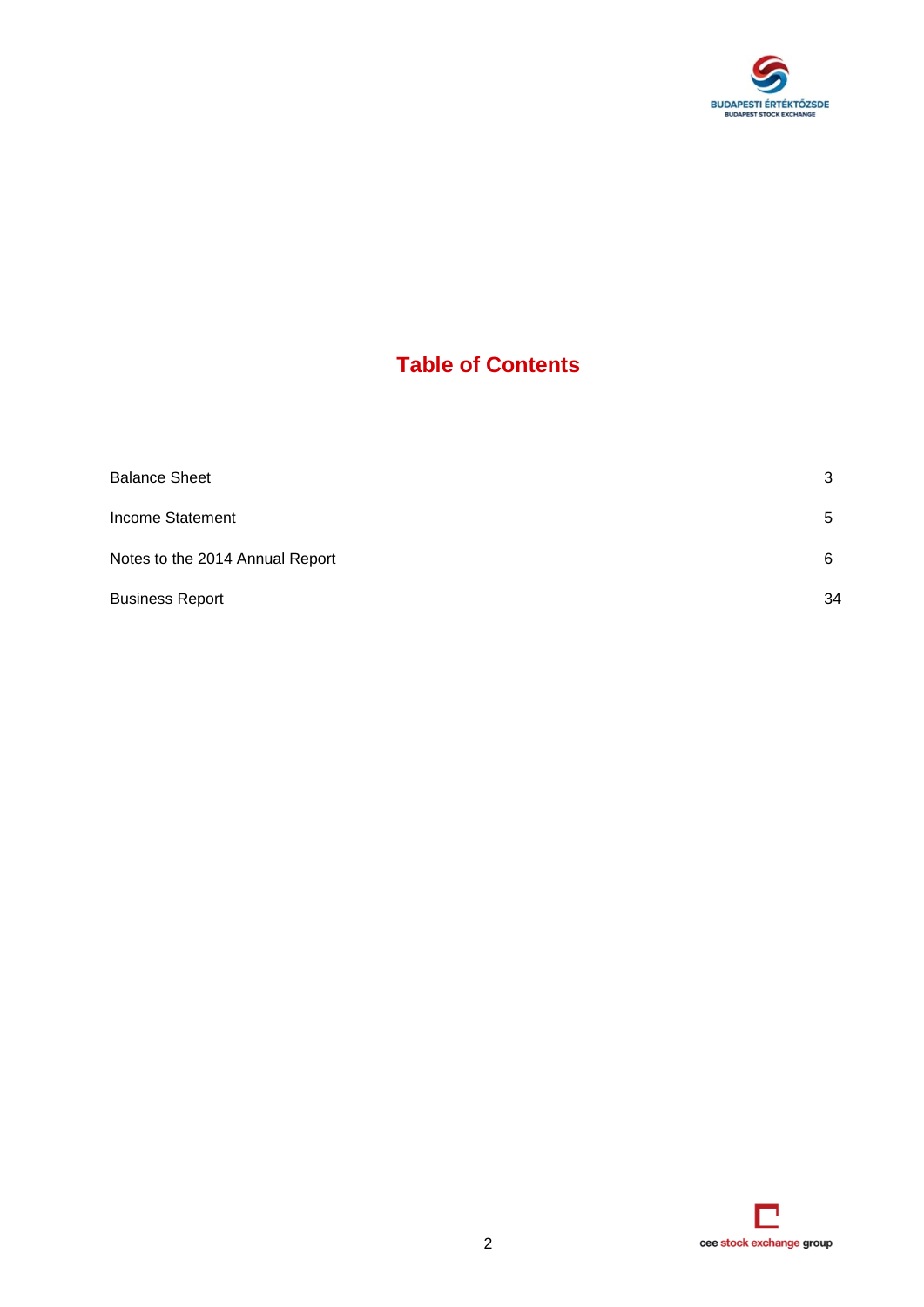

|                         |                                                                      |                | <b>HUF '000</b> |
|-------------------------|----------------------------------------------------------------------|----------------|-----------------|
|                         | <b>Denomination</b>                                                  | 31.12.2013     | 31.12.2014      |
| a                       | b                                                                    | c              | d               |
| 1                       | A. LONG-TERM ASSETS                                                  | 5 326 160      | 5 293 993       |
| $\overline{\mathbf{2}}$ | ı.<br>Intangible assets                                              | 143 613        | 119 344         |
| 3                       | Capitalized value of formation, promotion and restructuring expenses | $\Omega$       | $\overline{0}$  |
| 4                       | Capitalized value of research and development                        | $\Omega$       | $\overline{0}$  |
| 5                       | Rights, representing assets                                          | 2 1 6 9        | 1 3 5 1         |
| 6                       | Intellectual products                                                | 141 444        | 117 993         |
| $\overline{7}$          | Goodwill                                                             | $\mathbf 0$    | $\mathbf 0$     |
| 8                       | Advences and prepayments on intangible assets                        | $\overline{0}$ |                 |
| 9                       | Value correction of intangible assets                                | $\Omega$       | $\mathbf 0$     |
| 10                      | II. Tangible assets                                                  | 67 525         | 59 627          |
| 11                      | Buildings and related concessions and similar rights                 | 1680           | 327             |
| 12                      | Plant machinery                                                      | 40 147         | 41 645          |
| 13                      | Other equipments and fittings, vehicles                              | 25 698         | 17 655          |
| 14                      | Assets in course of constructions                                    | 0              | $\mathbf 0$     |
| 15                      | Prepayments made on fixed assets                                     | $\Omega$       |                 |
| 16                      | Value correction of tangible assets                                  | $\Omega$       | $\overline{O}$  |
| 17                      | III. Invested financial assets                                       | 5 115 022      | 5 115 022       |
| 18                      | Shares                                                               | 5 115 022      | 5 115 022       |
| 19                      | Securities                                                           | O              | $\mathbf 0$     |
| 20                      | Long term loan                                                       | $\Omega$       |                 |
| 21                      | Securities signifying a long-term creditor relationship              | 0              | $\overline{O}$  |
| 22                      | <b>B. CURRENT ASSETS</b>                                             | 1 023 742      | 732 702         |
| 23                      | ı.<br><b>Stocks</b>                                                  | 18799          | 7441            |
| 24                      | Raw materials and consumable goods                                   | 0              | $\mathbf 0$     |
| 25                      | Work in progress                                                     | $\Omega$       | $\mathbf 0$     |
| 26                      | Finished goods                                                       | $\Omega$       | $\overline{O}$  |
| 27                      | Merchandise                                                          | 18799          | 7 4 4 1         |
| 28                      | Prepayments made on stocks                                           | $\Omega$       | $\Omega$        |
| 29                      | II. Receivables                                                      | 337 466        | 140 445         |
| 30                      | Trade debtors                                                        | 306 375        | 129 182         |
| 31                      | Receivables from affiliated undertaking                              | 0              | $\mathbf 0$     |
| 32                      | Receivables from independent undertakings                            | $\Omega$       | $\overline{0}$  |
| 33                      | <b>Bills receivalble</b>                                             | 0              | $\overline{O}$  |
| 34                      | Other debtors                                                        | 31 091         | 11 263          |
| 35                      | III. Securities                                                      | $\mathbf 0$    | $\bf{0}$        |
| 36                      | Paticipation in affiliated undertaking                               | $\Omega$       | $\overline{0}$  |
| 37                      | Other participation                                                  | $\overline{0}$ | $\overline{0}$  |
| 38                      | exchangable shares                                                   | 0              | $\mathbf 0$     |
| 39                      | Debt securities held for sale                                        | $\mathbf 0$    | $\overline{O}$  |
| 40                      | IV. Cash and cash equivalents                                        | 667 477        | 584 816         |
| 41                      | Cash                                                                 | 106            | 20              |
| 42                      | Current account                                                      | 667 371        | 584 796         |
| 43                      | <b>ACCRUED INCOME AND PREPAYMENTS</b><br>C.                          | 240 029        | 223 951         |
| 44                      | Accrued income                                                       | 228 117        | 210 337         |
| 45                      | Prepayments                                                          | 11 912         | 13 614          |
| 46                      | deferred expenditures                                                | 0              | $\mathbf 0$     |
|                         |                                                                      |                |                 |
| 47                      | <b>TOTAL ASSETS</b>                                                  | 6 589 931      | 6 250 646       |
|                         |                                                                      |                |                 |



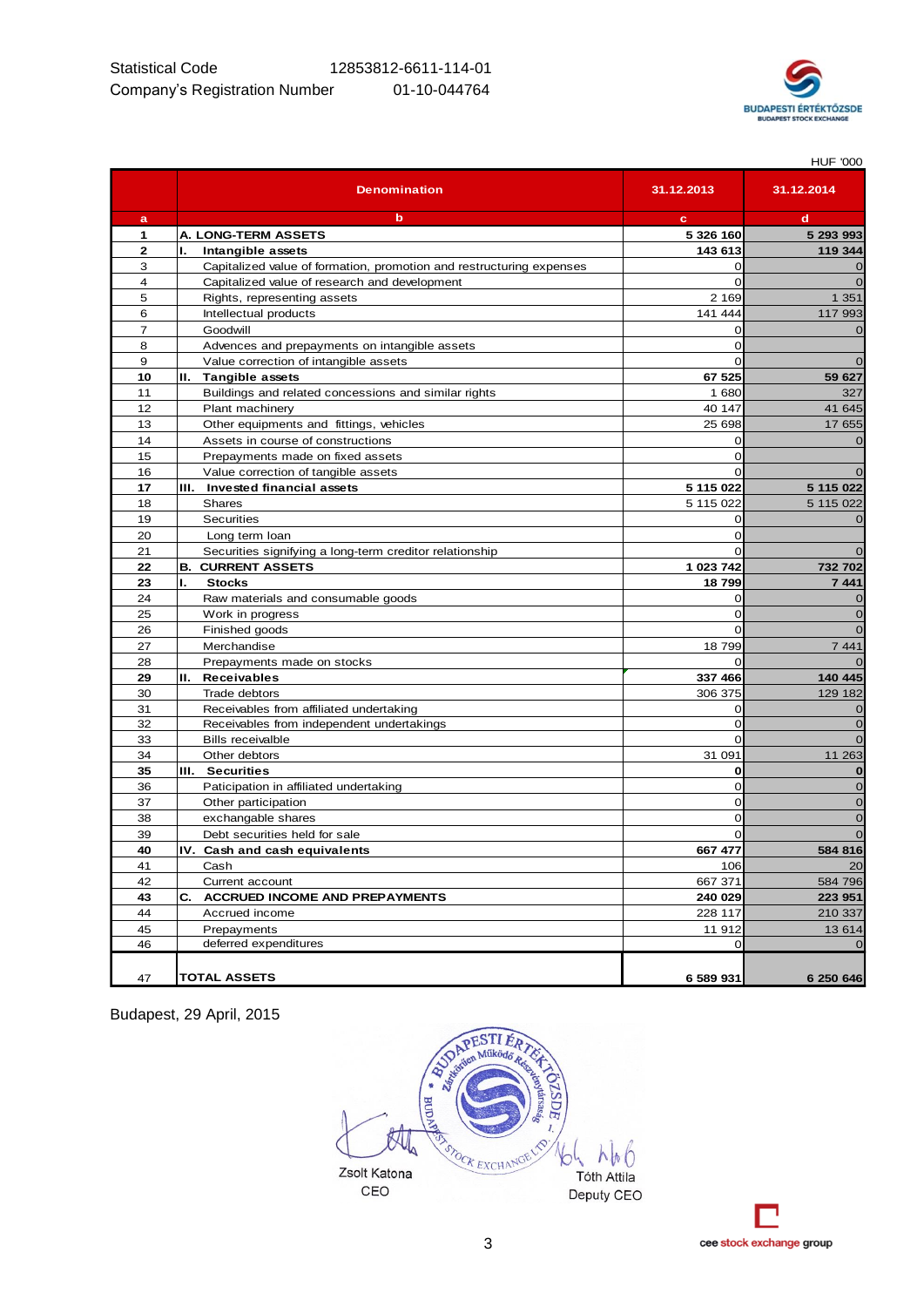

HUF '000

**Denomination a b c d 48 D. SHAREHOLDERS' EQUITY 5 466 880 5 472 676** 49 | I. Share capital 541 348 **541 348** 541 348 541 348 541 348 541 348 541 348 541 348 541 348 541 348 541 348 541 348 541 348 541 348 541 348 541 348 **541 348** 541 348 **541 348** 541 348 **541 348** 541 352 541 352 554 554 50 thereof: ownership shares repurchased at face value 0 0 51 II. UNPAID ISSUED CAPITAL 0 0 52 | III. Capital reserve 2 576 356 | 2 576 356 | 2 576 356 | 2 576 356 | 2 576 356 | 2 577 | 2 577 | 2 577 | 2 577 | 2 577 | 2 577 | 2 577 | 2 577 | 2 577 | 2 577 | 2 577 | 2 577 | 2 577 | 2 577 | 2 577 | 2 577 | 2 577 | 53 IV. Retained earnings 2 347 175 2 349 176 54 V. NON DISTRIBUTABLE RESERVES 0 0 55 VI. REVALUATION RESERVE 0 0 56 VII. Net profit for the year 2 001 5 796 **57 E. PROVISIONS 1 511 0** 58 Provisions for expected liablities 1 511 1 511 0 1 511 1 511 1 511 1 511 1 512 1 512 1 512 1 512 1 512 1 51 59 Provisions for costs in the future 0 0 60 Cher provisions Chercamente Control of the Control of Control of Control of Control of Control of Control of Control of Control of Control of Control of Control of Control of Control of Control of Control of Control of **61 F. LIABILITIES 664 075 614 291 62 I. Subordinated liabilities 0 0** 63 Subordinated libilities to affiliated undertaking 0 0 64 Subordinated libilities to independent undertaking 0 0 65 Subordinated libilities to other economic entities 0 0 **66 II. Long-term liabilities 0 0** 67 Long-term loans 0 0 68 Convertible bonds Convertible bonds CONVERTIBLE CONVERTIBLE OF CONVERTIBLE OF CONVERTIBLE OF CONVERTIBLE OF CONVERTIBLE OF CONVERTIBLE OF CONVERTIBLE OF CONVERTIBLE OF CONVERTIBLE OF CONVERTIBLE OF CONVERTIBLE OF CONVER 69 Debts on the issue of of bonds 0 0 70 Investment and development credits 0 0 71 Other long-term credits 0 0 The contract of the contract of the contract of the contract of the contract of the contract of the contract of the contract of the contract of the contract of the contract of the contract of the contract of the contract o 73 Long-term liabilities to independent undertaking 0 0 74 Other long-term liabilities 0 0 **75 III. Short term liabilities 664 075 614 291** The short-term loans to the state of the state of the state of the state of the state of the state of the state of the state of the state of the state of the state of the state of the state of the state of the state of the 77 thereof: convertible bonds 0 0 78 Prepayments received from customer 0 Trade accounts payables 37 259 50 981 80 Bills payable control of the control of the control of the control of the control of the control of the control of the control of the control of the control of the control of the control of the control of the control of 81 Short-term liabilities to affiliated undertaking 0 0 82 Dividends 563 002 514 281 83 Cther short term liabilities 63 814 49 029 **84 G. ACCRUED EXPENSES AND DEFERRED INCOME 457 465 163 679** 85 Deferred income 295 887 85 000 86 Accrued expenses 28 and 28 679 and 378 679 and 378 679 and 378 679 and 378 679 and 378 679 and 378 679 and 378 679 and 378 679 and 378 679 and 378 679 and 378 679 and 378 679 and 378 679 and 378 679 and 378 679 and 378 87 Deffered revenues and the control of the control of the control of the control of the control of the control of the control of the control of the control of the control of the control of the control of the control of th **88 TOTAL LIABILITIES AND SHAREHOLDERS' EQUITY 6 589 931 6 250 646 31.12.2013 31.12.2014**



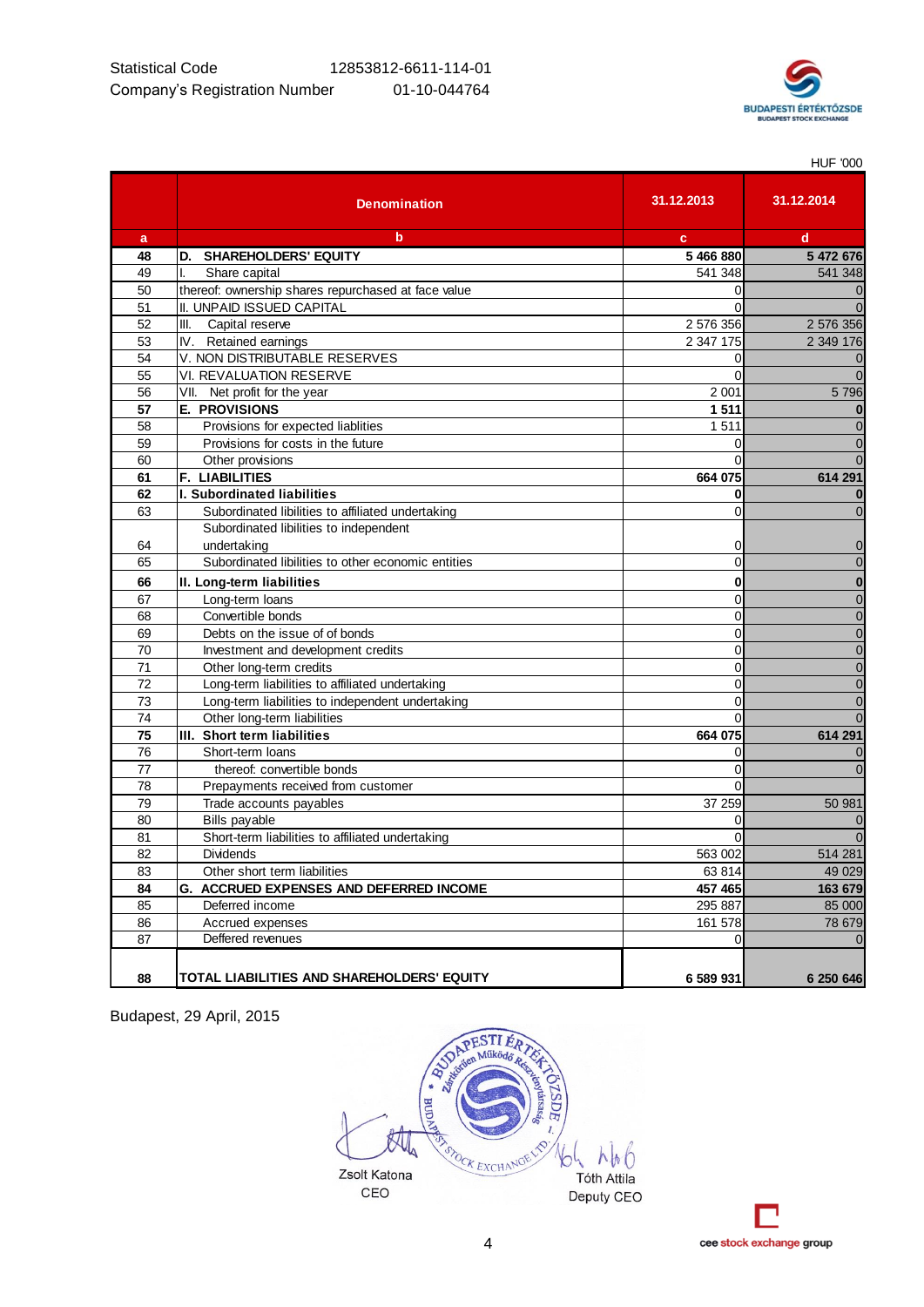

|                |                                                                     |             | <b>HUF '000</b>      |
|----------------|---------------------------------------------------------------------|-------------|----------------------|
|                | <b>Denomination</b>                                                 | 31.12.2013  | 31.12.2014           |
| a              | b                                                                   | c           | d                    |
| $\mathbf{1}$   | Net domestic sale                                                   | 1 472 090   | 1 331 716            |
| 2              | Net external sale                                                   | 809 060     | 740 001              |
| Ъ.             | Revenues from stock exchange activities                             | 2 281 150   | 2 071 717            |
| 3              | Change in self-manufactured stocks                                  | $\Omega$    | $\mathbf 0$          |
| $\overline{4}$ | Own work capitalized                                                | $\Omega$    | $\mathbf 0$          |
| $\mathbf{u}$   | Own performance capitalized                                         | 0           | $\bf{0}$             |
| ш.             | Other revenues                                                      | 70 805      | 37 195               |
|                | thereof: write-back of loss in value                                | $\Omega$    | $\Omega$             |
| 5              | Cost of materials                                                   | 26 889      | 22 177               |
| 6              | Values of services utilized                                         | 481 200     | 451 333              |
| $\overline{7}$ | Other costs                                                         | 9870        | 9 1 7 3              |
| 8              | Cost of good sold                                                   | $\Omega$    | $\mathbf 0$          |
| 9              | Sub-contracted services                                             | 126 010     | 92 604               |
| IV.            | Material-type costs                                                 | 643 969     | 575 287              |
| 10             | Wages and salaries                                                  | 523 142     | 433 672              |
| 11             | Ther employee benefits                                              | 27 400      | 30 605               |
| 12             | Contributions on wages and salaries                                 | 163 285     | 139 394              |
| v.             | <b>Staff costs</b>                                                  | 713827      | 603 671              |
| VI.            | Depreciation                                                        | 49 857      | 67 642               |
| VII.           | Other expenses                                                      | 367 785     | 318 294              |
|                | thereof: loss in value                                              | 11 929      | 10 080               |
|                | <b>OPERATING PROFIT (LOSS)</b>                                      | 576 517     | 544 018              |
| А.             |                                                                     |             |                      |
| 13             | Dividend received                                                   | 0           | $\mathbf 0$          |
|                | thereof: from affiliated undertakings                               | $\mathbf 0$ | $\mathbf 0$          |
| 14             | Capital gains on investments                                        | 0           | $\mathbf 0$          |
|                | thereof: from affiliated undertakings                               | $\mathbf 0$ | $\mathbf 0$          |
| 15             | Interest and capital gains on financial investments                 | $\mathbf 0$ | $\mathbf 0$          |
|                | thereof: from affiliated undertakings                               | $\Omega$    | $\mathbf 0$          |
| 16             | Interests received                                                  | 18 135      | 14 4 48              |
|                | thereof: from affiliated undertakings                               | 0           | $\mathbf 0$          |
| 17             | Other incomes from financial transasrions                           | 15 737      | 21 657               |
| VIII           | Income from financial operations                                    | 33 872      | 36 105               |
| 18             | Losses on financial investments                                     | 0           | $\mathbf 0$          |
|                | thereof: to affiliated undertakings                                 | $\mathbf 0$ | $\mathbf 0$          |
| 19             | Interest payable and and similar changes                            | $\mathbf 0$ | $\mathbf 0$          |
|                | thereof: to affiliated undertakings                                 | $\mathbf 0$ | $\mathbf 0$          |
| 20             | Losses on shares, securities and bank deposits                      | $\Omega$    | $\mathbf 0$          |
| 21             | Other expenses on financial transactions                            | 15 5 28     | 6 2 9 8              |
| IX             | <b>Expenses of financial operations</b>                             | 15 5 28     | 6 2 9 8              |
| В.             | <b>FINANCIAL RESULT</b>                                             | 18 344      | 29 807               |
| C.             | <b>ORDINARY PROFIT (LOSS)</b>                                       | 594 861     | 573 825              |
| X              | <b>Extraordinary income</b>                                         | 0<br>0      | $\pmb{0}$            |
| XI.<br>D.      | <b>Extraordinary expenses</b><br><b>EXTRAORDINARY PROFIT (LOSS)</b> |             | $\bf{0}$<br>$\bf{0}$ |
| E.             | PROFIT BEFORE INCOME TAX                                            | 594 861     | 573 825              |
| XII.           | Income tax                                                          | 29 858      | 53 748               |
| F.             | PROFIT (LOSS) AFTER INCOME TAX                                      | 565 003     | 520 077              |
| 22             | Retained earnings for dividend                                      | 0           | $\mathbf 0$          |
| 23             | Approved dividend                                                   | 563 002     | 514 281              |
|                |                                                                     |             |                      |
| G.             | NET PROFIT FOR THE YEAR                                             | 2 001       | 5796                 |



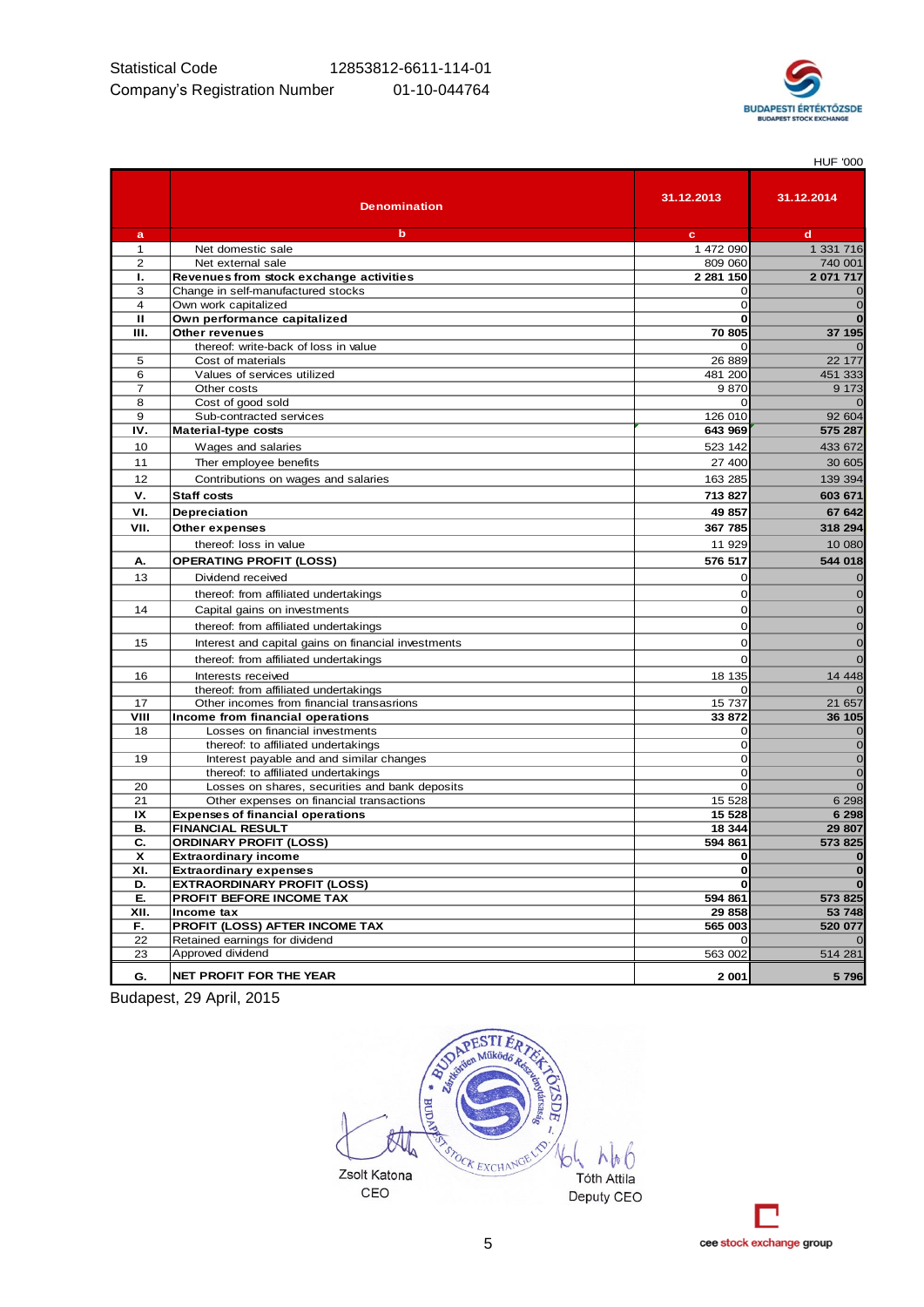

# **NOTES TO THE 2014 ANNUAL REPORT**

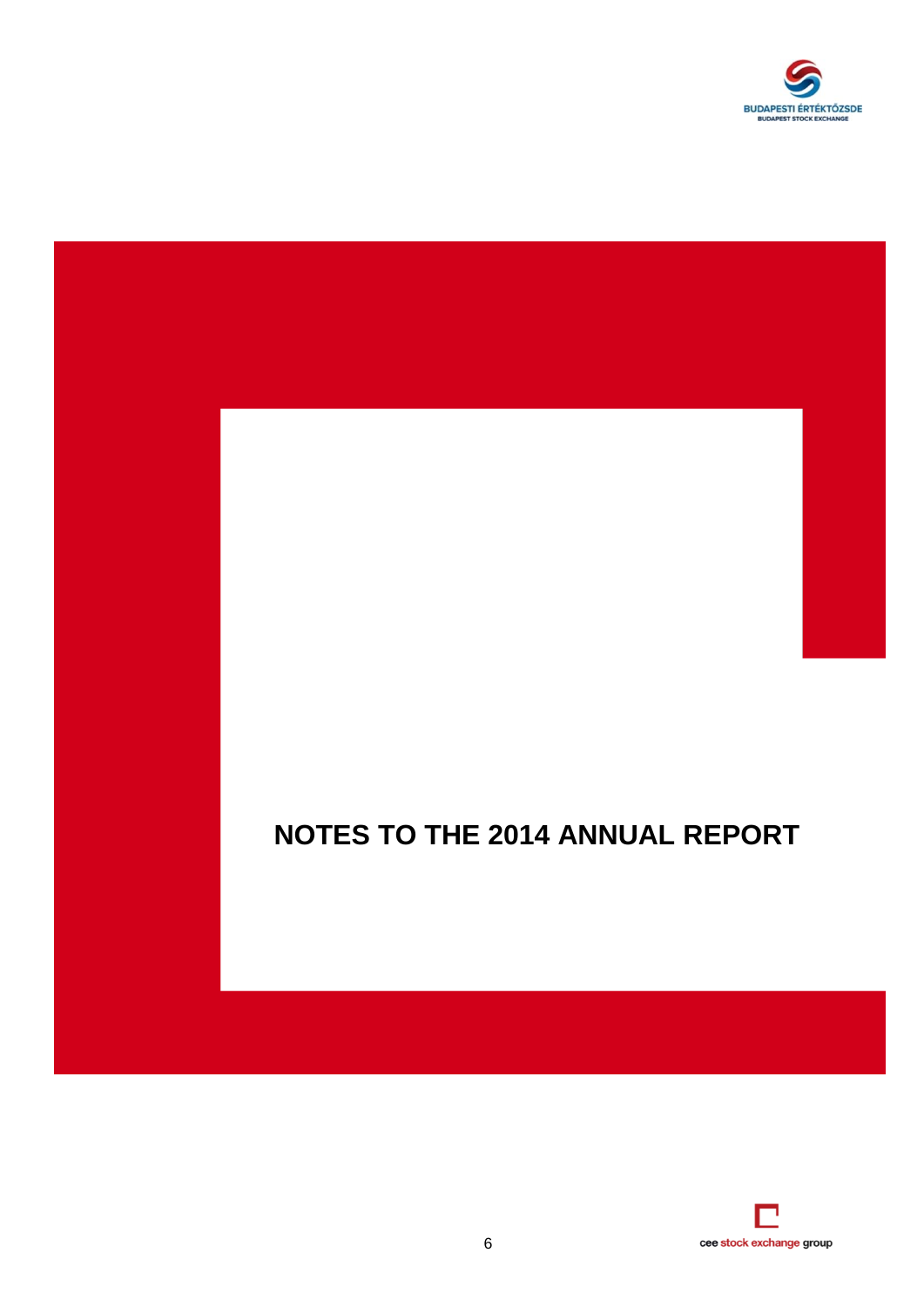

### **GENERAL COMPANY INFORMATION**

| <b>Name of Company:</b>                                                 | <b>Budapesti</b> | Értéktőzsde                                       | Zártkörűen | Működő |
|-------------------------------------------------------------------------|------------------|---------------------------------------------------|------------|--------|
|                                                                         |                  | Részvénytársaság (Budapest Stock Exchange Private |            |        |
|                                                                         |                  | Company Limited by Shares)                        |            |        |
| <b>Address of Company:</b>                                              |                  | H-1062 Budapest, Andrássy út 93.                  |            |        |
| <b>Company's Registration No.:</b>                                      | Cg. 01-10-044764 |                                                   |            |        |
| Data of persons authorised to sign the report on behalf of the Company: |                  |                                                   |            |        |
| Zsolt Katona, CEO                                                       |                  |                                                   |            |        |
|                                                                         |                  | Address: H-1181 Budapest, Fürst Sándor u. 11.     |            |        |
| Attila Tóth, Deputy CEO                                                 |                  |                                                   |            |        |
|                                                                         |                  | Address: H-1112 Budapest, Rétalja lejtő 14.       |            |        |

The person charged with the management of bookkeeping tasks and the preparation of the annual report: Ildikó Auguszt (address: H-1138 Budapest, Róbert Károly krt. 18/C, registration No. 120433).

### **Data of the Auditor**

KPMG Hungary, Audit, Tax and Advisory Services Limited Liability Company HU-1134 Budapest, Váci út 31. Company registration No.: 01-09-063183 Data of the person responsible for the audit: Gábor Agócs (*mother's maiden name: Piroska Kotogán*) H-1091 Budapest, Ifjúmunkás utca 10. Start date of engagement: June 01, 2014 End date of engagement: May 31, 2015

### **Form of operation:**

Private Company Limited by Shares

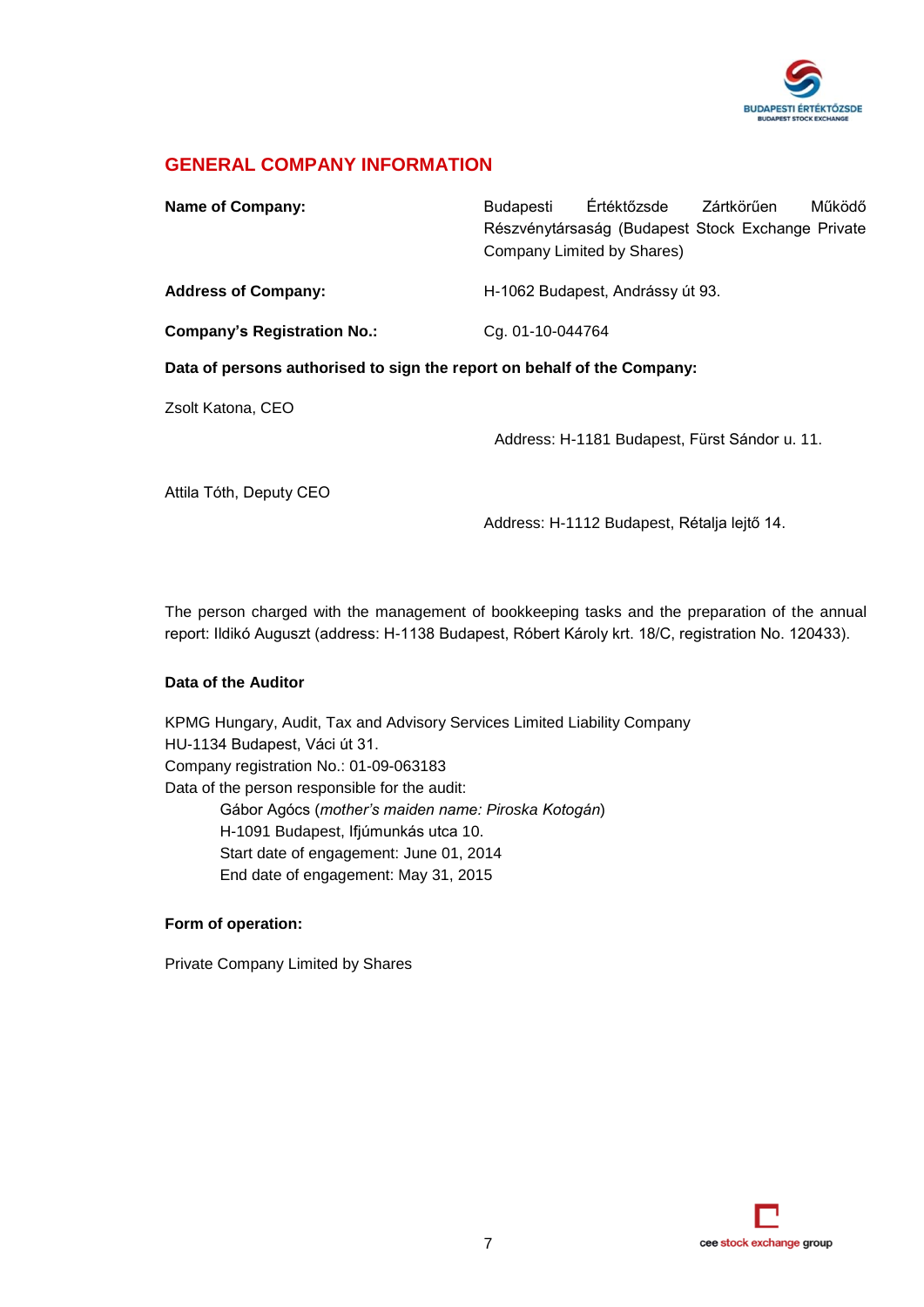

### **Foundation**

The Budapest Stock Exchange, originally established on 19 June 1990, was registered by the Metropolitan Court of Justice as a Court of Registration on 30 June 2002 under No. 01-10-044764 as a company limited by shares due to general succession.

The subscribed capital of the Company upon the foundation totalled HUF 550 million, which consisted of registered ordinary shares issued in dematerialised form, with a par value of HUF 100 each, all conferring equal and identical membership rights.

With its resolution No. 7/2003 dated 28 April 2003, the General Meeting decreased the share capital of the Budapest Stock Exchange Private Company Limited by Shares by withdrawing the shares of Garmond Capital Hungarian-American Service Providing Company Limited by Shares (i.e. by HUF 8,651,900 that is 86,519 shares with a par value of HUF 100 each). Thus the Company's subscribed capital fell to HUF 541,348,100. *(Order No. 01-10-044764/24 of the Court of Registration, effective from 28 April 2003)*

### **Scope of activity**

Main scope of activity: 6611 '08 Administration of financial markets

### **Legal framework for the management of the Stock Exchange**

The conditions for the management of the Stock Exchange are stipulated in Act CXX of 2001 (hereinafter: "the Act"). Accordingly, "the Stock Exchange may not invest its free funds in the products listed and traded on the given stock exchange, excluding government securities and the shares issued by the Stock Exchange, the clearing house and central depository performing stock exchange settlements, and the financial holding company with a shareholding in the clearing house and the central depository. During its operations, the Stock Exchange may only establish such business associations or companies limited by shares and it can only have a holding in such business associations which have the purpose of promoting exchange activities or any supporting complementary activities."

When the accounting procedures of the Stock Exchange are established, the provisions of Act C of 2000 on Accounting and Government Decree No. 348/2004 (XII.22.) must be taken into consideration. According to the rules on double-entry bookkeeping, the Stock Exchange prepares its annual report for the given business year with the last day of the business year (31 December 2014) as the balance sheet date. According to the Act on Accounting, the economic events that became known after the balance sheet date (31 December) but prior to the compilation of the annual report must be accrued. The last day for the receipt of items coming from external sources – i.e. the balance sheet preparation date – is 15 February 2015.

The Stock Exchange is listed by Section 3 (1) 4 l) of the Act on Accounting under 'other organizations'. The annual reporting and bookkeeping obligation of the Stock Exchange is stipulated by Government Decree No. 348/2004 (XII.22.).

The system of accounts was compiled based on the above decrees and accounting requirements. In our system of accounts, we set out the accounting policy developed and applied by the Budapest Stock Exchange and the evaluation regulations on assets and liabilities.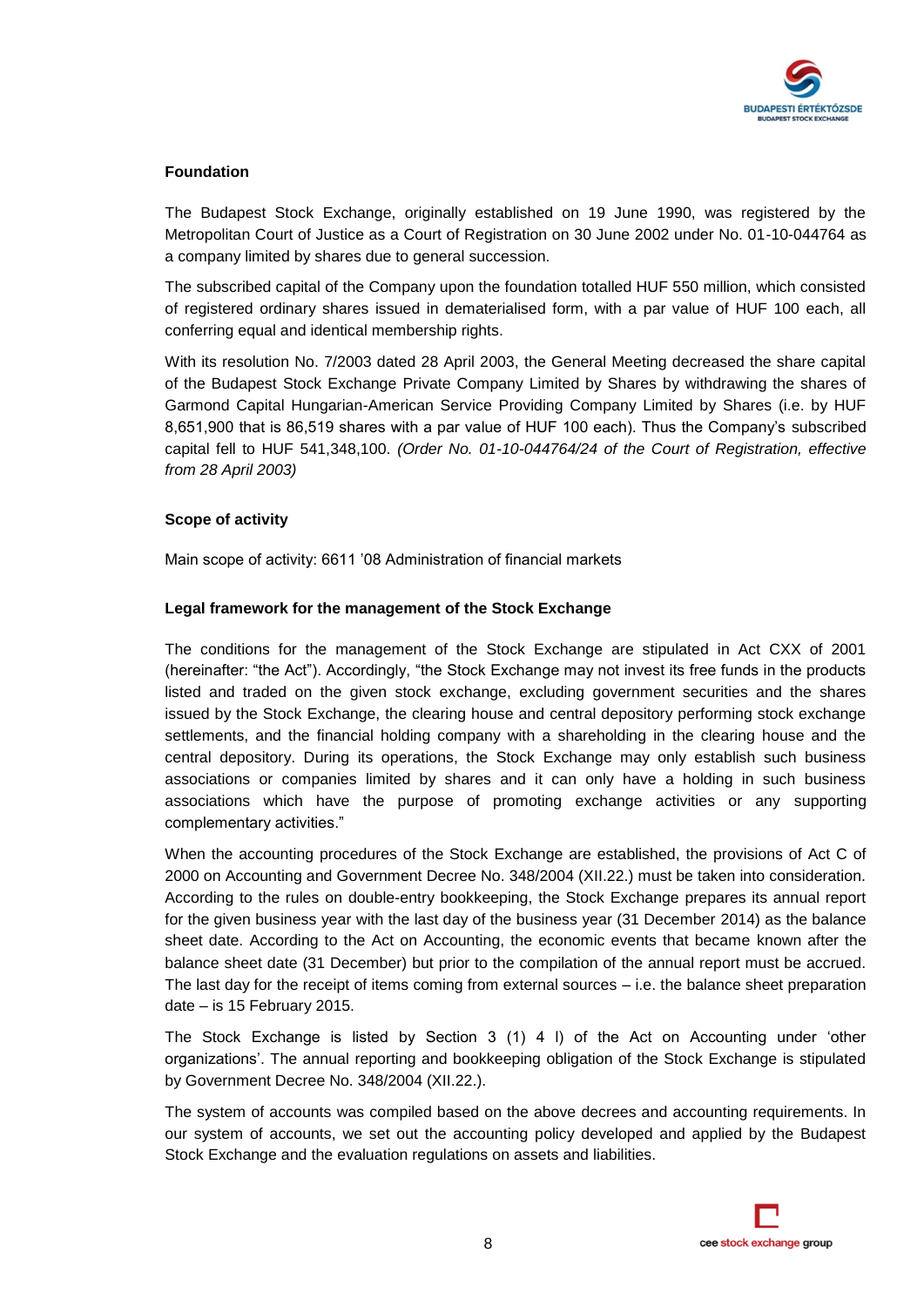

The 2014 annual balance sheet and income statement of the Budapest Stock Exchange Ltd. will be available on the BSE's website [\(www.bet.hu\)](http://www.bet.hu/) after the Annual General Meeting.

### **Rules of the Stock Exchange**

The essential rules of the organization and operation of the Budapest Stock Exchange Ltd. are included in the Statutes accepted by the General Meeting.

According to the Act, the Budapest Stock Exchange is a self-regulating organization that develops regulations to specify the partial regulations on the operation of the Stock Exchange as well as the rights and obligations of the stock exchange traders and issuers. The Board of Directors is authorized to approve the regulations, which enter into force when ratified by the Hungarian Financial Supervisory Authority.

The regulations of the Stock Exchange are available on the BSE's website [\(www.bet.hu\)](http://www.bet.hu/), under the Markets and Products/Regulations menu item.

As of 15 February 2015, the valid regulations of the Stock Exchange were as follows.

### **1. REGULATIONS**

| Nr.                                       | Date           |                   | Date of entry into      |
|-------------------------------------------|----------------|-------------------|-------------------------|
| of the approval by the Board of Directors |                | <b>CBH</b>        | force                   |
| 17/2014<br>20/2014                        | 21 March, 2014 | H-EN-III-26/2014  | 2 June, 2014            |
| 52/2014                                   | 1 December,    | H-EN-III-144/2014 | 9 January, 2015         |
| 20/2014                                   | 21 March, 2014 | H-EN-III-24/2014  | 2 June, 2014            |
| 7/2014                                    | 6 February,    | H-EN-III-11/2014  | 11 April, 2014          |
| 20/2014                                   | 21 March, 2014 | H-EN-III-27/2014  | 2 June, 2014            |
|                                           |                | H-EN-III-54/2013  |                         |
| 6/2014                                    | 6 February,    | H-EN-III-9/2014   | 7 April, 2014           |
| 18/2014<br>20/2014                        | 21 March, 2014 | H-EN-III-26/2014  | 2 June, 2014            |
| 34/2011                                   | 7 June, 2011   | E-III-1008/2011   | 15 September, 2011      |
| 34/2011                                   | 7 June, 2011   | EN-III-1008/2011  | 15 September, 2011      |
| 36/2010                                   | 15 September,  | EN-III-73/2010    | 28 October, 2010        |
|                                           |                |                   | Nr of approval of HFSA/ |

| Regulations of the Budapest Stock Exchange Ltd.                       |              | <b>CEO Resolution</b> | Date of entry into force |
|-----------------------------------------------------------------------|--------------|-----------------------|--------------------------|
|                                                                       |              | Date                  |                          |
| on the Trading and Operation of BETa Market                           | 1/ BETa/2014 | 30 May, 2014          | 2 June, 2014             |
|                                                                       | 3/BETa/2014  | 30 July, 2014         | I. August, 2014          |
| on the Technical Connection to the Trading Systems of the BETa Market | 2/ BETa/2014 | 20 June, 2014         | 23 June, 2014            |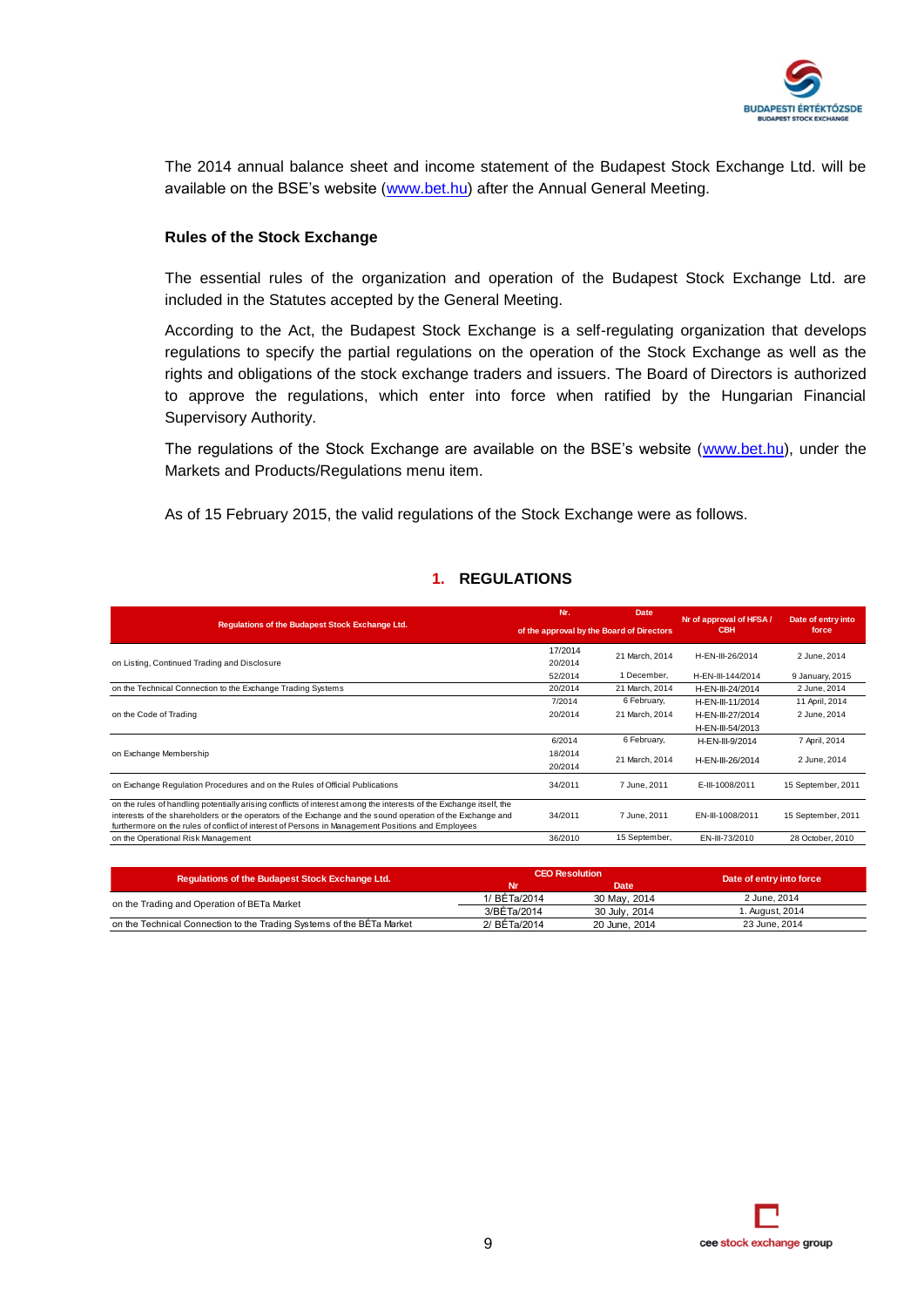

### **2. ORDERS**

|                                                        | Nr.                                       | Date /         | Nr of approval of HFSA/ | Date of entry into |
|--------------------------------------------------------|-------------------------------------------|----------------|-------------------------|--------------------|
| Orders of the Budapest Stock Exchange Ltd.             | of the approval by the Board of Directors |                | <b>CBH</b>              | force              |
| regarding the Professional Representation              | 14/2014                                   | 21 March, 2014 |                         | 21 March, 2014     |
|                                                        | 9/2014                                    | 6 February     |                         | 28 February, 2014  |
|                                                        | 19/2014                                   | 21 March 2014  |                         | 2 June, 2014       |
|                                                        |                                           |                |                         | 17 June, 2014      |
| regarding the Schedule of Fees Applied by the Exchange |                                           |                |                         | 1 July, 2014       |
|                                                        |                                           |                |                         | 27 October, 2014   |
|                                                        |                                           |                |                         | 04.dec.14          |
|                                                        |                                           |                |                         | 5 January, 2015    |
| regarding the Operational and Organizational Rules     | 31/2014                                   | 27 May, 2014.  |                         | 27 May, 2014.      |

The Central Bank of Hungary also supervises whether the operation of the Budapest Stock Exchange Ltd. complies with the relevant legal rules and the Exchange's regulations. In order to fulfil this task, the person appointed by the Supervisory Authority is entitled to review and check the stock exchange trading on the terminal placed at the Supervisory Authority as well as to be present at the General Meeting of the Budapest Stock Exchange Ltd. and at the meetings of the Board of Directors and the Advisory Committees and to inspect the records of the Budapest Stock Exchange.

The Board of Directors provides for the following in stock exchange orders: the fees charged by the BSE for those who use the services of the Stock Exchange, the Bylaw of Organization and Operation in respect of the Stock Exchange's work organization, the trading regulation of the free market system and the order of the representation of interest for stock exchange traders, issuers and investors.

The rules of the operation of the multilateral trading facility are governed by a separate regulation adopted by the CEO.

The Budapest Stock Exchange Ltd. has adopted the necessary mandatory regulations prescribed in the Act on Accounting as well as the stocktaking regulation for assets and liabilities and a cash management regulation. The methodology of evaluation assets and liabilities is found in the accounting policy.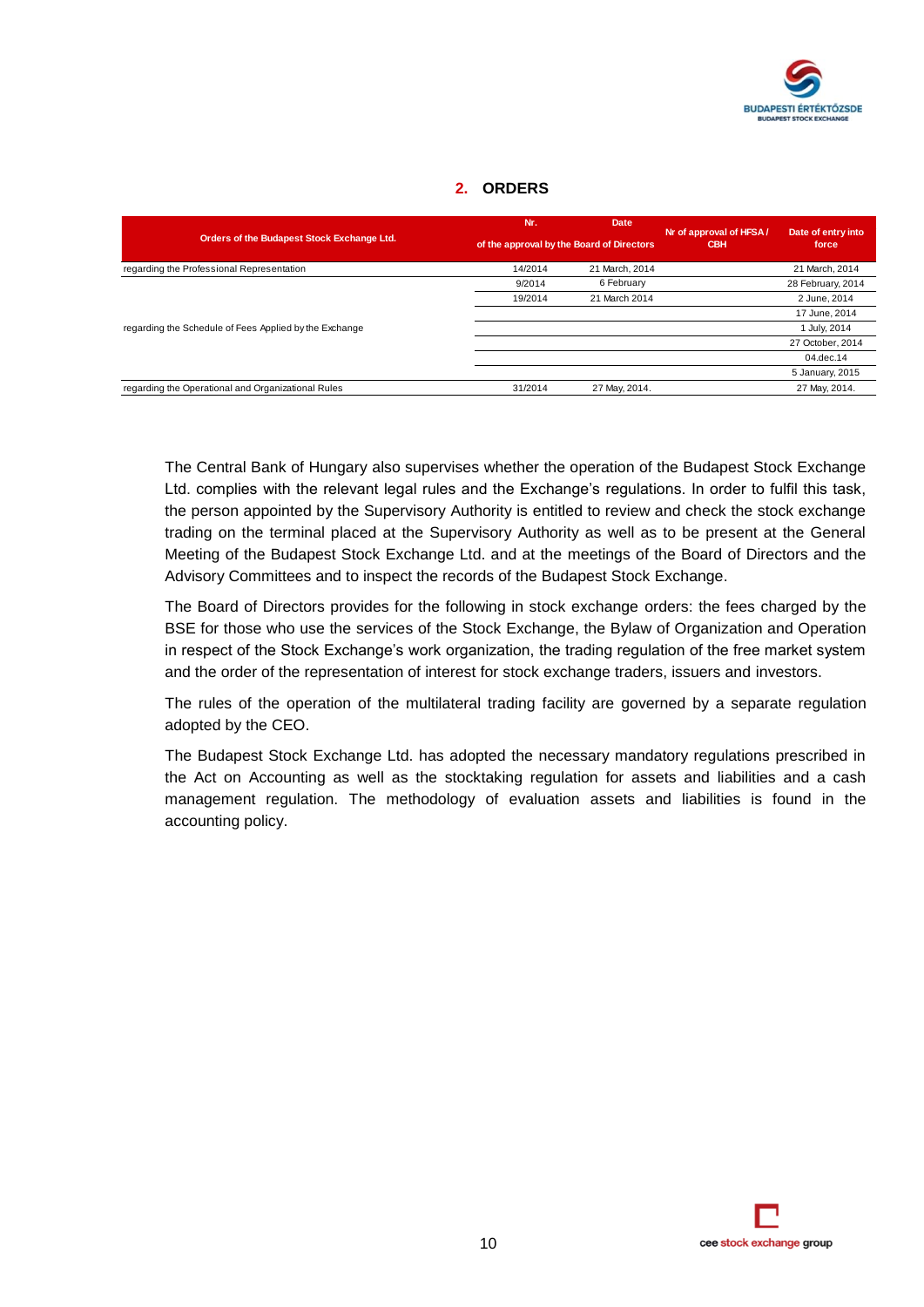

### **ACCOUNTING PRINCIPLES**

An **error** is **significant** if the aggregate amount of the errors and the impact of errors established for the same year (meaning that values have to be added up), increasing or decreasing the equity or the results (regardless of their sign), reaches 2% of the balance sheet total for the given year or if 2% of the balance sheet total exceeds HUF 500 million, then their aggregate amount reaches HUF 500 million.

**Receivables in foreign funds** must be recalculated into HUF at the middle exchange rate published by the account holding bank.

**Liabilities in foreign funds** must be recalculated into HUF at the middle exchange rate published by the account holding financial institution and valid on the date of settlement.

When **evaluating receivables**, in the case of receivables which were not paid by the balance sheet preparation date, the difference between the book value of the receivable and the amount expected to be collected must be determined based on the information available at the balance sheet preparation date. **Impairment must be accounted for the difference but only when it proves to be permanent and is of a significant amount**. In the case of receivables, **impairment is significant** if it exceeds 50% of the book value of the receivables.

### **EVALUATION METHOD**

### **BALANCE SHEET**

### **Intangible assets**

Intangible assets must be recognised in the balance sheet at cost or at the book value less the accounted ordinary and extraordinary depreciation plus the reversed amount of the book value of the extraordinary depreciation, and advance payments made for intangible assets must be recognised at the transferred amount net of the deductible input VAT, at the book value increased by the reversed impairment.

The **purchased software application**s were evaluated at net value.

### **Tangible assets**

**Tangible assets** must be evaluated at cost **in the balance sheet**, less the applied depreciation, plus the amount of the reversal. **Tangible assets** were evaluated at net value.

**Investments** were evaluated at the actual acquisition cost.

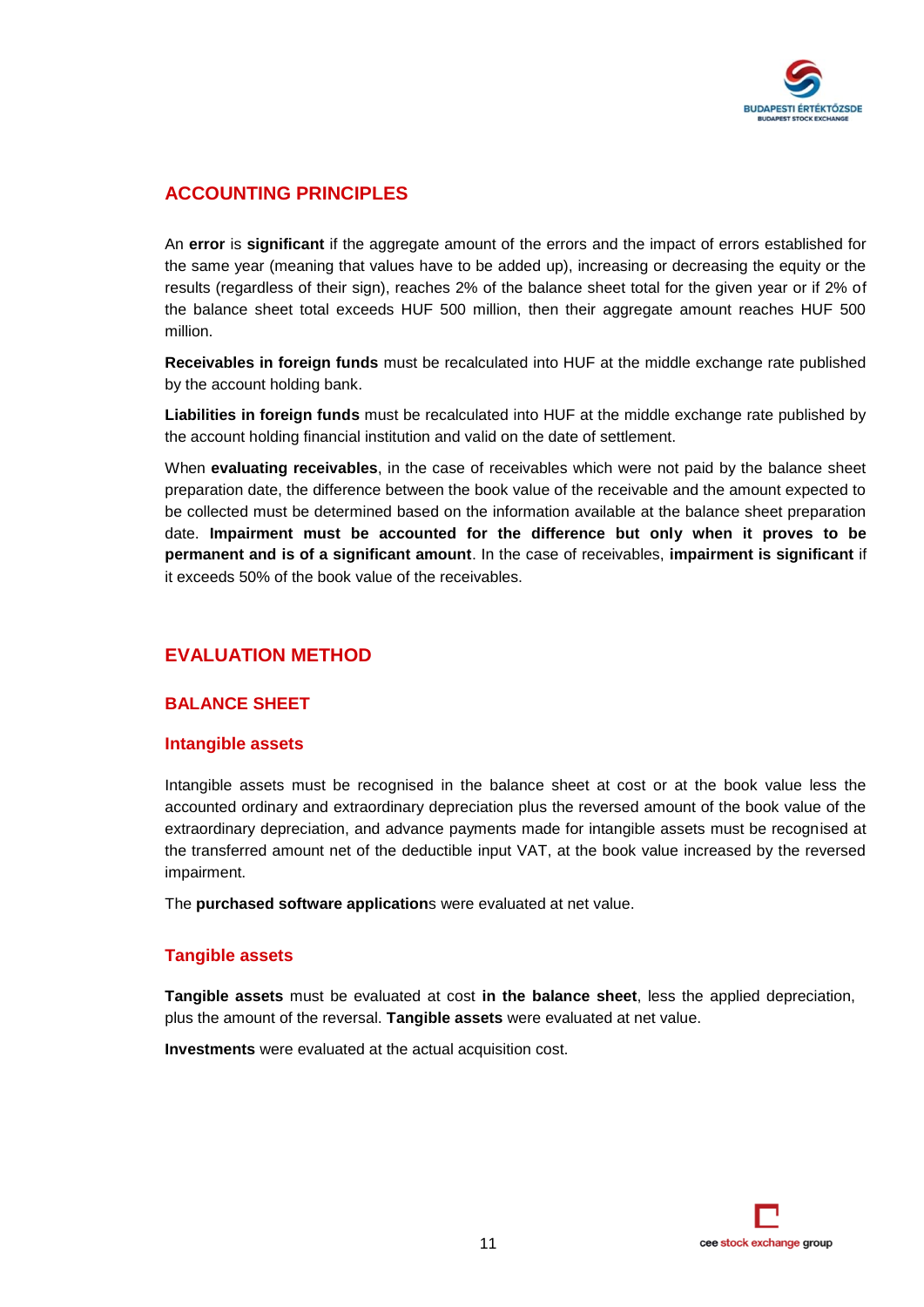

### **Investments**

BSE has the following investments:

### **Central Clearing House and Depository (Budapest) Ltd.**

| Budapest, VII. ker. Rákóczi út 70-72.  |
|----------------------------------------|
| number of issued shares: 420           |
| nominal value of shares: 5,000,000 HUF |
| 46.67%                                 |
|                                        |

KELER Ltd's after-tax profit for 2014 will be HUF 1.8 billion.

### **3. Ownership structure of Central Clearing House and Depository (Budapest) Ltd. (HUF '000)**

| <b>Owners</b>                              | <b>Subscribed</b><br>capital | Ownership<br>share |
|--------------------------------------------|------------------------------|--------------------|
| Budapest Stock Exchange Ltd.               | 2 100 000                    | 46,67%             |
| Central Clearing House and Depository Ltd. | 2 400 000                    | 53,33%             |
| Total:                                     | 4 500 000                    | 100,00%            |

### **KELER Central Counterparty Ltd.**

| registered office: | Budapest, VII. ker. Rákóczi út 70-72. |
|--------------------|---------------------------------------|
| ownership share:   | 0.13%                                 |

KELER CCP Ltd's after-tax profit for 2014 will be HUF 208 million.

### **4. Ownership structure of KELER Central Counterparty Ltd. (HUF '000)**

| <b>Owners</b>                              | Nr. of shares | Ownership<br>share | <b>Nominal</b><br>value<br>HUF 10 000/nr. | <b>Issue value</b><br><b>HUF 25 000/nr.</b> |
|--------------------------------------------|---------------|--------------------|-------------------------------------------|---------------------------------------------|
| Budapest Stock Exchange Ltd.               | 238           | 0.13%              | 2 3 8 0                                   | 5 9 5 0                                     |
| Hungarian National Bank                    | 272           | 0.15%              | 2 7 2 0                                   | 6800                                        |
| Central Clearing House and Depository Ltd. | 181 810       | 99.72%             | 1 818 100                                 | 4 545 250                                   |
| Osszesen:                                  | 182 320       | 100.0%             | 1823200                                   | 4 558 000                                   |

### **5. Equity structure of KELER Ltd. and KELER Central Counterparty Ltd. (HUF '000)**

|                            |            | <b>KELER</b> | <b>KELER CCP</b> |            |
|----------------------------|------------|--------------|------------------|------------|
| <b>Description</b>         | 31.12.2013 | 31.12.2014   | 31.12.2013       | 31.12.2014 |
| Share capital              | 4 500 000  | 4 500 000    | 1 823 200        | 1 823 200  |
| Capital reserves           |            |              | 2 734 800        | 2 734 800  |
| Retained earnings          | 15 433 648 | 17 460 172   | 527 378          | 650 438    |
| Non distributable reserves | 70 800     |              |                  |            |
| Other reserves             | 987 253    | 2 168 739    |                  |            |
| Profit for the period      | 955 724    | 633 370      | 123 060          | 191 552    |
| Total:                     | 23 947 425 | 25 762 281   | 5 208 438        | 5 399 990  |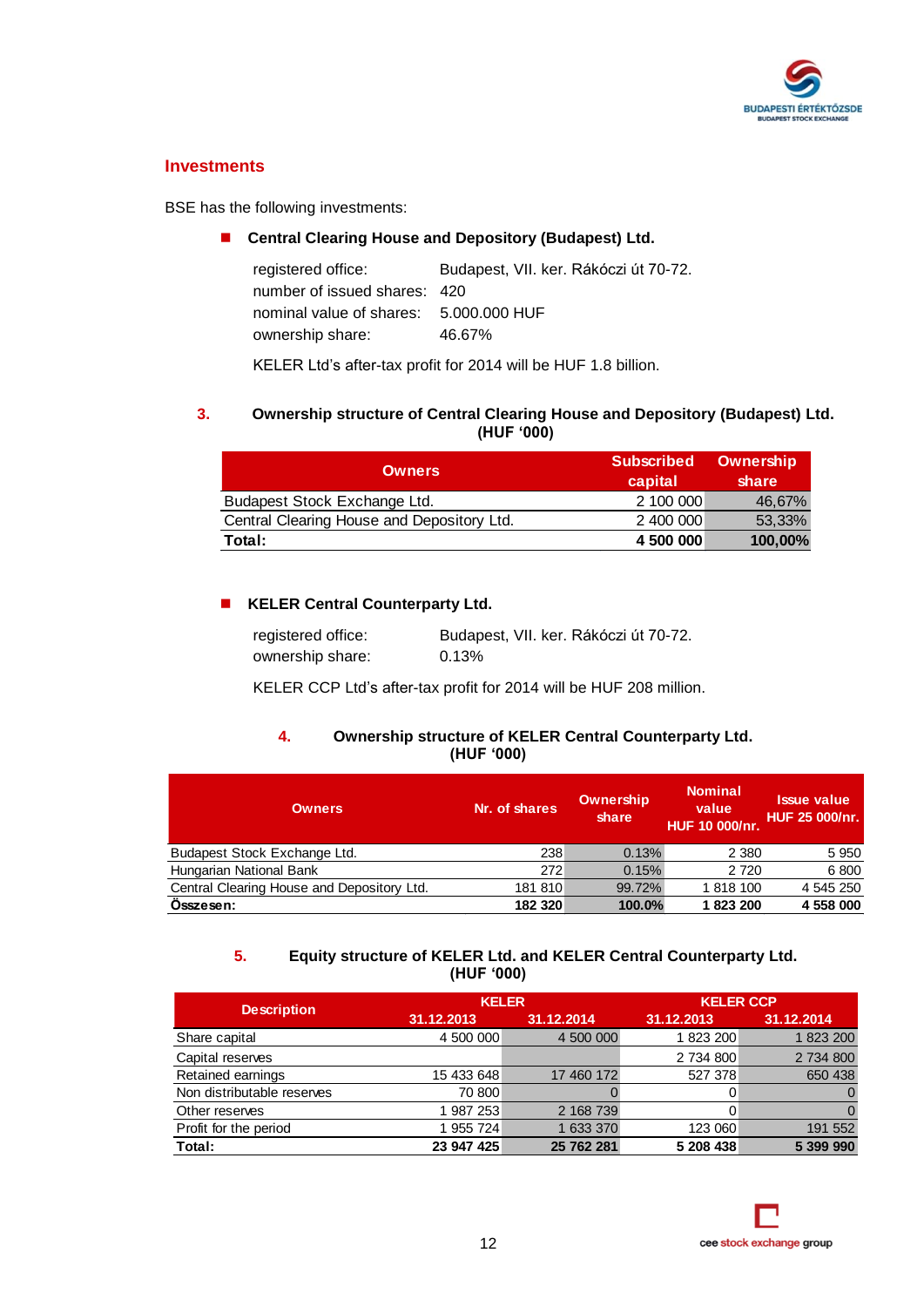

### **Calculation of depreciation**

**Fixed assets** were **depreciated** with the straight-line method as follows:

The acquisition price of **rights and concessions** are amortized over their estimated useful lives according to the accounting policies of the stock exchange.

**Intellectual property** and software are written off over **3 years**, with a depreciation rate of **33%**, **except for intangible property received from a legal predecessor** where the time of use at the legal predecessor must be taken into account when defining the period of depreciation. *However, the remaining time of use cannot be shorter than 1 year*, and depreciation must be accounted for the remaining period.

**Tangible assets** are depreciated with the straight-line method from the date of putting into use, based on the gross value, taking into account the time of use **except for tangible property received from a legal predecessor** where the time of use at the legal predecessor must be taken into account when defining the period of depreciation. *However, the remaining time of use cannot be shorter than 1 year*, and depreciation must be accounted for the remaining period. Depreciation is accounted for on a monthly basis.

Upon the calculation of depreciation, the following rates were applied:

### **6. Depreciation norms applied for assets capitalised after 1 January 1992**

| CWIP on rented properties                  | 6.0 %  |
|--------------------------------------------|--------|
| Technical instruments, machinery, vehicles | 14.5 % |
| IT equipment                               | 33.0 % |

Assets with an individual purchase price below HUF 100,000 (i.e. the amount allowed by Section 80 (2) of the Act on Accounting) are depreciated in one amount immediately when put into use.

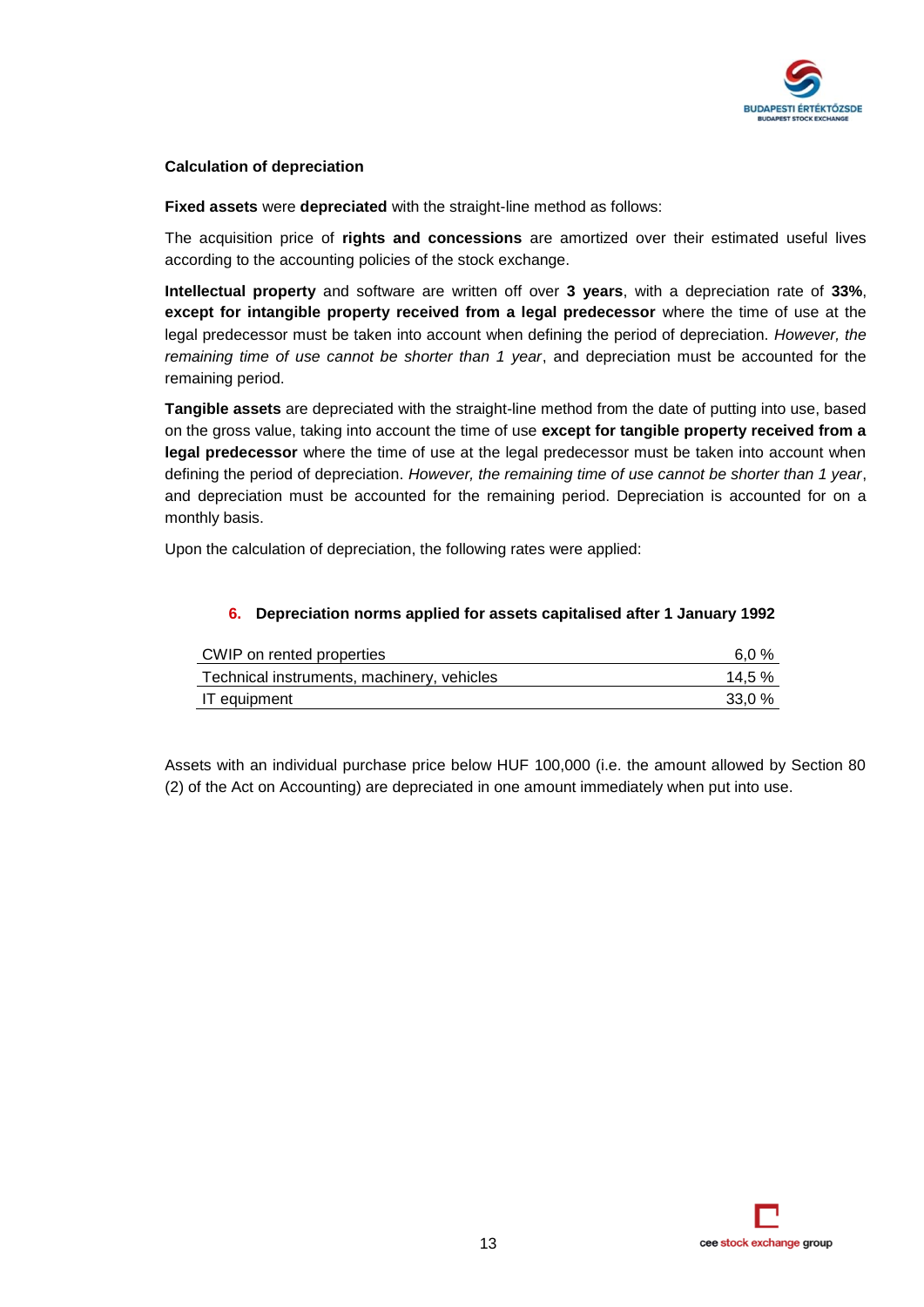

### **7. Changes to intangible and tangible assets (HUF '000)**

### **Changes to the gross value of intangible and tangible assets**

| <b>Denomination</b>                      | <b>Opening</b><br>amount | <b>Interim</b><br>growth | <b>Interim</b><br>decrease | <b>Reclass.</b> | <b>Closing</b><br>amount |
|------------------------------------------|--------------------------|--------------------------|----------------------------|-----------------|--------------------------|
| I. Intangible assets                     | 1 178 550                | 10754                    | 18                         | 0               | 1 189 286                |
| I/1. Concessions and similar rights      | 13 2 34                  | 107                      | 18                         |                 | 13 3 23                  |
| and assets                               |                          |                          |                            |                 |                          |
| I/2. Intellectual products               | 1 165 316                | 10 647                   |                            |                 | 1 175 963                |
| I/2.1. WIP on intangible assets          | 0                        | 0                        |                            |                 |                          |
| II. Tangible assets                      | 487 413                  | 26 48 6                  | 28 457                     | 0               | 485 442                  |
| II/1. Real estates                       | 42 961                   | $\Omega$                 | 3 3 2 1                    | $\Omega$        | 39 640                   |
| II/1.1. Buildings                        | 0                        | 0                        | $\mathbf 0$                |                 | 0                        |
| II/1.2. Buildings and related            | 0                        | 0                        | 0                          |                 | $\Omega$                 |
| concessions and similar rights           |                          |                          |                            |                 |                          |
| II/1.3. CWIP on rented properties        | 42 961                   | $\Omega$                 | 3 3 2 1                    |                 | 39 640                   |
| II/2. Cables                             | 0                        | 0                        | 0                          |                 | 0                        |
| II/3. Technical equipments,<br>machinery | 11 194                   | 1 0 2 4                  | 15                         |                 | 12 203                   |
| II/4. IT equipments                      | 254 679                  | 24 775                   | 16 503                     |                 | 262 951                  |
| II/5. Telecommunication equipments       | 9 1 8 3                  | 0                        | 0                          |                 | 9 1 8 3                  |
| II/6 Other equipments and fittings       | 150 041                  | 447                      | 8618                       |                 | 141 870                  |
| II/7. Securities                         | 343                      | 240                      | $\mathbf 0$                |                 | 583                      |
| II/8. Vehicles                           | 19 012                   | $\Omega$                 | $\Omega$                   |                 | 19 012                   |
| II/9. Capital Work in Progress<br>(CWIP) | 0                        | 0                        | $\mathbf 0$                |                 | 0                        |
| II/10. Advance payments on CWIP          | 0                        | $\Omega$                 | 0                          |                 | 0                        |
| I-II. Total                              | 1 665 963                | 37 240                   | 28 475                     | $\mathbf 0$     | 1 674 728                |

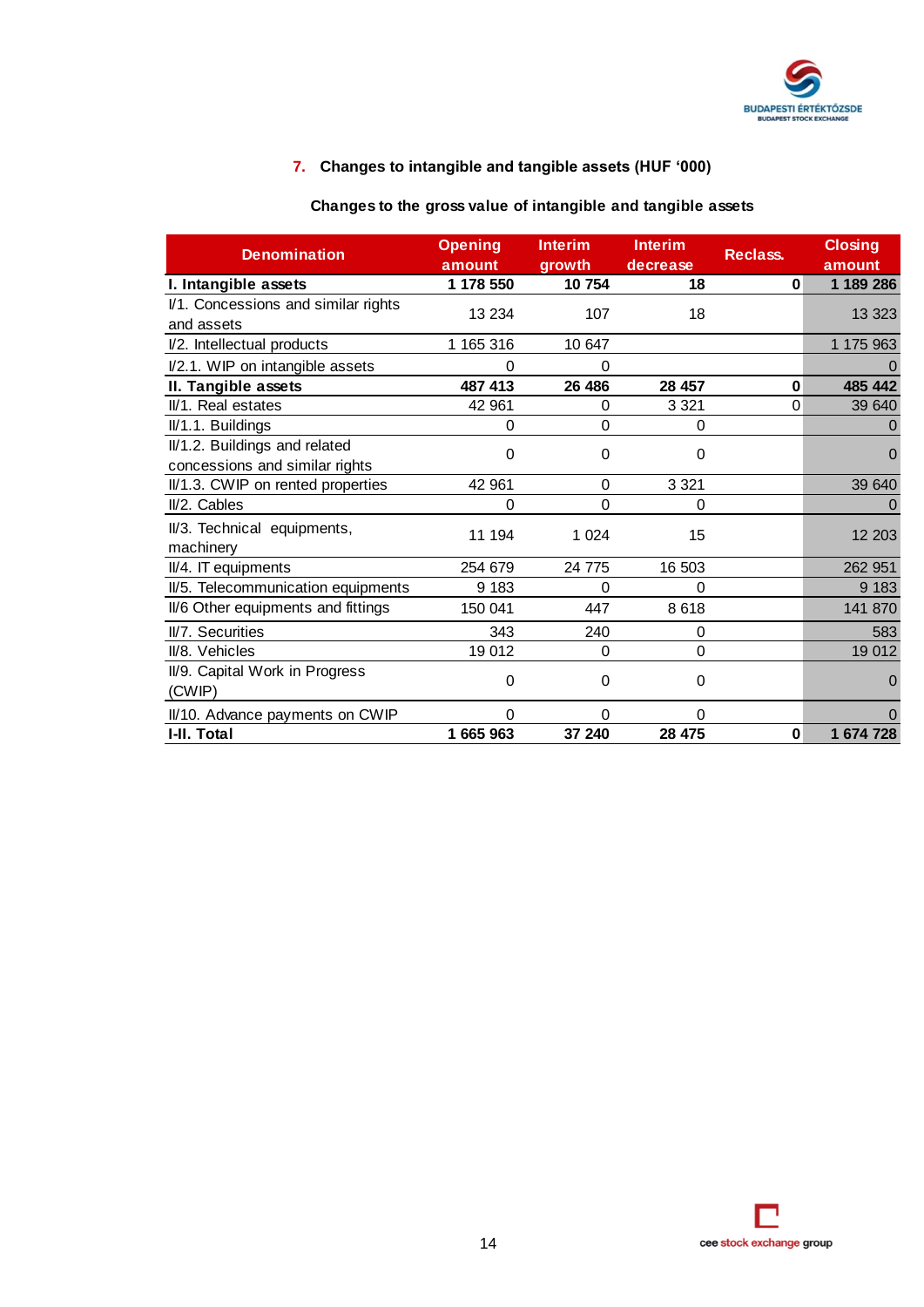

| <b>Denomination</b>                                             | <b>Opening</b><br>amount | <b>Interim</b><br>growth | <b>Interim</b><br>decrease | <b>Reclass.</b> | <b>Closing</b><br>amount |
|-----------------------------------------------------------------|--------------------------|--------------------------|----------------------------|-----------------|--------------------------|
| I. Intangible assets                                            | 1 034 937                | 35 023                   | 18                         | $\mathbf{0}$    | 1 069 942                |
| I/1. Concessions and similar rights<br>and assets               | 11 065                   | 925                      | 18                         |                 | 11 972                   |
| I/2. Intellectual products                                      | 1 023 872                | 34 098                   |                            |                 | 1 057 970                |
| I/2.1. WIP on intangible assets                                 | 0                        |                          |                            |                 |                          |
| II. Tangible assets                                             | 419888                   | 32 620                   | 26 693                     | $\bf{0}$        | 425 815                  |
| II/1. Real estates                                              | 41 281                   | 1 2 9 6                  | 3 2 6 4                    | 0               | 39 313                   |
| II/1.1. Buildings                                               | 0                        | 0                        | $\Omega$                   |                 |                          |
| II/1.2. Buildings and related<br>concessions and similar rights | 0                        | 0                        | 0                          |                 | $\Omega$                 |
| II/1.3. CWIP on rented properties                               | 41 281                   | 1 2 9 6                  | 3 2 6 4                    |                 | 39 31 3                  |
| II/2. Cables                                                    | 0                        | 0                        | 0                          |                 |                          |
| II/3. Technical equipments,<br>machinery                        | 10 169                   | 525                      | 15                         |                 | 10 679                   |
| II/4. IT equipments                                             | 215 685                  | 23 706                   | 16 503                     |                 | 222 888                  |
| II/5. Telecommunication equipments                              | 9 0 5 5                  | 70                       | 0                          |                 | 9 1 2 5                  |
| II/6 Other equipments and fittings                              | 139 315                  | 4 0 6 9                  | 6911                       |                 | 136 473                  |
| II/7. Securities                                                | 0                        | 0                        | $\Omega$                   |                 |                          |
| II/8. Vehicles                                                  | 4 3 8 3                  | 2 9 5 4                  | 0                          |                 | 7 3 3 7                  |
| II/9. Capital Work in Progress<br>(CWIP)                        | 0                        | 0                        | 0                          |                 | 0                        |
| II/10. Advance payments on CWIP                                 | 0                        | 0                        | 0                          |                 | 0                        |
| I-II. Total                                                     | 1 454 825                | 67 643                   | 26 711                     | 0               | 1 495 757                |

### **Changes to the depreciation of intangible and tangible assets**

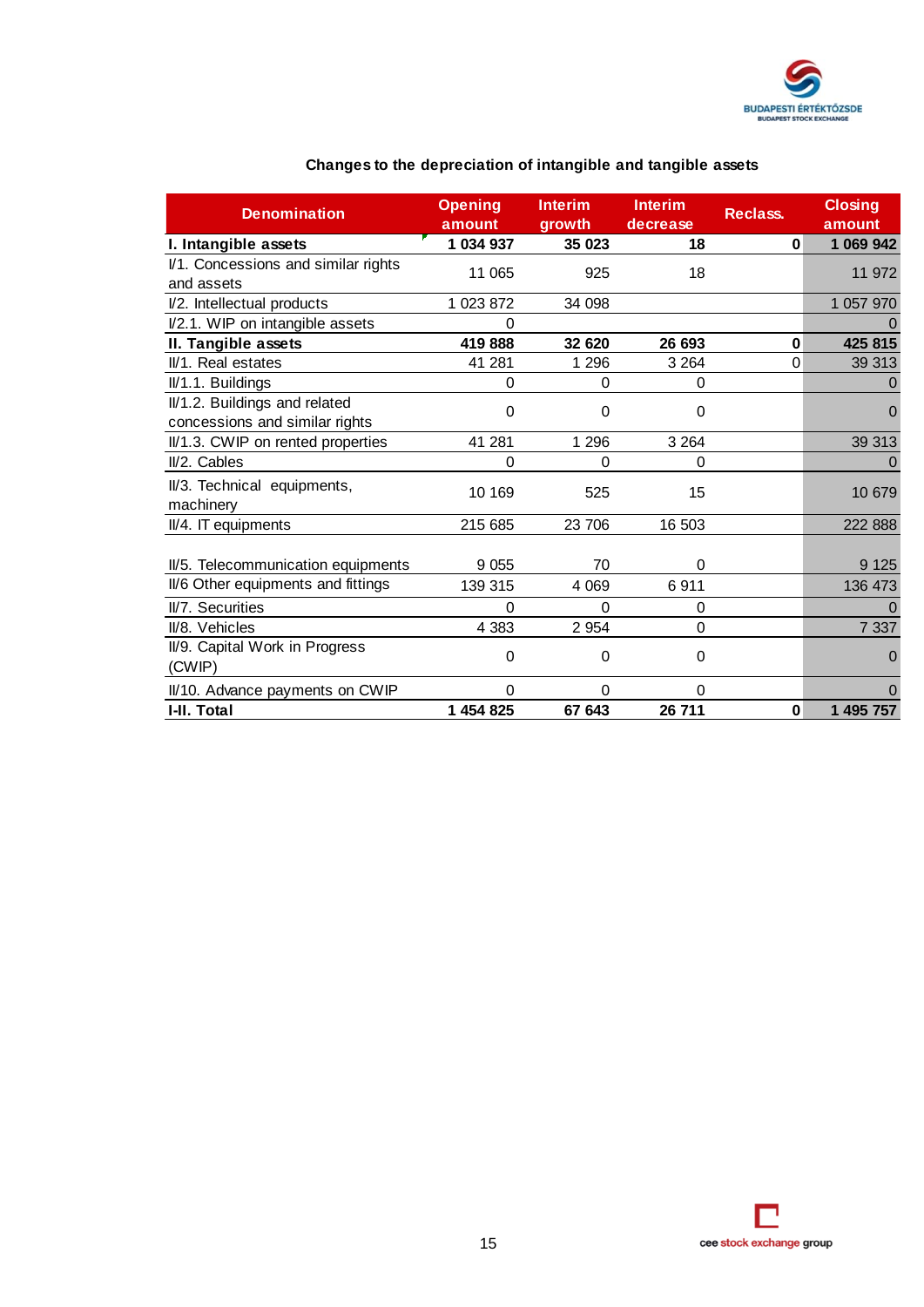

| <b>Denomination</b>                                                      | <b>Opening</b><br>amount | <b>Interim</b><br>growth | <b>Interim</b><br>decrease | Reclass. | <b>Closing</b><br>amount |
|--------------------------------------------------------------------------|--------------------------|--------------------------|----------------------------|----------|--------------------------|
| I. Intangible assets                                                     | 143 613                  | $-24269$                 | $\bf{0}$                   | 0        | 119 344                  |
| I/1. Concessions and similar rights<br>and assets                        | 2 1 6 9                  | $-818$                   | $\Omega$                   |          | 1 351                    |
| I/2. Intellectual products                                               | 141 444                  | $-23451$                 | $\Omega$                   |          | 117 993                  |
| I/2.1. WIP on intangible assets                                          | 0                        | $\Omega$                 | 0                          |          |                          |
| II. Tangible assets                                                      | 67 525                   | $-6134$                  | 1764                       | 0        | 59 627                   |
| II/1. Real estates                                                       | 1 680                    | $-1296$                  | 57                         | 0        | 327                      |
| II/1.1. Buildings                                                        | 0                        | $\Omega$                 | $\Omega$                   |          | 0                        |
| II/1.2. Buildings and related<br>concessions and similar rights          | 0                        | $\Omega$                 | $\Omega$                   |          | 0                        |
| II/1.3. CWIP on rented properties                                        | 1 680                    | $-1296$                  | 57                         |          | 327                      |
| II/2. Cables                                                             | 0                        | $\mathbf 0$              | 0                          |          | $\Omega$                 |
| II/3. Technical equipments,<br>machinery                                 | 1 0 25                   | 499                      | $\Omega$                   |          | 1 5 2 4                  |
| II/4. IT equipments                                                      | 38 994                   | 1 069                    | $\Omega$                   |          | 40 063                   |
| II/5. Telecommunication equipments<br>II/6 Other equipments and fittings | 128<br>10726             | $-70$<br>$-3622$         | 0<br>1 707                 |          | 58<br>5 3 9 7            |
| II/7. Securities                                                         | 343                      | 240                      | $\mathbf 0$                |          | 583                      |
| II/8. Vehicles                                                           | 14 629                   | $-2954$                  | $\Omega$                   |          | 11 675                   |
| II/9. Capital Work in Progress<br>(CWIP)                                 | 0                        | 0                        | $\mathbf 0$                |          | 0                        |
| II/10. Advance payments on CWIP                                          | 0                        | $\Omega$                 | 0                          |          | 0                        |
| I-II. Total                                                              | 211 138                  | $-30403$                 | 1764                       | 0        | 178 971                  |

### **Changes to the net value of intangible and tangible assets**

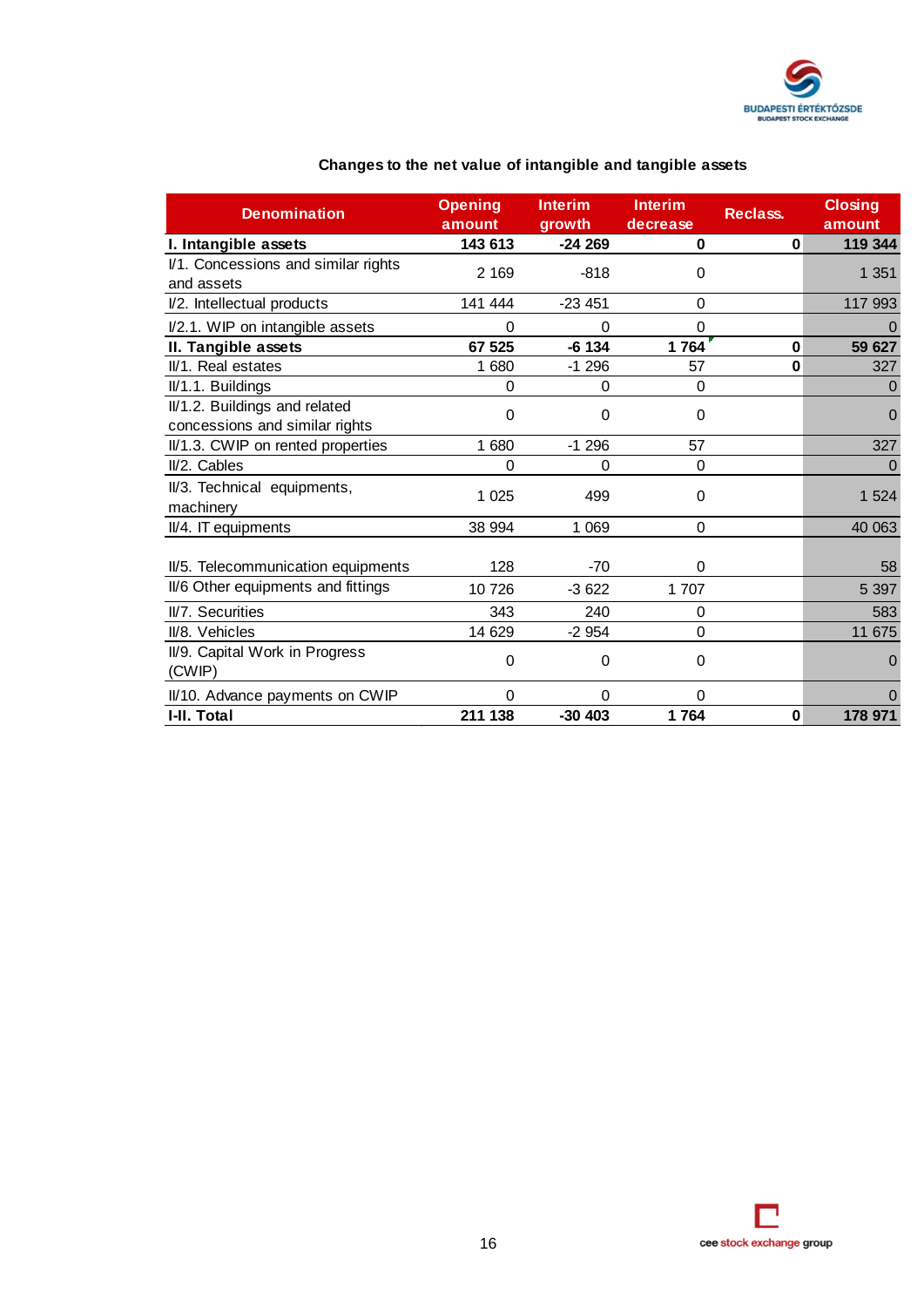

### **Purchased inventories**

**Purchased inventories** were evaluated at the actual acquisition price except for print forms and other materials.

**Forms** and **other materials** were fully accounted for as use of materials (cost) at the date of acquisition. Year-end closing inventories were evaluated at the actual acquisition price, based on the stocktaking.

### **8. Inventories (HUF '000)**

| <b>Description</b>       | 31.12.2013 | 31.12.2014 |
|--------------------------|------------|------------|
| PR material              | 2848       | 4 1 7 2    |
| Forms, other materials   | 2 0 1 9    | 963        |
| Library books            | 1 0 2 9    | 1 0 2 9    |
| Intermediated services   | 12 903     | 1 277      |
| <b>Total inventories</b> | 18799      | 7441       |

### **Accounts receivable**

**Trade debtors** must be recognised in the balance sheet at the known and accepted amount or at the book value decreased by the accounted impairment and increased by the reversed impairment. Receivables from **employees** and **tax authorities** were evaluated based on an item-by-item reconciliation with the sub-ledgers.

### **9. Receivables (HUF '000)**

| <b>Description</b>                            | 31.12.2013 | 31.12.2014 |
|-----------------------------------------------|------------|------------|
| Receivables from goods, delivery and services | 306 375    | 129 182    |
| Corporate tax                                 | 25 390     |            |
| <b>VAT</b>                                    |            | 5 9 0 7    |
| Local tax                                     | 1 2 7 5    | 2 7 2 7    |
| Innovation contribution                       | 157        | 516        |
| Other receivables                             | 4 2 6 9    | 2 1 1 3    |
| <b>Total receivables</b>                      | 337 466    | 140 445    |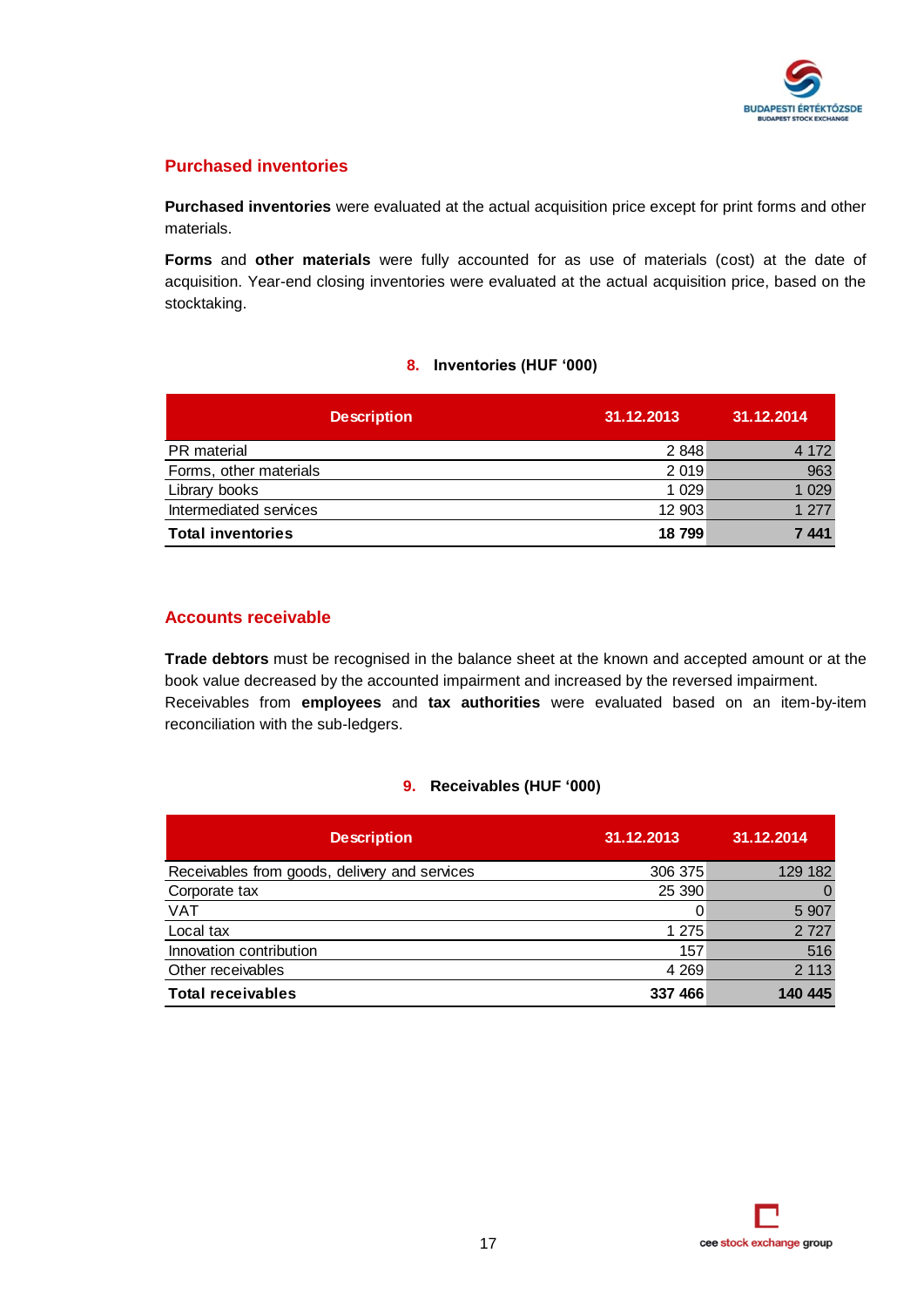

### **10. Impairment accounted for receivables (HUF '000)**

| <b>Description</b>                     | Year of the<br>accounting of<br>impairment | in $%$ | <b>Amount of 31 December</b><br>impairment 2014 Amount<br>οf |
|----------------------------------------|--------------------------------------------|--------|--------------------------------------------------------------|
|                                        | 2010                                       | 100%   | 501                                                          |
|                                        | 2011                                       | 100%   | 1830                                                         |
|                                        | 2012                                       | 100%   | 4 4 8 4                                                      |
|                                        | 2013                                       | 100%   | 7 9 0 8                                                      |
|                                        | 2014                                       | 100%   | 7 0 9 6                                                      |
| <b>Total impairment on receivables</b> |                                            |        | 21 819                                                       |

### **Cash**

**Cash** was recognised at the values of the last bank account statements of 2014 and the stocktaking of the cash desk.

### **11. Cash (HUF '000)**

| <b>Description</b>        | 31.12.2013 | 31.12.2014 |
|---------------------------|------------|------------|
| Cash desk                 | 106        | 20         |
| <b>HUF</b> accounts       | 12 690     | 22 849     |
| Fixed HUF deposits        | 416 000    | 373 000    |
| <b>EUR</b> accounts       | 5 0 1 3    | 49 451     |
| <b>Fixed EUR deposits</b> | 233 668    | 139 496    |
| <b>Total cash</b>         | 667 477    | 584 816    |

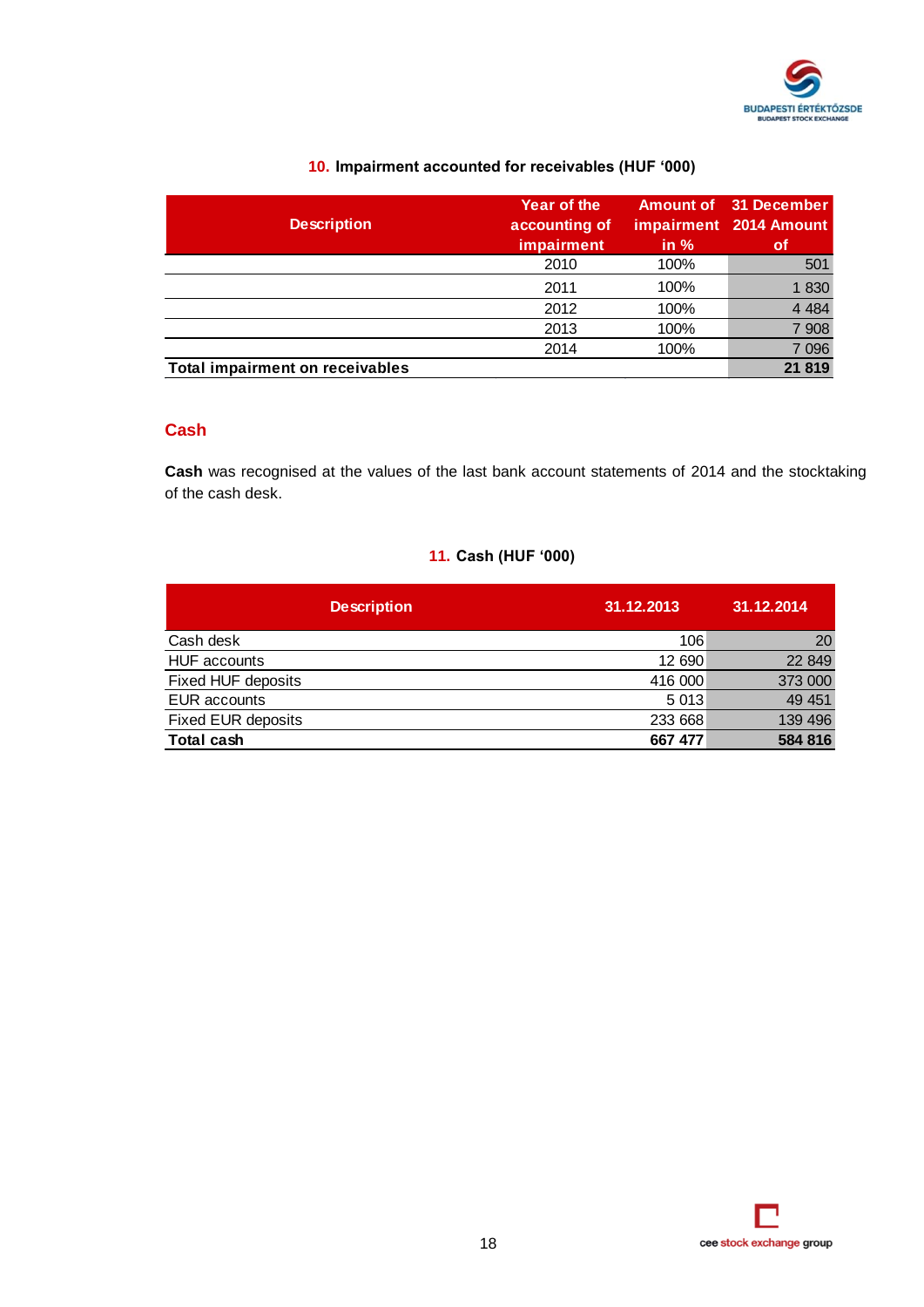

### **Prepaid expenses and accrued income**

Expenses incurred before the balance sheet date which can only be accounted as cost for the period following the balance sheet date, and income which is only due after the balance sheet date but that should be accounted for the period closed by the balance sheet, as well as the amount not yet accounted for as an item decreasing the profit from the difference defined in Section 68 (1) of the Act on Accounting, must be recognised separately as prepaid expenses and accrued income.

### **12. Prepayments and accrued income (HUF '000)**

| <b>Description</b>                                                                                  | 31.12.2013 | 31.12.2014 |
|-----------------------------------------------------------------------------------------------------|------------|------------|
| Interest on tied-up deposits and bank accounts due for the<br>reporting period but not yet realised | 2633       | 2 1 1 6    |
| Transaction fees for December, 2013/2014                                                            | 64 320     | 52 537     |
| Annual maintenance fees for the 4th quarter, 2013/2014                                              | 73 974     | 78 434     |
| Vendor fees for 2013/2014                                                                           | 76 780     | 67 515     |
| Other income                                                                                        | 10 410     | 9 7 3 5    |
| <b>Total accrued income</b>                                                                         | 228 117    | 210 337    |
| Insurance                                                                                           | 1 2 9 0    | 1 3 1 4    |
| Newspaper subscriptions                                                                             | 251        | 302        |
| International organizations membership fees, 2014/2015                                              | 655        | 198        |
| IBM IFX maintenance fee for 2014/2015                                                               | 5 2 9 5    | 4 2 8 9    |
| Other software maintenance fee                                                                      | 0          | 4 4 2 9    |
| Other                                                                                               | 4 4 2 1    | 3 0 8 2    |
| <b>Total prepayments</b>                                                                            | 11 912     | 13 614     |
| Total prepayments and accrued income                                                                | 240 029    | 223 951    |

### **Equity**

**Equity** is recognised at book value.

### **13. Changes to equity (HUF '000)**

| <b>Denomination</b>               | 31.12.2013 | <b>Additions</b> | <b>Disposals</b> | 31.12.2014 |
|-----------------------------------|------------|------------------|------------------|------------|
| Share capital                     | 541 348    |                  |                  | 541 348    |
| Capital reserve                   | 2 576 356  |                  |                  | 2 576 356  |
| Retained earnings                 | 2 347 175  |                  |                  | 2 349 176  |
| Net profit for the year 2013      | 2 0 0 1    |                  |                  |            |
| Net profit for the year 2014      |            | 5796             |                  | 5796       |
| <b>Total shareholder's equity</b> | 5 466 880  | 5796             |                  | 5 472 676  |

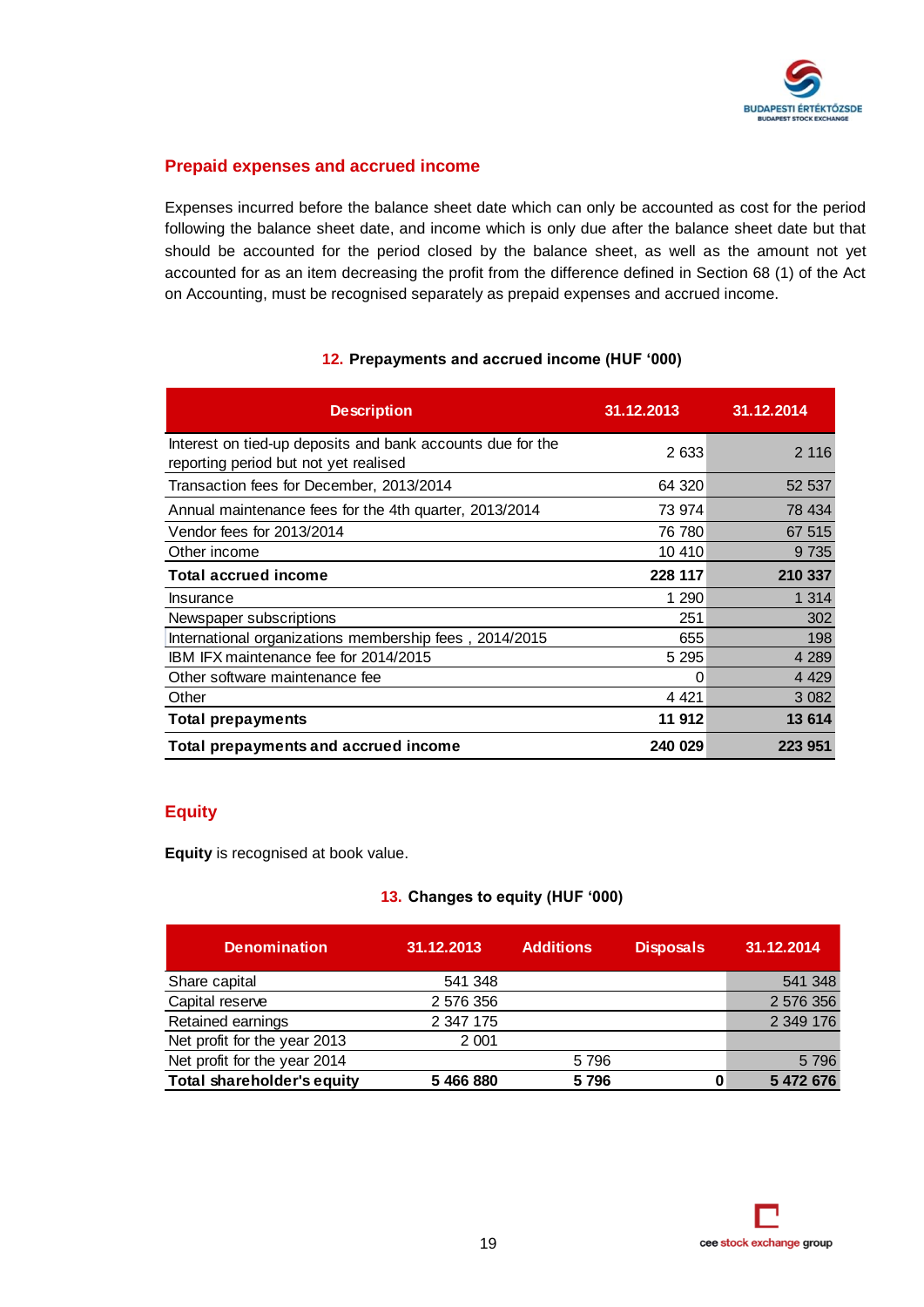

The subscribed capital of the Company upon the foundation totalled HUF 550 million which consisted of registered ordinary shares issued in a dematerialised form, with a par value of HUF 100 each, all conferring equal and identical membership rights. With its resolution No. 7/2003 dated 28 April 2003, the General Meeting decreased the share capital of the Budapest Stock Exchange Private Company Limited by Shares by withdrawing the shares of Garmond Capital Hungarian-American Service Providing Company Limited by Shares (i.e. by HUF 8,651,900 that is 86,519 shares with a par value of HUF 100 each). Thus the Company's subscribed capital fell to HUF 541,348,100.

The Annual General Meeting of the Budapest Stock Exchange Ltd., which was held on 29 April of 2015, approved a payment in dividend in the amount of HUF 514 280 695 (HUF 95 /share) following the financial year 2014.

### **Liabilities**

### Out of **current liabilities**

- trade creditors including VAT were evaluated at the acknowledged, invoiced amount;
- $\blacksquare$  liabilities to employees and tax authorities were recognised in the balance sheet based on a reconciliation with the sub-ledgers.

| <b>Description</b>                                                                    | 31.12.2013 | 31.12.2014 |
|---------------------------------------------------------------------------------------|------------|------------|
| Liabilities on delivery of goods and services                                         | 37 259     | 50 981     |
| Taxes and contributions payable:                                                      |            |            |
| Corporate tax                                                                         | 0          | 5 3 0 9    |
| Personal income tax                                                                   | 15 387     | 11 204     |
| Rehabilitation contribution                                                           | 627        | 590        |
| Vocational contribution                                                               | 1 334      | 899        |
| Car tax                                                                               | 78         | 78         |
| VAT                                                                                   | 2 5 6 1    | $\Omega$   |
| Social security contribution (to the Pension Insurance and<br>Health Insurance funds) | 40 246     | 26 729     |
| Healthcare contribution                                                               | 2 177      | 3 0 6 4    |
| Pension funds                                                                         | 338        | 284        |
| Health funds                                                                          | 106        | 130        |
| Dividends paid from the 2013/2014 profit                                              | 563 002    | 514 281    |
| Other                                                                                 | 960        | 742        |
| <b>Total liabilities</b>                                                              | 664 075    | 614 291    |

### **14. Current liabilities (HUF '000)**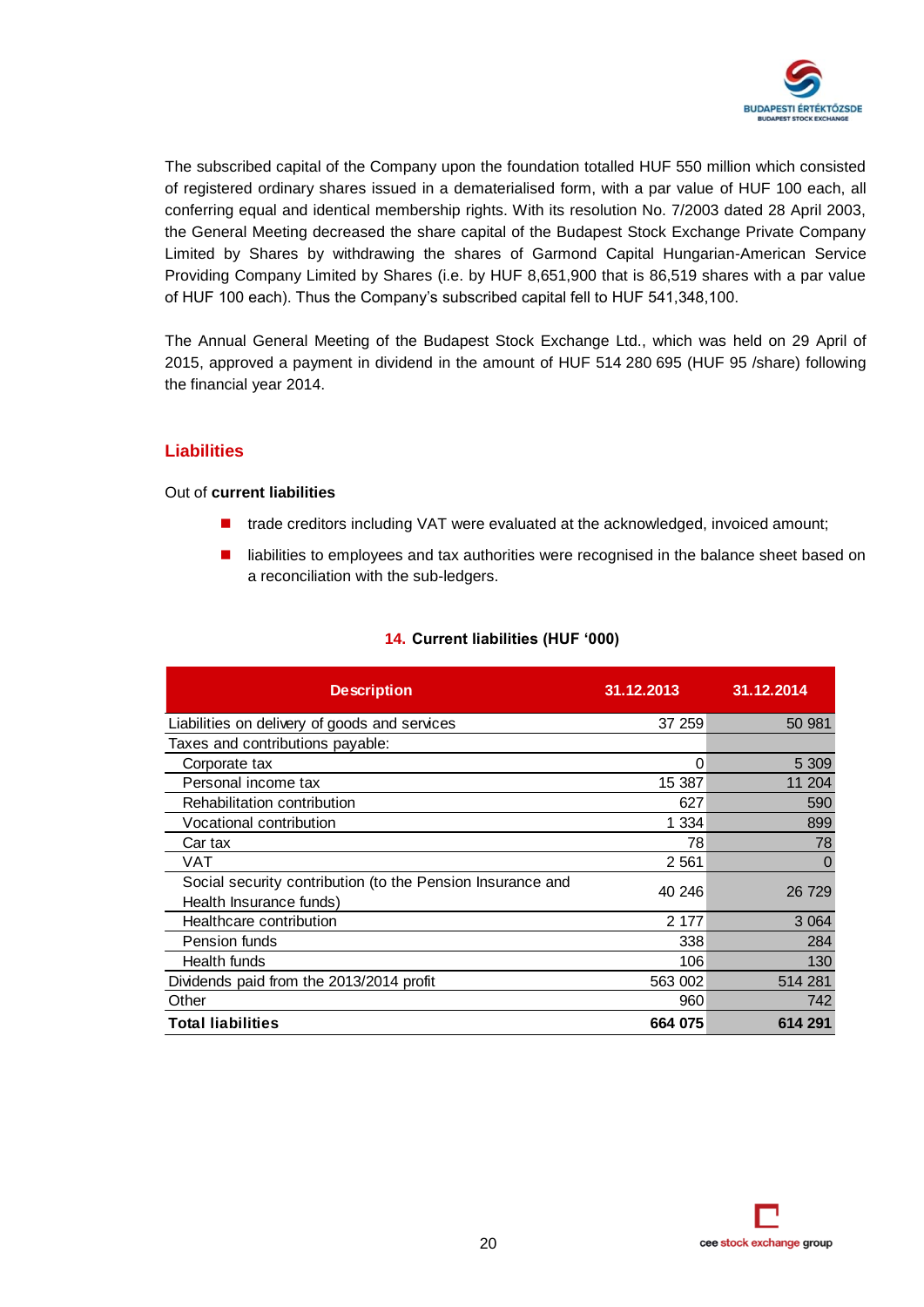

### **Accrued expenses and deferred income**

The following must be recognised separately as accrued expenses and deferred income:

- **n** income received before the balance sheet date which will form the sales revenue of the period after the balance sheet date;
- **n** costs and expenses for the period before the balance sheet date which will only be incurred and invoiced in the period after the balance sheet date;
- **n** compensation claims, default interest and court costs enforced and submitted against the Stock Exchange between the balance sheet date and the balance sheet preparation date.

The amounts of the accruals must be supported by accounting records (invoices, calculations, resolutions issued by the competent persons, etc.) which prove the legal nature and justification of such accruals.

| <b>Description</b>                                                     | 31.12.2013 | 31.12.2014 |
|------------------------------------------------------------------------|------------|------------|
| 2013/2014 minimum section fees invoiced in 2014/2015                   | 86 200     | 85 000     |
| Data vending fees for 2014                                             | 209 687    | $\Omega$   |
| <b>Total deferred income</b>                                           | 295 887    | 85 000     |
| Audit                                                                  | 4 0 38     | 4 0 38     |
| MMTS licence fee                                                       | 9427       | 9 9 9 8    |
| Xetra licence fee                                                      | 23 788     | $\Omega$   |
| ADH technical fee                                                      | 24 411     | $\Omega$   |
| Other                                                                  | 40 912     | 21 580     |
| Bonus accrued for the profit year of 2013/2014 (with<br>contributions) | 59 002     | 43 063     |
| <b>Total accrued expenses</b>                                          | 161 578    | 78 679     |
| Total accrued expenses and deferred income                             | 457 465    | 163 679    |

### **15. Accrued expenses and deferred income (HUF '000)**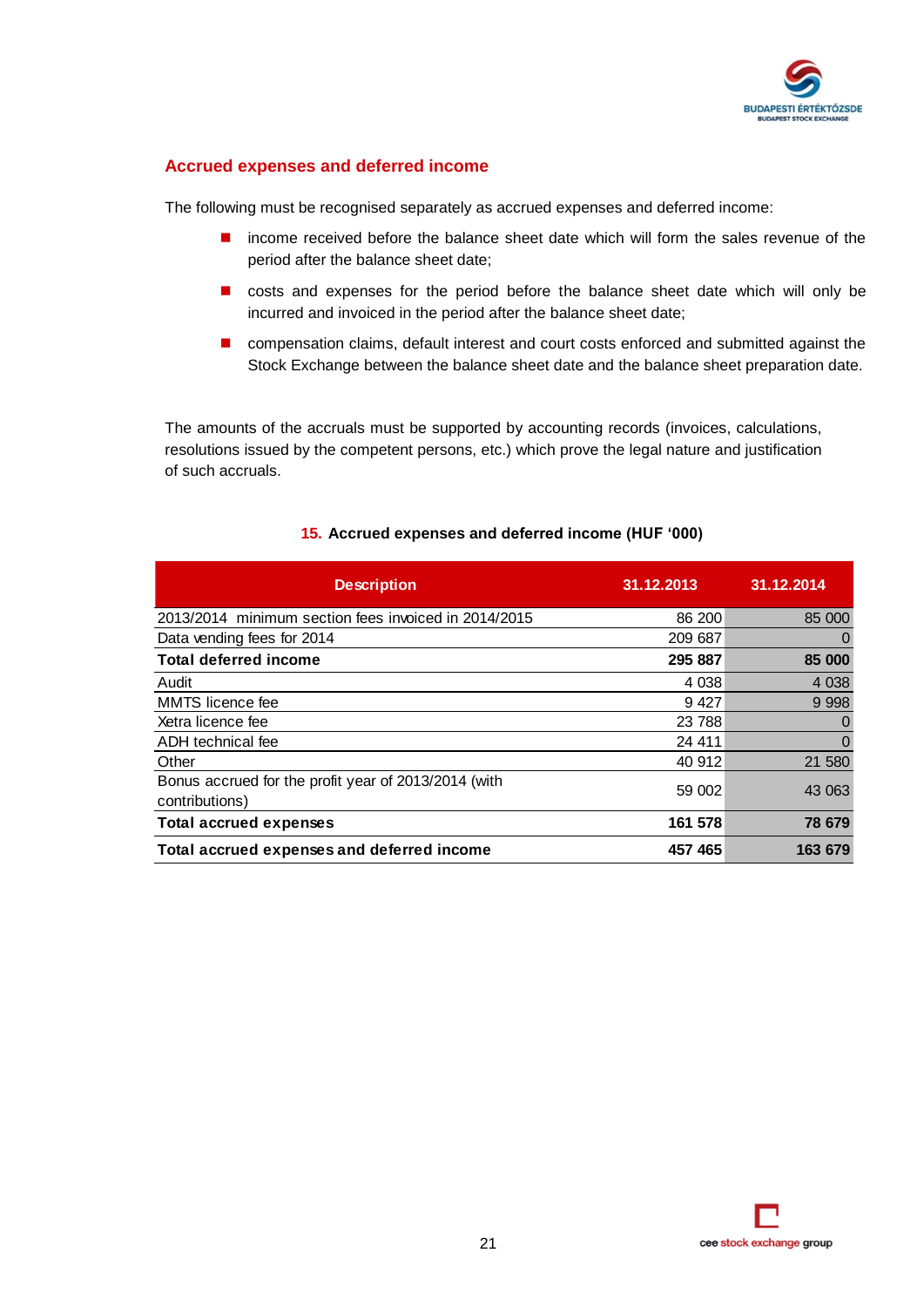

### **INCOME STATEMENT**

The results of the stock exchange activity were defined with the **total cost method** (version A) by decreasing the income in the business year by material-type, personnel and other expenses as well as depreciation.

The annual reporting and bookkeeping obligation of the Stock Exchange is stipulated by Government Decree No. 348/2004 (XII.22.). In accordance with the government decree, the fees charged for the services recorded in the Fee Schedule were recognised as "Income from exchange activities" instead of "Net sales".

### **16. Revenues (HUF '000)**

| <b>Description</b>                            | 31.12.2013    | 31.12.2014 |
|-----------------------------------------------|---------------|------------|
| Revenues from listing fees                    | 365 940       | 368 983    |
| Revenues from trading fees                    | 1 036 009     | 853 659    |
| Revenues from information services            | 753 191       | 756 471    |
| Sub-contracted services                       | 126 010       | 92 604     |
| Total revenues from stock exchange activities | 2 2 8 1 1 5 0 | 2 071 717  |

| <b>Description</b>                              | 31.12.2013    | 31.12.2014 |
|-------------------------------------------------|---------------|------------|
| Domestic revenue from exchange activities       | 1 472 090     | 1 331 716  |
| <b>Export</b>                                   |               |            |
| USA                                             | 283 108       | 259 434    |
| Switzerland                                     | 16 462        | 15 690     |
| Japan                                           | 1 152         | 1 1 9 3    |
| Hong Kong                                       | 864           | 895        |
| Israel                                          | 1 1 5 2       | 1 1 9 3    |
| Norway                                          | 9 0 48        | 6 277      |
| Turkev                                          | 432           | 448        |
| Bosnia and Herzegovina                          | 0             | 62         |
| European Union                                  | 498 662       | 454 809    |
| <b>Export revenues from exchange activities</b> | 809 060       | 740 001    |
| Total net sales from exchange activities        | 2 2 8 1 1 5 0 | 2 071 717  |

| <b>Description</b>                            | 31.12.2013 | 31.12.2014 |
|-----------------------------------------------|------------|------------|
| Revenue from the sales of tangible assets     | 6866       | 1815       |
| Income from training                          | 523        | 400        |
| Income from the sponsorship of certain events | 6 1 2 3    | 9 0 5 1    |
| Other income                                  | 31 328     | 25 28 3    |
| Release of provision                          | 22 370     | $\Omega$   |
| Default interest                              | 3 5 9 5    | 646        |
| <b>Total other income</b>                     | 70 805     | 195        |

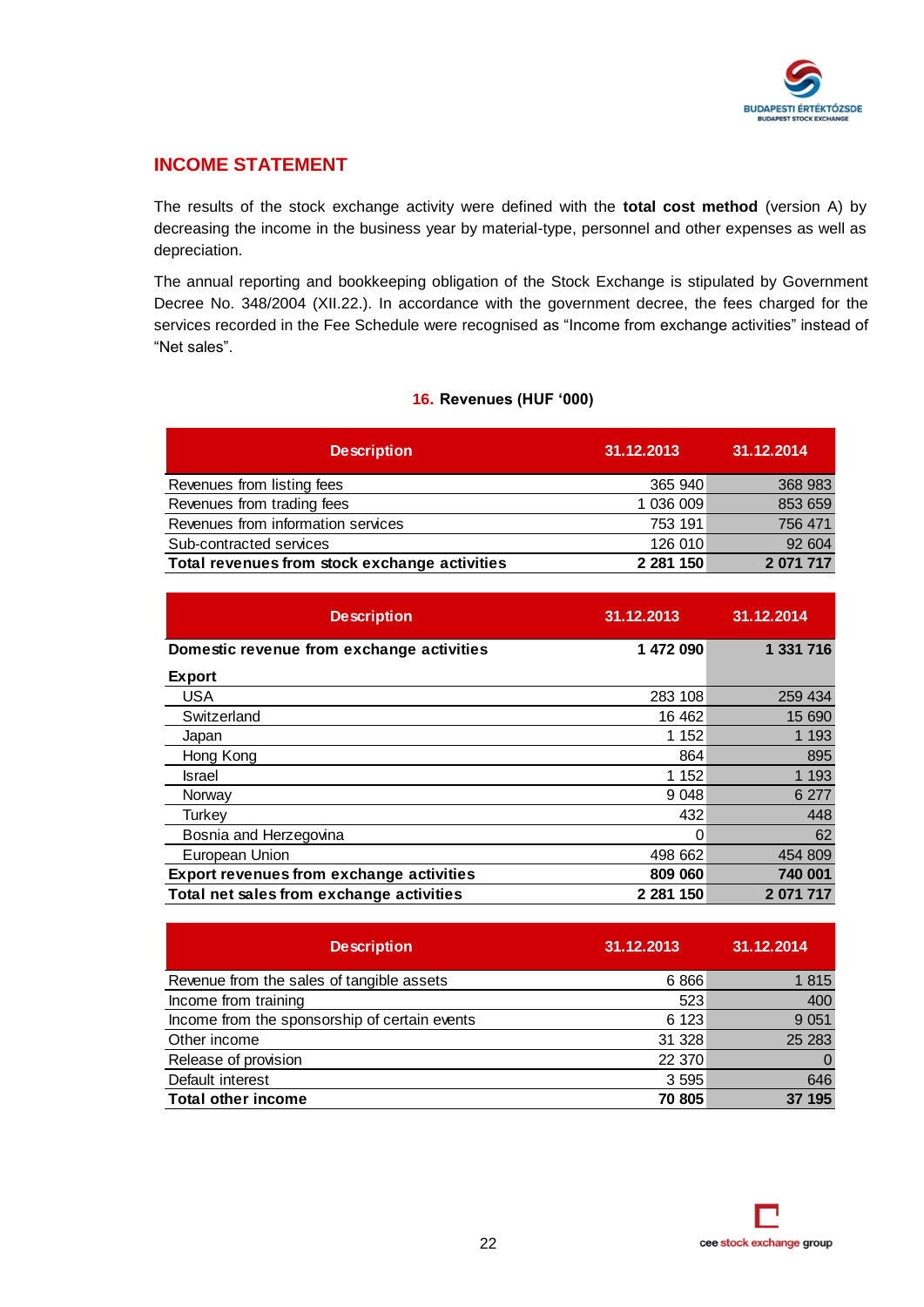

| <b>Description</b>                           | 31.12.2013 | 31.12.2014 |
|----------------------------------------------|------------|------------|
| Interest on fixed deposits                   | 17 613     | 14 129     |
| Other interest                               | 522        | 319        |
| Exchange gains                               | 15 737     | 21 657     |
| Income from financial transactions           | 33 872     | 36 105     |
| Exchange loss                                | 15 528     | 6 2 9 8    |
| <b>Expenses of financial transactions</b>    | 15 528     | 6 2 9 8    |
| <b>Profit/loss from financial activities</b> | 18 344     | 29 807     |

### **Material-type expenses**

As of 2001, if Section 123 (2) of the VAT Act requires that the input VAT of the service be divided proportionally, the non-deductible VAT must be accounted for under other expenses rather than as a cost.

### **17. Material-type expenses (HUF '000)**

| <b>Description</b>                                | 31.12.2013 | 31.12.2014 |
|---------------------------------------------------|------------|------------|
| Sub-contracted services                           | 126 010    | 92 604     |
| Material costs                                    | 26 889     | 22 177     |
| <b>Travelling costs</b>                           | 7958       | 6778       |
| Maintenance costs                                 | 23 288     | 22 6 69    |
| Telecommunication costs                           | 31 717     | 13 2 32    |
| Other rental fees                                 | 21 313     | 20 40 2    |
| K <sub>2</sub> licence fee                        | 29 780     | 4658       |
| Trading system licence fee                        | 45 772     | 77 566     |
| Outsource and consultancy fees                    | 123 399    | 111 169    |
| Training costs                                    | 4 7 3 2    | 5 4 3 9    |
| PR expenses                                       | 38 389     | 39 969     |
| International organizations membership fees       | 1 0 6 7    | 1 1 1 0    |
| Other services                                    | 24 724     | 11 926     |
| Internet access                                   | 3 4 9 4    | 6 142      |
| Deutsche Börse technical connection fees          | 10 710     | 11 154     |
| Costs related to the rented Andrássy út property: |            |            |
| Rental                                            | 88 832     | 93 905     |
| Operating expenses                                | 26 0 25    | 25 214     |
| Bank charges, insurance fees, royalties           | 9870       | 9 1 7 3    |
| Total material-type expenses                      | 643 969    | 575 287    |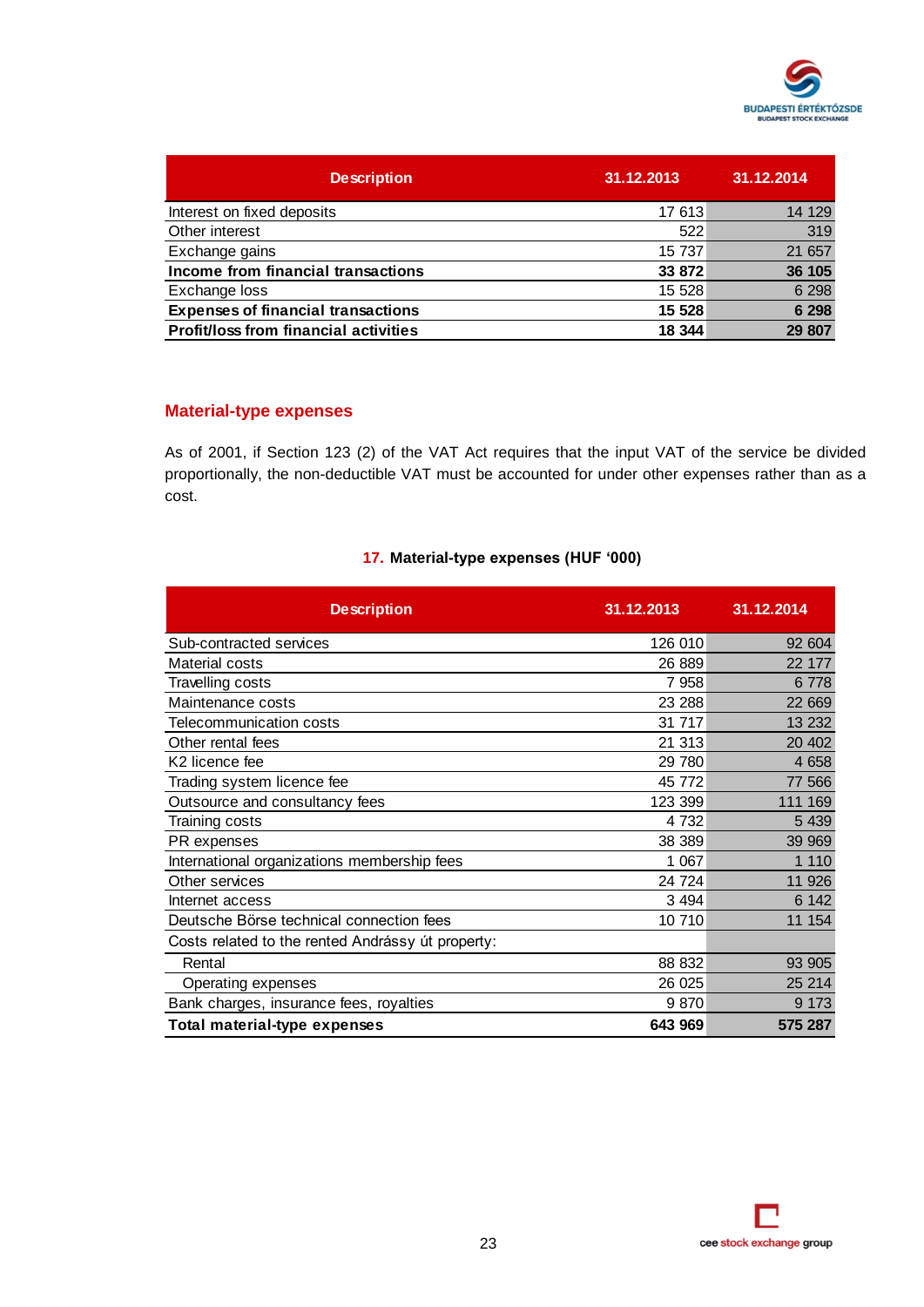

| 18. Fees paid to KPMG for the audit and other services (HUF '000) |  |
|-------------------------------------------------------------------|--|
|-------------------------------------------------------------------|--|

| <b>Description</b>                              | 31.12.2013 | 31.12.2014 |
|-------------------------------------------------|------------|------------|
| Audit of the HAL annual report                  | 3 5 5 8    | 3 5 5 8    |
| Audit of the IFRS financial statements          | 901        | 901        |
| Audit of consolidated reports                   | 840        | 840        |
| Audit of consolidated reports according to IFRS | 1 350      |            |
| Xetra advisory                                  | 1 1 2 0    |            |
| Transfer pricing documentation                  |            | 500        |
| <b>Total fees paid to KPMG</b>                  | 7 769      | 5799       |

### **Personnel costs**

In 2013, the average number of staff at the Budapest Stock Exchange was 53 and in 2014, 49. The average statistical staff number and wage costs did not include those on maternity leave or on unpaid leave.

### **19. Personnel-type expenses (HUF '000)**

| <b>Description</b>                                                                      | 31.12.2013 | 31.12.2014 |
|-----------------------------------------------------------------------------------------|------------|------------|
| Wage costs for full-time employees                                                      | 497 522    | 407 282    |
| Honoraria for Board members                                                             | 16 632     | 18 077     |
| Honoraria for Supervisory Board members                                                 | 4 8 5 7    | 3 9 8 1    |
| Wage costs for off-payroll staff                                                        | 4 1 3 1    | 4 3 3 2    |
| Wages for sick leave                                                                    | 2 3 2 2    | 25 919     |
| Other personnel-type expenses (contributions, fringe<br>benefits, representation costs) | 188 363    | 144 080    |
| <b>Total personnel costs</b>                                                            | 713 827    | 603 671    |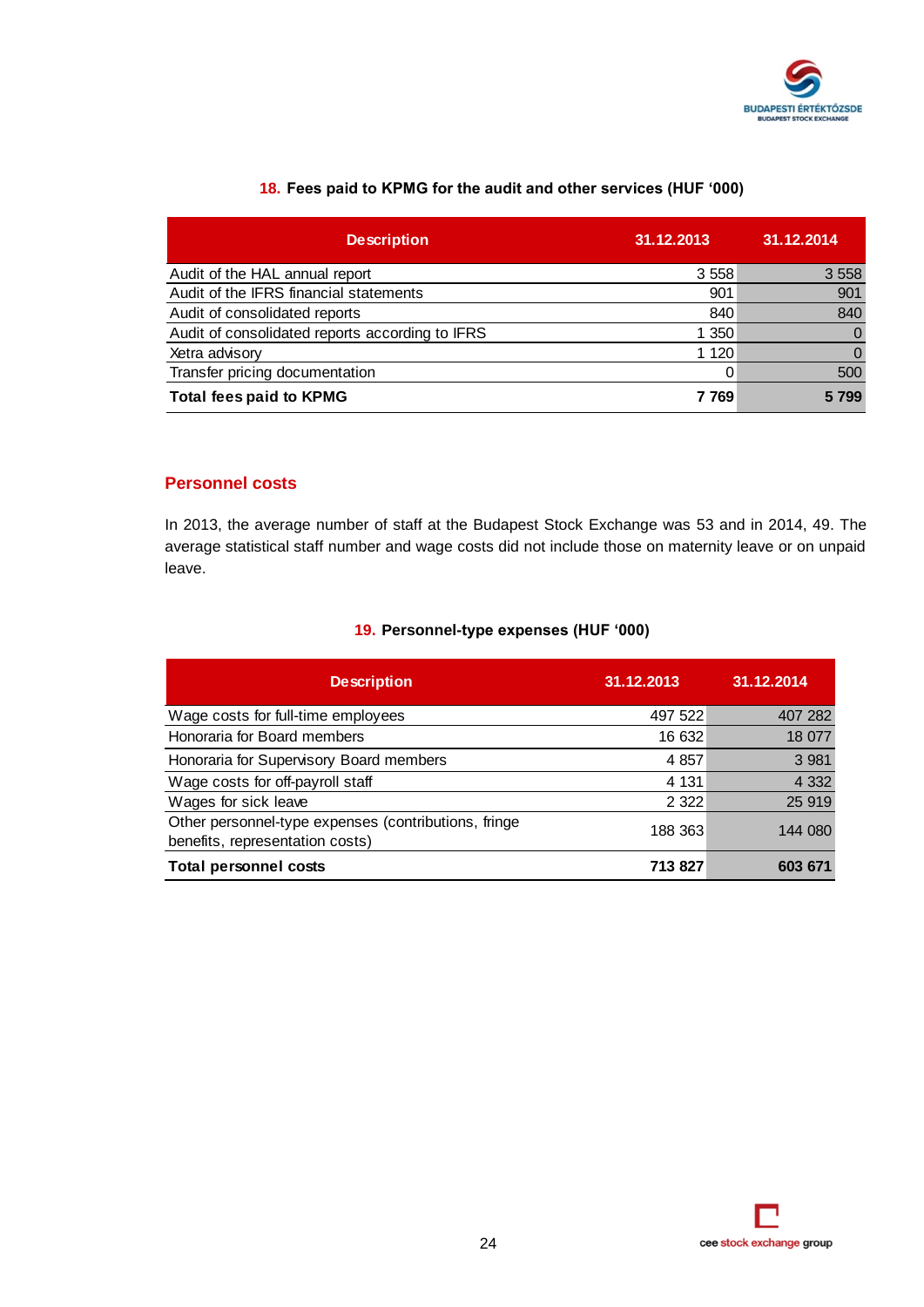

### **Honoraria to the officers of the Budapest Stock Exchange Private Company Limited by Shares**

In accordance with resolution No. 13/2014 of the General Meeting held on 27 May 2014, the honoraria were as follows:

### **20. Honoraria of elected officers**

| <b>Board of Directors</b>                     |                                                                 |
|-----------------------------------------------|-----------------------------------------------------------------|
| Chairman<br>Deputy Chairman<br><b>Members</b> | HUF 246 500 /month<br>HUF 212 500 / month<br>HUF 170 000 /month |
| <b>Supervisory Board</b>                      |                                                                 |
| Chairman<br>Deputy Chairmen                   | HUF 170 000 /month<br>HUF 127 500 / month                       |

Members of the SB HUF 85 000 /month

### **21. Other expenses (HUF '000)**

| <b>Description</b>                                                                      | 31.12.2013 | 31.12.2014 |
|-----------------------------------------------------------------------------------------|------------|------------|
| Derecognition due to scrapping/impairment/lending losses                                | 11 929     | 10 080     |
| Book value of the sold tangibal assets                                                  | 6 7 1 9    | O          |
| Provisions                                                                              | 1511       | 0          |
| Other                                                                                   | 3 102      | 3 9 3 8    |
| Tax obligation regarding the previous years                                             | 5973       | 140        |
| Late payment and self-revision penalty, tax penalty                                     | 7 641      | 601        |
| <b>Subsidies</b><br>οf<br>certain<br>sports/performing<br>team<br>arts<br>organizations | 30 000     | 11 425     |
| Innovation contribution                                                                 | 6 3 5 3    | 5936       |
| Bank tax                                                                                | 179 263    | 179 263    |
| Local taxes and local business tax                                                      | 42 353     | 39 434     |
| Supervisory Authority fee                                                               | 1518       | 1 450      |
| Non-deductible VAT on fixed assets                                                      | 5 7 8 5    | 5 5 3 5    |
| Non-deductible VAT on costs                                                             | 65 638     | 60 492     |
| <b>Total other expenses</b>                                                             | 367 785    | 318 294    |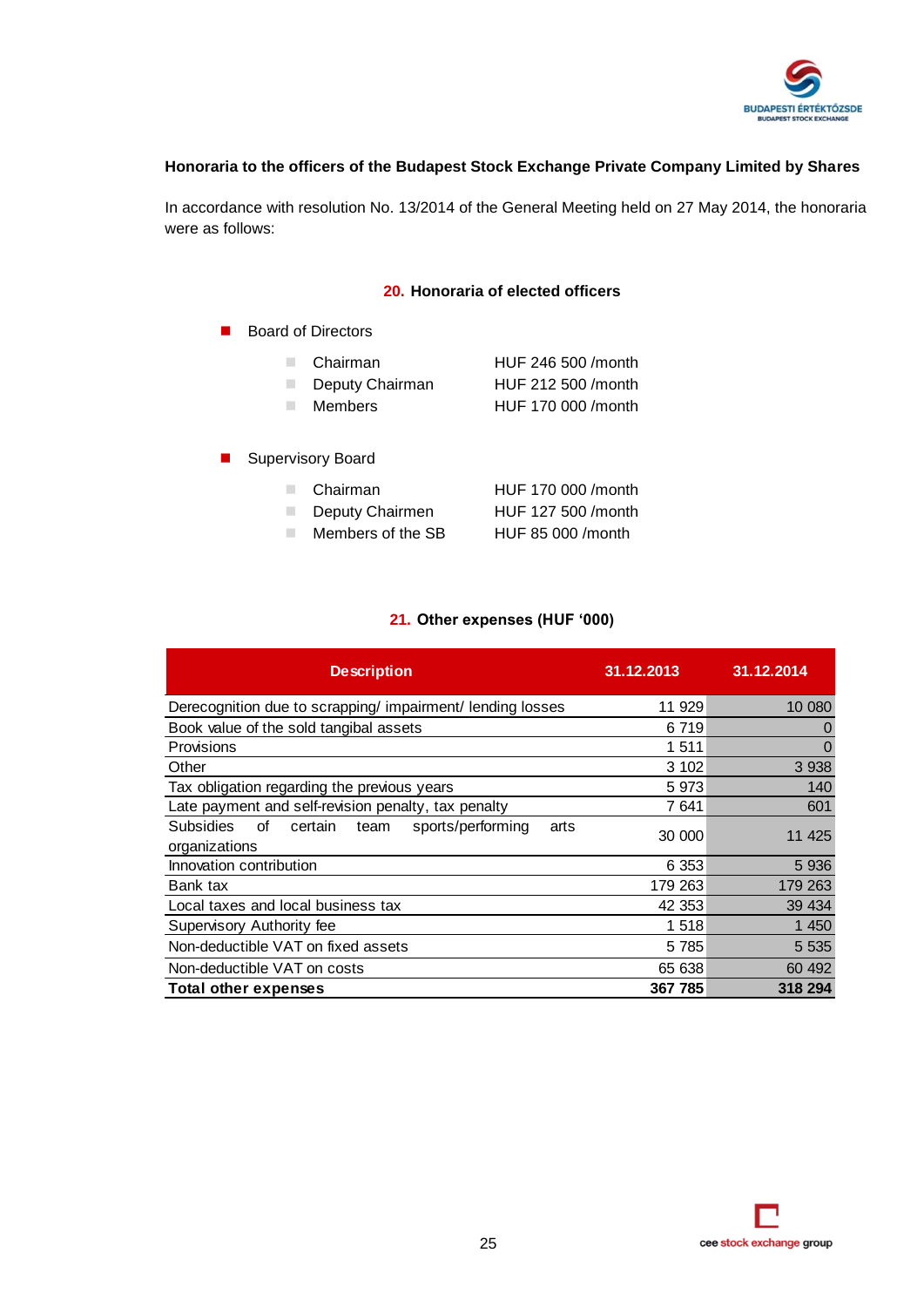

### **TRANSACTIONS WITH RELATED PARTIES**

### **Related party**

Name: CEESEG Aktiengesellschaft Tax number: EU Tax No: ATU43751-3-01 Company registration No.: FN 161826 f Court of registration: Commercial Court of Vienna Registered office of court of registration: Marxergasse 1a, 1030 Vienna Ownership share: 50.45251%

Registered office: 1014. WIEN WALLNERSTRASSE 8. ÖSTERREICH

Name: WIENER BÖRSE AG Registered office: 1014. WIEN WALLNERSTRASSE 8. ÖSTERREICH Tax number: EU Tax No: ATU65295-2-45

### **22. Transactions with related parties**

| <b>Description</b>                                     | <b>Amount</b> |
|--------------------------------------------------------|---------------|
|                                                        | €             |
| Technical accession fee                                | 98 600,00 €   |
| Miss Values links                                      | 7 200,00 €    |
| Xetra licence fee                                      | 228 000,00 €  |
|                                                        |               |
| <b>Expenses related to services of Wiener Börse AG</b> | 333 800,00 €  |
|                                                        |               |
| Manager liability insurance (BSE master D&O insurance) | 3 150,00 €    |
|                                                        |               |
| <b>Expenses related to services of CEESEG AG</b>       | 3 150,00 €    |

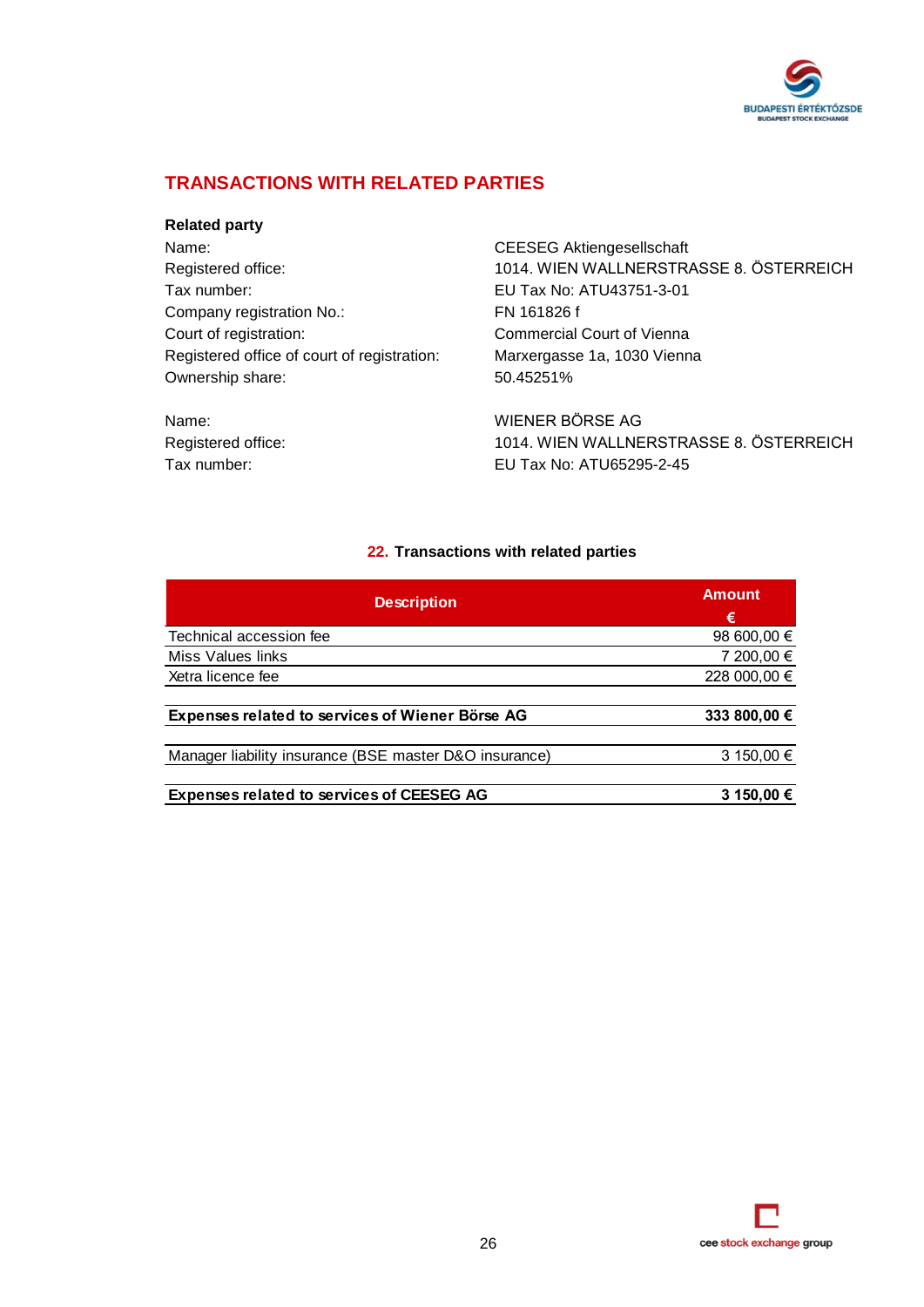

### **CORPORATE TAX**

In accordance with the obligation to file a returns, we have adjusted the tax base as follows:

| <b>Description</b>                                                    | 31.12.2014 |
|-----------------------------------------------------------------------|------------|
| Items increasing pre-tax profits:                                     |            |
| Amount accounted for as depreciation in the tax year in accordance    |            |
| with the Act on Accounting                                            | 67 642     |
| Impairment loss recognized for receivables in the tax year            | 9 2 2 3    |
| Not recognized costs/Annex 3 (entertainment, business gifts,          |            |
| assets transferred free of charge)                                    | 2 2 2 5    |
| Amounts accounted for as expenses and assessed as a result of         |            |
| the self-revision, tax audit                                          | 4 1 7 4    |
| Total items increasing the tax base                                   | 83 264     |
| Items decreasing pre-tax profits:                                     |            |
| Depreciation in accordance with tax law                               | 87 529     |
| Remission of a fine or the sanctions stipulated in the Act on the     |            |
| Rules of Taxation and the acts on social insurance                    |            |
| 50% of revenues accounted among pre-tax results in the tax year       |            |
| based on the royalty received                                         | 11 228     |
| Impairment loss reversed during the tax year in connection with a     |            |
| receivable furthermore, from the historical cost of a receivable, the |            |
| part declared irrecoverable                                           | 2 7 2 6    |
| Long-term donation provided to a public-benefit organization, 20% of  |            |
| the support                                                           | 40         |
| Total items decreasing the tax base                                   | 101 523    |
|                                                                       |            |
| Corporate tax                                                         |            |
| Profit/loss before taxation                                           | 573 825    |
| Total items decreasing pre-tax profits                                | 101 523    |
| Items increasing pre-tax profits                                      | 83 264     |
| Tax base                                                              | 555 566    |
| Corporate tax                                                         |            |
| till HUF 500 million (10%)                                            | 50 000     |
| from HUF 500 million (19%)                                            | 10 558     |
| <b>Calculated corporate tax</b>                                       | 60 558     |
| Tax benefit for the subsidy of certain team sports/performing arts    |            |
| organizations                                                         | 10 000     |
| <b>Total corporate tax</b>                                            | 50 558     |

### **23. Calculation of corporate tax (HUF '000)**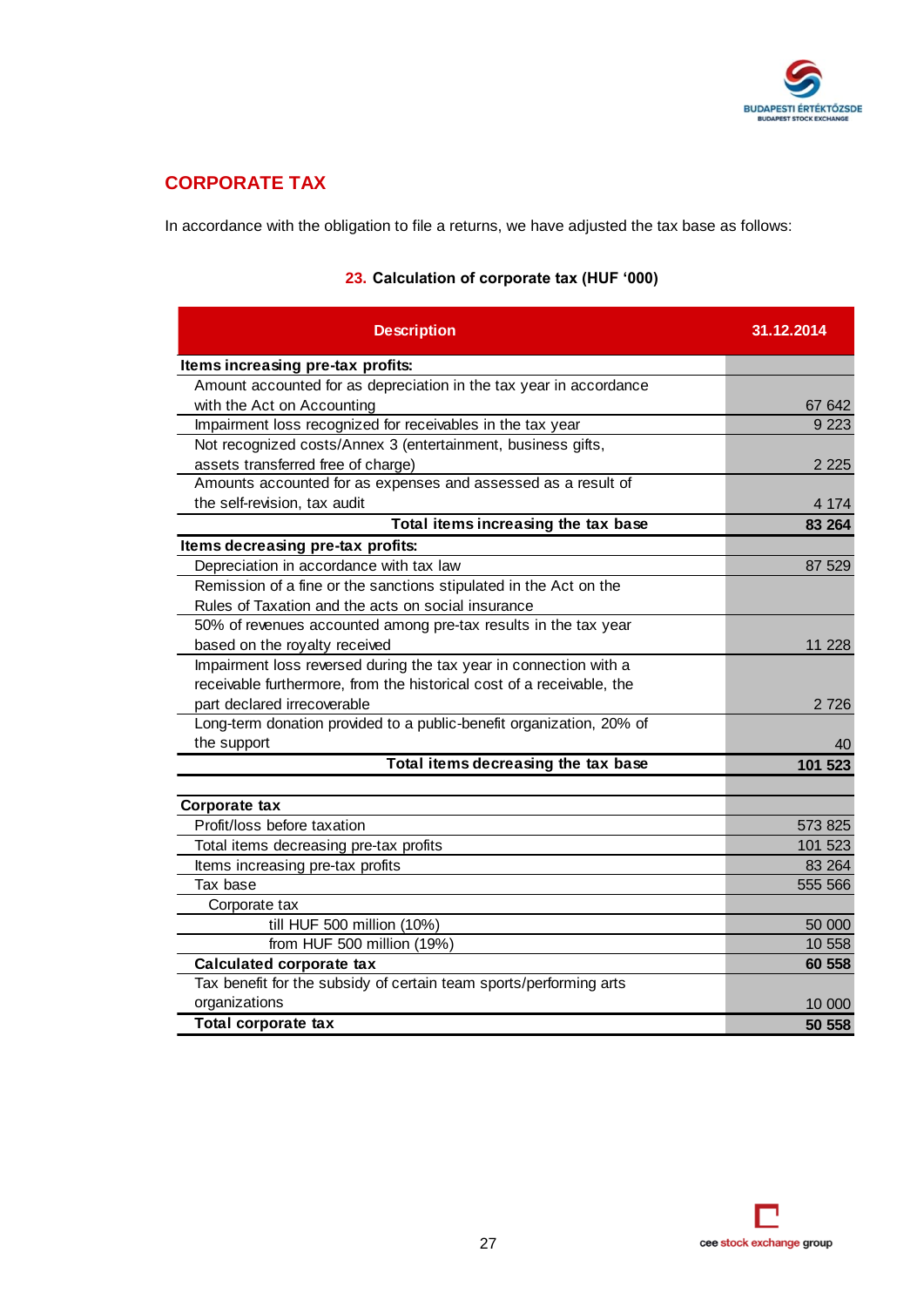

### **SECTION MEMBERSHIP**

The number of exchange members at the Budapest Stock Exchange Ltd. totalled 36 as of 31 December 2014. At the end of 2014, 25 members in the Equities Section, 21 members in the Debt Securities section, and 19 members in the Derivatives Section (futures market - 19 members, options market - 13 members) and 5 members in the Commodities Section had trading rights.

At the end of the year there were 15 members in the BÉTa Market.

### **Granting exchange membership in 2014**

Merrill Lynch International – trading licence in the Debt securities section (20 June 2014)

### **Termination of exchange membership in 2014**

- Agribróker Tőzsdeügynöki Kft. Commodities Section (30 November 2014)
- Széchenyi Kereskedelmi Bank Zrt. Equities and Derivatives Sections (9 December 2014)

### **Granting trading licence in 2014**

Société Générale SA – Equities Section (15 May 2014)

### **Events after the reporting period:**

 Buda-Cash Brókerház Zrt. –The broker's license was suspended by the National Bank of Hungary (24 February 2015)

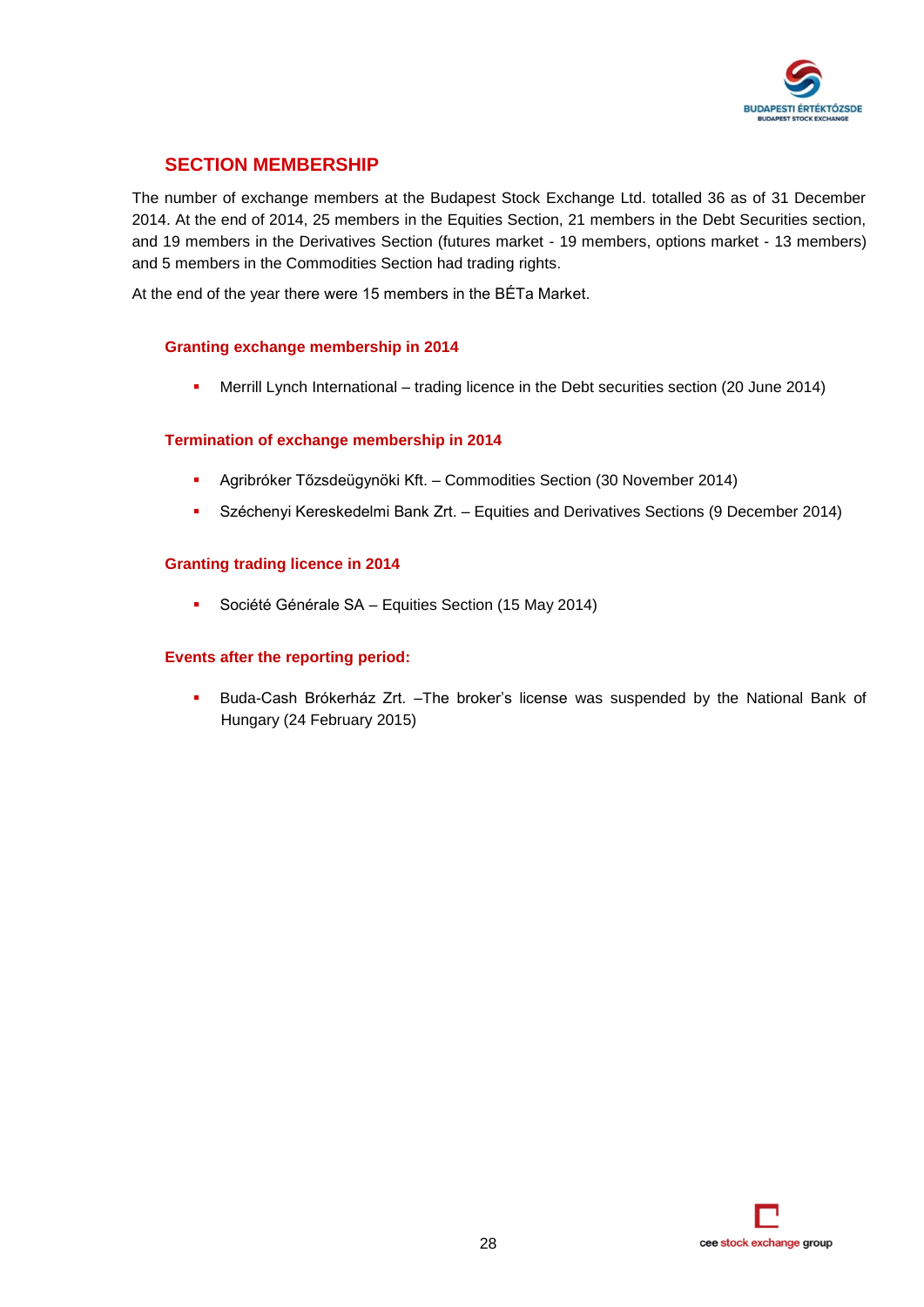

### **24. List of section members**

|                                                                        | <b>Equities</b>         | <b>Debt</b><br><b>Securities</b> | <b>Derivatives section</b> |                          | <b>Commodity</b> | <b>BÉTa</b>    |
|------------------------------------------------------------------------|-------------------------|----------------------------------|----------------------------|--------------------------|------------------|----------------|
| <b>Section member</b>                                                  | section                 | <b>Section</b>                   | <b>Futures</b>             | <b>Options</b>           | section          | market         |
| 1 Agrokont Brókerház Részvénytársaság                                  | $\sim$                  |                                  | L.                         |                          | X                | L.             |
| 2 BNP Paribas S.A.                                                     |                         | X                                |                            |                          |                  |                |
| 3 BUDA-CASH Brókerház Zártkörűen Működő Részvénytársaság               | X                       | ä,                               | X                          | X                        | ä,               | X              |
| 4 Citibank Europe plc Magyarországi Fióktelepe                         | $\sim$                  | F                                | $\blacksquare$             | $\overline{\phantom{a}}$ | ٠                |                |
| 5 CIB Bank Zrt.                                                        | X                       | X                                | X                          | F                        |                  | X              |
| 6 CODEX Értéktár és Értékpapír Zártkörűen működő Részvénytársaság      | $\times$                | ÷.                               | $\overline{a}$             | $\overline{a}$           | ä,               | X              |
| 7 CONCORDE Értékpapír ZRt.                                             | $\times$                | X                                | X                          | Χ                        | ä,               | ÷.             |
| 8 DB Securities Spólka Akcyjna                                         | $\times$                | $\overline{\phantom{a}}$         | ÷,                         | $\blacksquare$           | ÷,               |                |
| 9 Deutsche Bank AG Magyarországi Fióktelep                             | ÷,                      | X                                | ٠                          |                          | ٠                | $\sim$         |
| 10 EQUILOR Befektetési Zártkörűen Működő Részvénytársaság              | $\times$                | X                                | X                          | X                        | X                | X              |
| 11 ERSTE Befektetési Zrt.                                              | $\overline{\mathsf{x}}$ | $\overline{X}$                   | $\overline{\mathsf{x}}$    | $\times$                 | ä,               | $\mathsf{x}$   |
| 12 FHB Kereskedelmi Bank Zártkörűen Működő Részvénytársaság            | $\times$                | X                                | ä,                         | $\tilde{\phantom{a}}$    | $\sim$           | $\sim$         |
| 13 Goldman Sachs International                                         | $\overline{a}$          | $\overline{F}$                   |                            |                          | ä,               |                |
| 14 Hungarograin Tőzsdeügynöki Szolgáltató Zrt.                         | ÷.                      | $\overline{a}$                   | X                          | X                        | X                | ÷.             |
| 15 HUNGÁRIA ÉRTÉKPAPÍR Befektetési és Értékpapírkereskedelmi Zrt.      | X                       | ٠                                | X                          |                          | X                | X              |
| 16 IKR-Bróker Tőzsdeügynöki Kft.                                       | ÷,                      |                                  |                            |                          | X                |                |
| 17 ING Bank N.V. Magyarországi Fióktelepe                              | х                       | X                                | Χ                          | ä,                       | ä,               | $\sim$         |
| 18 IPOPEMA Securities Spólka Akcyjna                                   | X                       | ÷.                               | L.                         |                          | ä,               |                |
| 19 J.P. Morgan Securities plc                                          | $\blacksquare$          | F                                | ä,                         | $\ddot{\phantom{1}}$     |                  | $\blacksquare$ |
| 20 KBC Securities Magyarországi Fióktelepe                             | X                       | X                                | X                          | $\overline{\phantom{a}}$ | $\blacksquare$   | X              |
| 21 Kereskedelmi és Hitelbank Zrt.                                      | ÷,                      | F                                | $\blacksquare$             | ÷.                       | ä,               | ÷.             |
| 22 Magyar Takarékszövetkezeti Bank Zrt.                                | X                       | X                                | X                          | X                        | ٠                | $\blacksquare$ |
| 23 Merill Lynch International                                          | ÷,                      | X                                | $\blacksquare$             | $\sim$                   | ٠                | $\sim$         |
| 24 MKB Bank Zrt.                                                       | X                       | Χ                                | X                          | F                        | ä,               | X              |
| 25 Nomura International Plc                                            | $\sim$                  | F                                | L.                         | $\tilde{\phantom{a}}$    | ä,               | $\sim$         |
| 26 OTP Bank Nyrt.                                                      | X                       | X                                | X                          | X                        | ä,               | Χ              |
| 27 QUAESTOR Értékpapírkereskedelmi és Befektetési Nyrt.                | $\times$                | $\sim$                           | X                          | X                        | ٠                | X              |
| 28 Raiffeisen Centrobank AG                                            | $\times$                | ÷.                               | X                          | X                        | ٠                |                |
| 29 Random Capital Broker Zártkörűen Működő Részvénytársaság            | X                       | ä,                               | X                          | $\overline{\phantom{a}}$ | ä,               | X              |
| 30 RAIFFEISEN BANK Zrt.                                                | X                       | X                                | X                          | X                        | ÷.               | X              |
| 31 REÁLSZISZTÉMA Értékpapír-forgalmazó és Befektető Zrt.               | X                       | ÷,                               | X                          | L.                       | ä,               | X              |
| 32 Société Générale SA                                                 | X                       | F                                | ä,                         | ÷.                       | ä,               | $\mathbf{r}$   |
| 33 Solar Capital Markets Értékpapír Kereskedelmi Zártkörűen Működő Rt. | $\times$                | ä,                               | X                          | ÷,                       | ä,               | X              |
| 34 SPB Befektetési zRt.                                                | X                       | ÷                                | ÷,                         | ä,                       | ÷,               | X              |
| 35 UniCredit Bank Hungary Zártkörűen Működő Részvénytársaság           | X                       | X                                | Χ                          | X                        | ٠                | $\sim$         |
| 36 WOOD & Company Financial Services a.s.                              | X                       |                                  |                            |                          |                  |                |

F: Suspended the right to trade

 $X:$  It has the right to trade

- :It has not the right to trade

©: It is a section member w ithout the right to trade

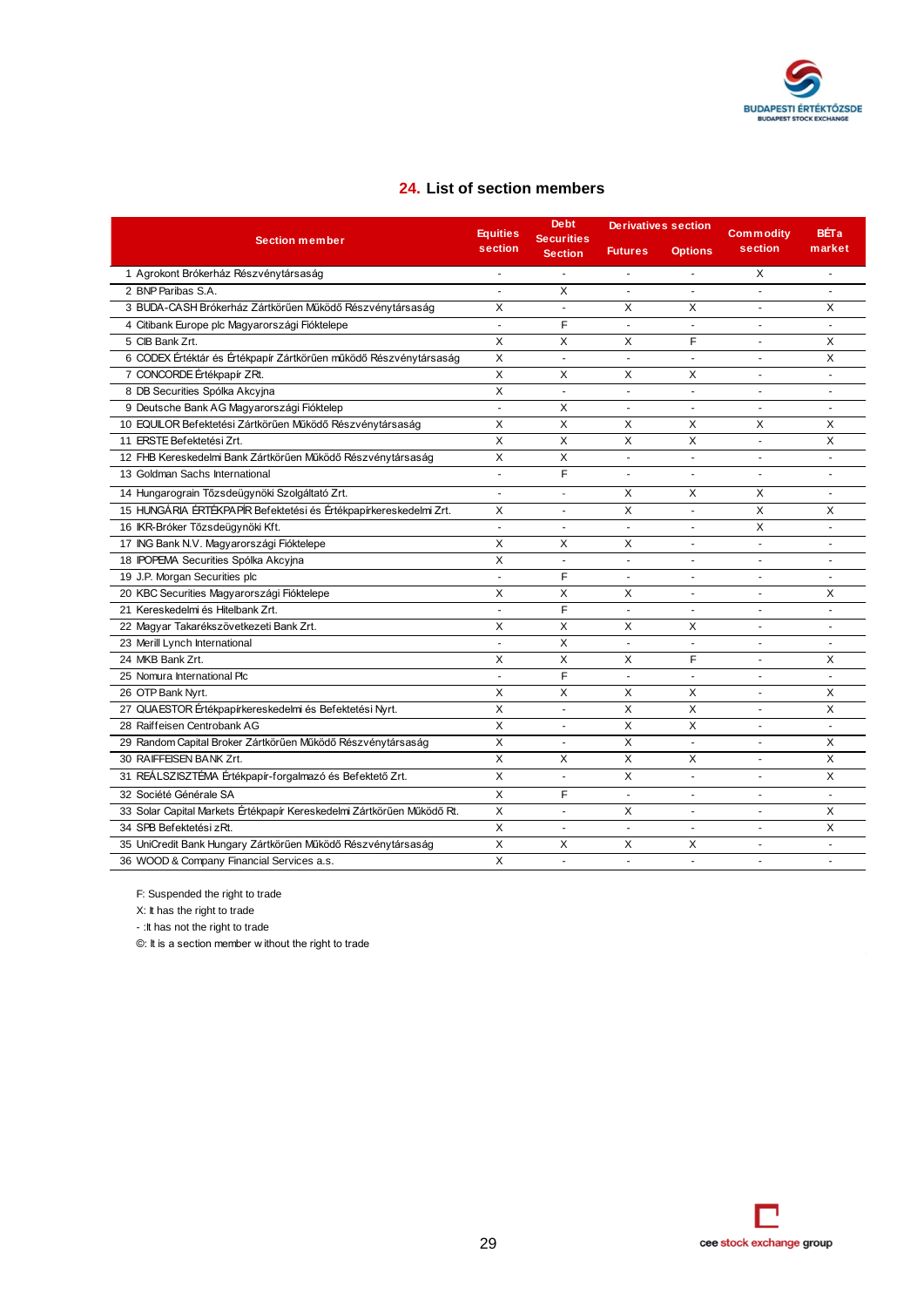

### **25. Shareholders exceeding 5% stake**

| <b>Serial</b> | <b>Shareholder</b>               | <b>Ownership ratio</b> |              |  |
|---------------|----------------------------------|------------------------|--------------|--|
| No.           |                                  | $\frac{0}{0}$          | Nr of shares |  |
|               | CEESEG AG                        | 50,45%                 | 2 731 237    |  |
| 2             | ÖSTERREICHISCHE Kontrollbank AG. | 18.35%                 | 993 106      |  |
| 3             | Magyar Nemzeti Bank              | 6.95%                  | 376 204      |  |
| 4             | KBC Securities Mo. Fióktelepe    | 5.20%                  | 281 667      |  |
|               | Total                            | 80.95%                 | 4 382 214    |  |

### **26. Equity and profit per share (HUF '000)**

| <b>Description</b>                                       | 31.12.2013 | 31.12.2014 |
|----------------------------------------------------------|------------|------------|
| <b>Shareholders' equity</b>                              | 5 466 880  | 5 472 676  |
| Share capital                                            | 541 348    | 541 348    |
| Capital reserve                                          | 2 576 356  | 2 576 356  |
| Retained earnings                                        | 2 347 175  | 2 349 176  |
| Net profit for the year                                  | 2 0 0 1    | 5796       |
|                                                          |            |            |
| Profit after taxation                                    | 565 003    | 520 077    |
| Number of issued shares                                  | 5 413 481  | 5 413 481  |
| Nominal value of share (HUF/share)                       | 100        | 100        |
| Price per share at issue (HUF/share)                     | 854        | 854        |
| Capital resources per share (HUF/share)                  | 1 0 1 0    | 1 0 1 1    |
| Dividend (HUF/share)                                     | 104        | 95         |
| <b>EPS</b> (net profit / number of shares)<br><b>HUF</b> | 104,37     | 96,07      |
|                                                          |            |            |
| <b>ROE</b> (profit after tax / (average of opening and   |            |            |
| closing value of the shareholders' equity)               | 10,34%     | 9,51%      |

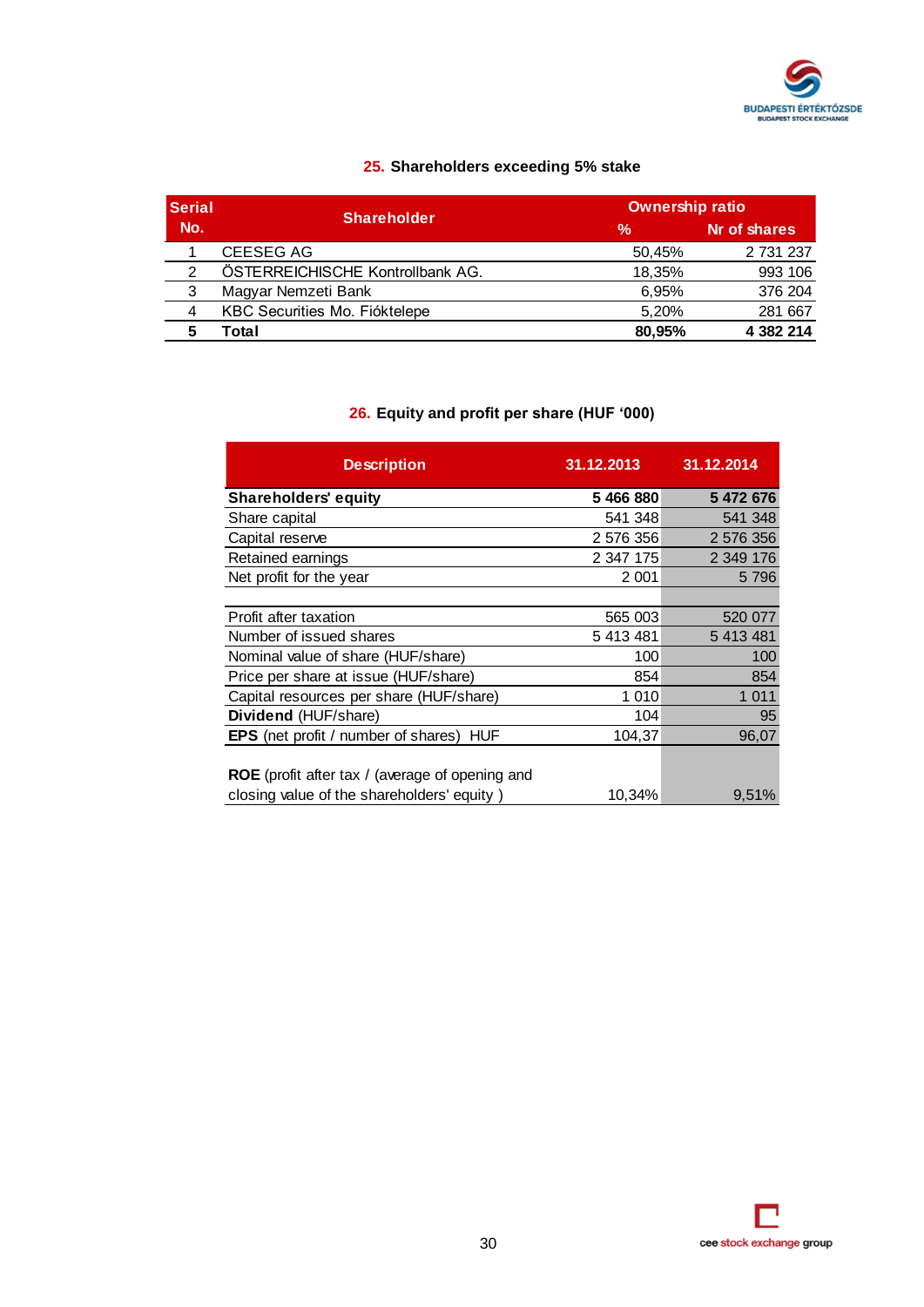

### **27. The financial, asset and income position**

The following indices show the development of the financial, asset and income situation of the Stock Exchange.

|                                   | 2013           |     |         | 2014              | <b>Index</b> |           |
|-----------------------------------|----------------|-----|---------|-------------------|--------------|-----------|
| <b>Indices</b>                    | <b>HUF'000</b> |     |         | <b>HUF'000</b>    |              |           |
| Income to equity                  |                |     |         |                   |              |           |
| (retained earnings for the year / | 2 0 0 1        |     | 0,04%   | 5796              | 0,11%        | 189,35%   |
| equity)                           | 5 466 880      |     |         | 5 472 676         |              |           |
| Income to sales                   |                |     |         |                   |              |           |
| (retained earnings for the year / | 2 0 0 1        |     |         | 5796              |              |           |
| revenues from exchange            | 2 2 8 1 1 5 0  | $=$ | 0,09%   | 2 071 717<br>$=$  | 0,28%        | 218,94%   |
| activities)                       |                |     |         |                   |              |           |
| <b>Liquidity ratio</b>            |                |     |         |                   |              |           |
| (current assets - inventories/    | 1 004 943      |     |         | 725 261           |              |           |
| liabilities)                      | 664 075        |     | 151,33% | 614 291           | 118,06%      | $-21,98%$ |
|                                   |                |     |         |                   |              |           |
| Capital adequacy                  |                |     |         |                   |              |           |
| Equity                            | 5 466 880      |     |         | 5 472 676         |              |           |
| <b>Balance sheet total</b>        | 6 589 931      |     | 82,96%  | 6 250 646         | 87,55%       | 5,54%     |
|                                   |                |     |         |                   |              |           |
| Assets to income                  |                |     |         |                   |              |           |
| (retained earnings for the year / | 2 0 0 1        |     | 0,03%   | 5796<br>6 250 646 | 0,09%        | 205,38%   |
| balance sheet total)              | 6 589 931      |     |         |                   |              |           |
| Ratio of tangible assets          |                |     |         |                   |              |           |
| Tangible assets                   | 67 525         |     | 1,02%   | 59 627            | 0,95%        | $-6,90%$  |
| <b>Balance sheet total</b>        | 6 589 931      |     |         | 6 250 646         |              |           |
| <b>Ratio of current assets</b>    |                |     |         |                   |              |           |
| Current assets                    | 1 023 742      |     |         | 732 702           |              |           |
| Balance sheet total               | 6 589 931      |     | 15,53%  | 6 250 646         | 11,72%       | $-24,54%$ |
|                                   |                |     |         |                   |              |           |
| Ratio of equity and liabilities   |                |     |         |                   |              |           |
| Liabilities                       | 664 075        |     | 12,15%  | 614 291           | 11,22%       | $-7,59%$  |
| Equity                            | 5 466 880      |     |         | 5 472 676         |              |           |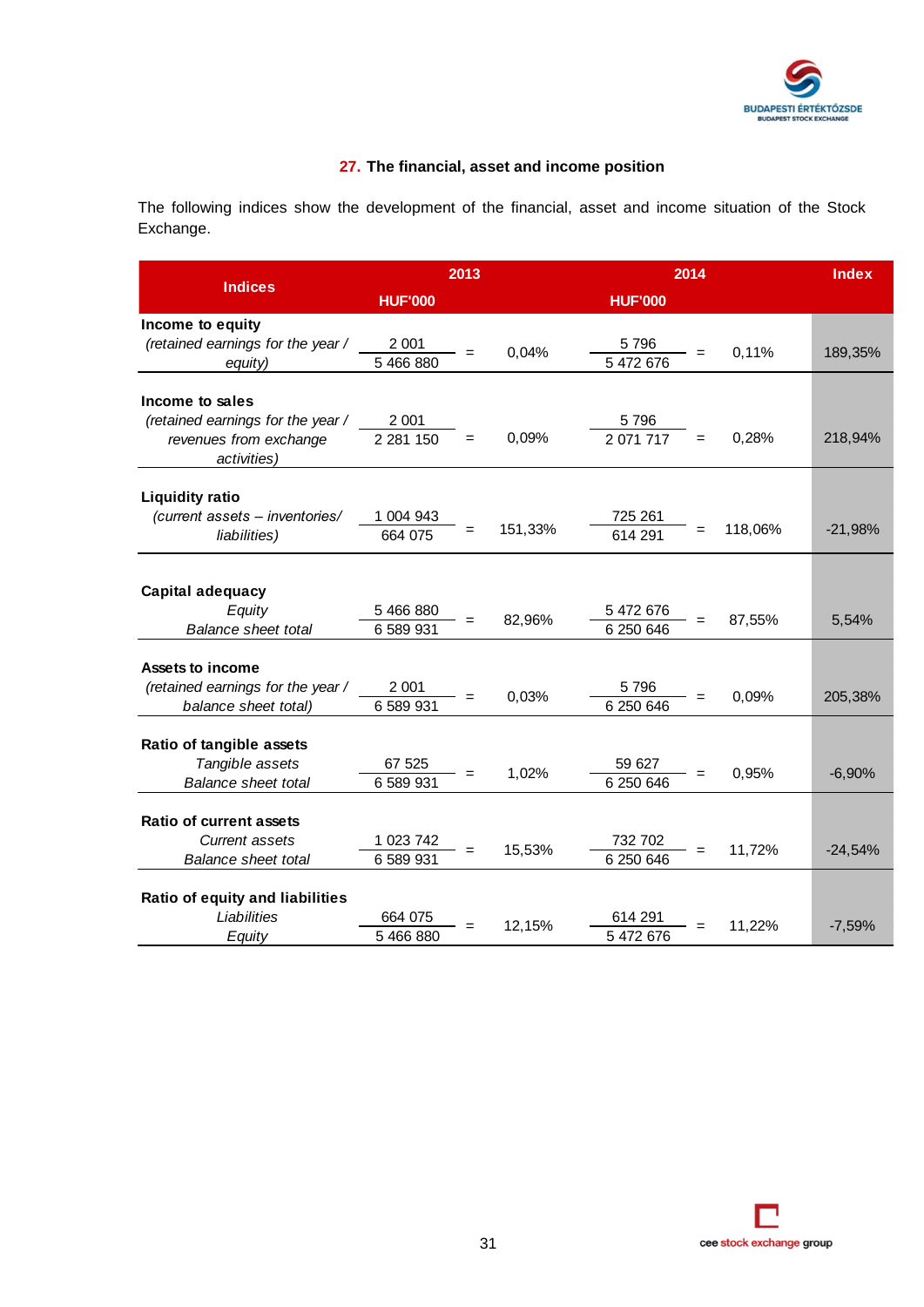

### **28. EBITDA statement HUF'000**

| <b>Description</b>                                                | 31.12.2013    | 31.12.2014  |
|-------------------------------------------------------------------|---------------|-------------|
| Operating revenues + transferred service                          | 2 2 8 1 1 5 0 | 2 0 71 71 7 |
| Other income                                                      | 70 805        | 37 195      |
| Extraordinary profit                                              | 0             | $\Omega$    |
| <b>Total revenue</b>                                              | 2 351 955     | 2 108 912   |
| Operating costs and expenses without depreciation                 | 1 473 965     | 1 266 990   |
| <b>Earnings before interest and taxes</b>                         | 877 990       | 841 922     |
| Depreciation                                                      | 49 857        | 67 642      |
| Subsidies of certain team sports/performing arts<br>organizations | 30 000        | 11 4 25     |
| Income from financial activities                                  | 18 344        | 29 807      |
| Bank tax                                                          | 179 263       | 179 263     |
| Corporate tax                                                     | 29 858        | 53 748      |
| Local community business tax                                      | 42 353        | 39 574      |
| PROFIT AFTER INCOME TAX                                           | 565 003       | 520 077     |
| Dividend                                                          | 563 002       | 514 281     |
| <b>NET PROFIT FOR THE YEAR</b>                                    | 2 001         | 5796        |

### **29. Development expenses (HUF '000)**

| No. | <b>Description</b>                | 31.12.2013 | 31.12.2014 |
|-----|-----------------------------------|------------|------------|
| 1.  | <b>Trading system</b>             | 38 2 25    | 104        |
| 2.  | Security system basic investments | 2 2 2 8    | 6 0 5 0    |
| 3.  | Data sales                        | 1 7 3 5    | 1 306      |
| -4. | <b>BSE internal developments</b>  | 9 3 6 9    | 28 207     |
| 5.  | <b>Non-IT investments</b>         | 19 662     | 1571       |
|     | TOTAL                             | 71 219     | 37 238     |

Development expenses do not include VAT.

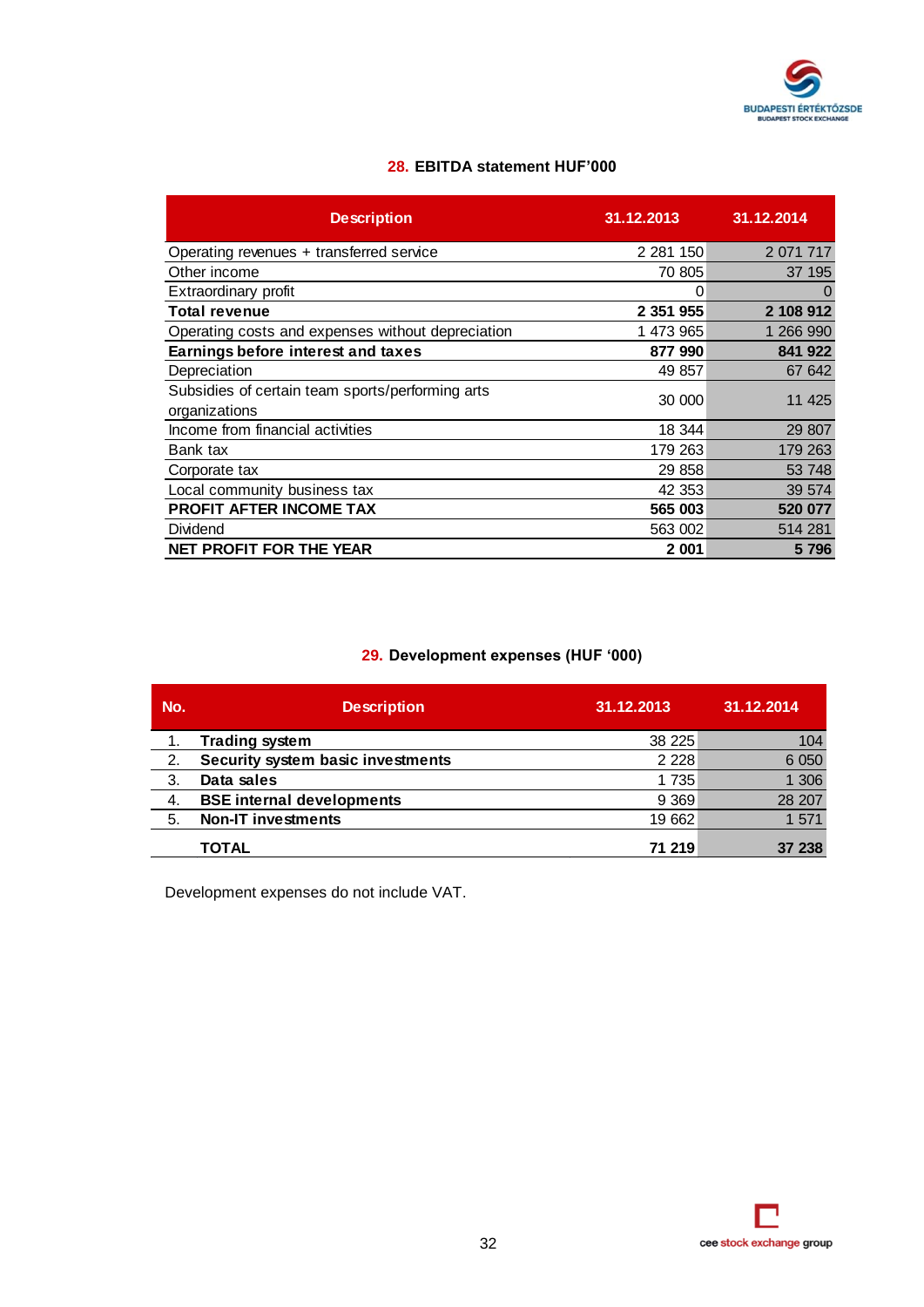

### **30. Cash flow (HUF '000)**

|      | No.            | <b>Description</b>                                                          | 31.12.2013     | 31.12.2014     |
|------|----------------|-----------------------------------------------------------------------------|----------------|----------------|
| Ι.   |                | Cash flows from ordinary activities (Operating cash flow,                   | 191 210        | $-47238$       |
|      |                | rows 1-15)                                                                  |                |                |
|      | 1              | Profit/loss before taxation                                                 | 594 861        | 573 825        |
|      | $\mathbf{2}$   | <b>Booked amortisation</b>                                                  | 49 857         | 67 642         |
|      | 3              | Booked impairment and reversal                                              | 11 675         | 10 080         |
|      | 4              | Difference between the allocation and use of provisions                     | $-20859$       | 1511           |
|      | 5              | Income from the sales of fixed assets                                       | $-147$         | $\Omega$       |
|      | 6              | Changes to trade payables                                                   | 11 348         | 13722          |
|      | $\overline{7}$ | Changes to other current liabilities                                        | $-5548$        | $-33936$       |
|      | 8              | Changes to accrued expenses and deferred income                             | 100 909        | $-293786$      |
|      | 9              | Changes to trade debtors                                                    | $-11634$       | 134 469        |
|      | 10             | Changes to current assets (excluding trade debtors, cash<br>and securities) | 99 853         | 31 186         |
|      |                | 11 Overdue written off receivables                                          | $\mathbf 0$    | $\mathbf 0$    |
|      |                | 12 Securities                                                               | $\overline{0}$ | $\overline{0}$ |
|      |                | 13 Changes to prepaid expenses and accrued income                           | $-46245$       | 16 078         |
|      |                | 14 Taxes paid and payable                                                   | $-29858$       | $-53748$       |
|      |                | 15 Dividends approved                                                       | -563 002       | $-514281$      |
| П.   |                | Cash flows from investment activities (rows 16-17)                          | $-399919$      | $-35423$       |
|      |                | 16 Acquisition of fixed assets                                              | -46 785        | $-37238$       |
|      |                | 17 Sales of fixed assets                                                    | 6866           | 1815           |
| III. |                | Cash flows from financial activities (rows 18-23)                           | 1 373          | $\bf{0}$       |
|      |                | 18 Loans drawn                                                              | $\mathbf 0$    | $\Omega$       |
|      |                | 19 Cash received definitively                                               | 0              | $\mathbf 0$    |
|      |                | 20 Bond repayment                                                           | 0              | $\mathbf 0$    |
|      |                | 21 Loan repayment                                                           | 0              | $\mathbf 0$    |
|      |                | 22 Cash transferred definitively                                            | $\mathbf 0$    | $\mathbf 0$    |
|      |                | 23 Housing loan repayment                                                   | 1 373          | $\Omega$       |
| IV.  |                | Changes to cash flows (rows +-, l. +-, ll. +- III.)                         | 152 664        | $-82661$       |
|      |                | Opening                                                                     | 514 812        | 667 476        |
|      |                | Closing                                                                     | 667 476        | 584 815        |
|      |                | Securities at the end of the year (in HUF)                                  | $\mathbf 0$    | $\Omega$       |
|      |                | Cash at the end of the year (in HUF)                                        | 667 476 394    | 584 815 491    |
|      |                |                                                                             | 667 476 394    | 584 815 491    |



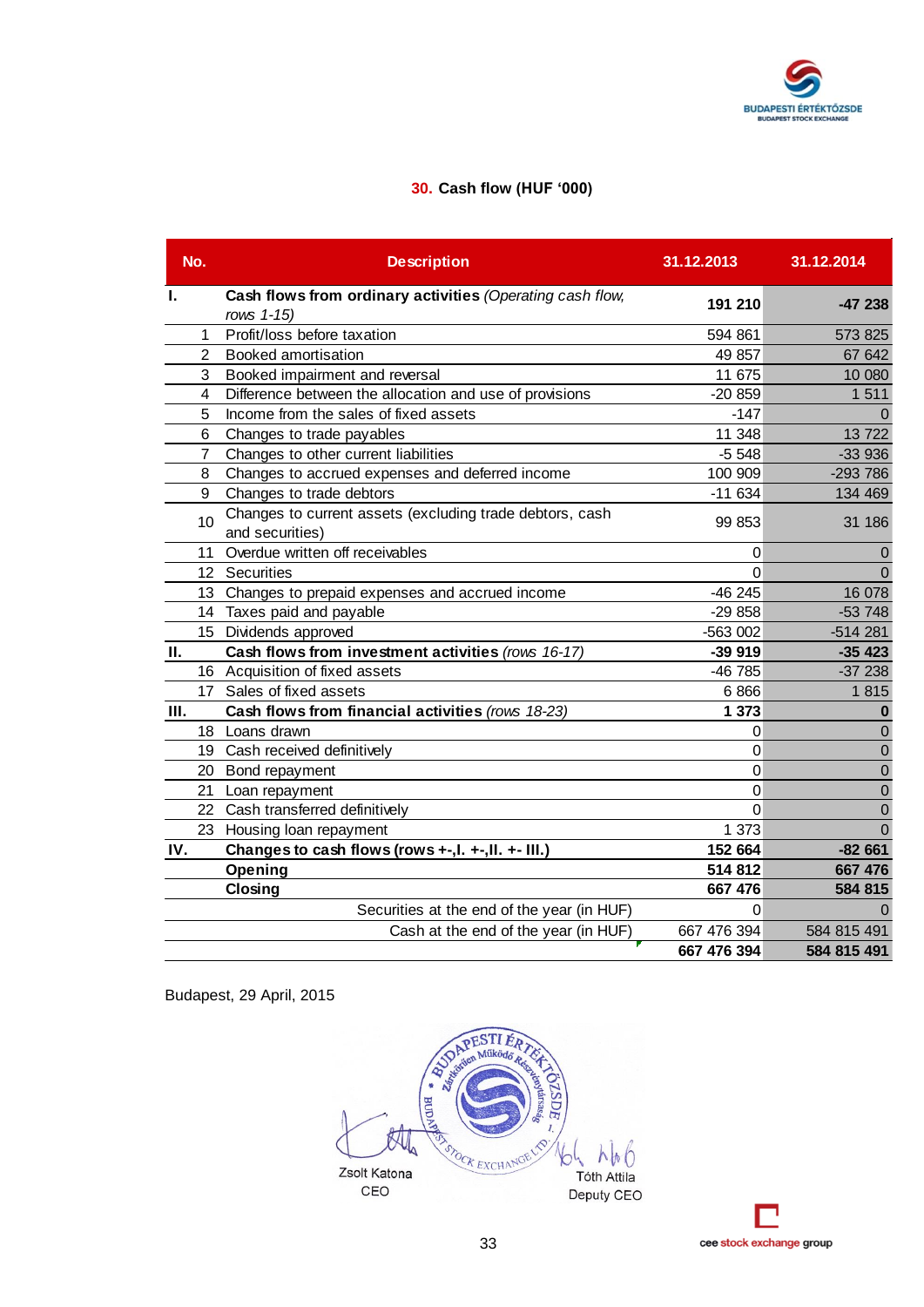



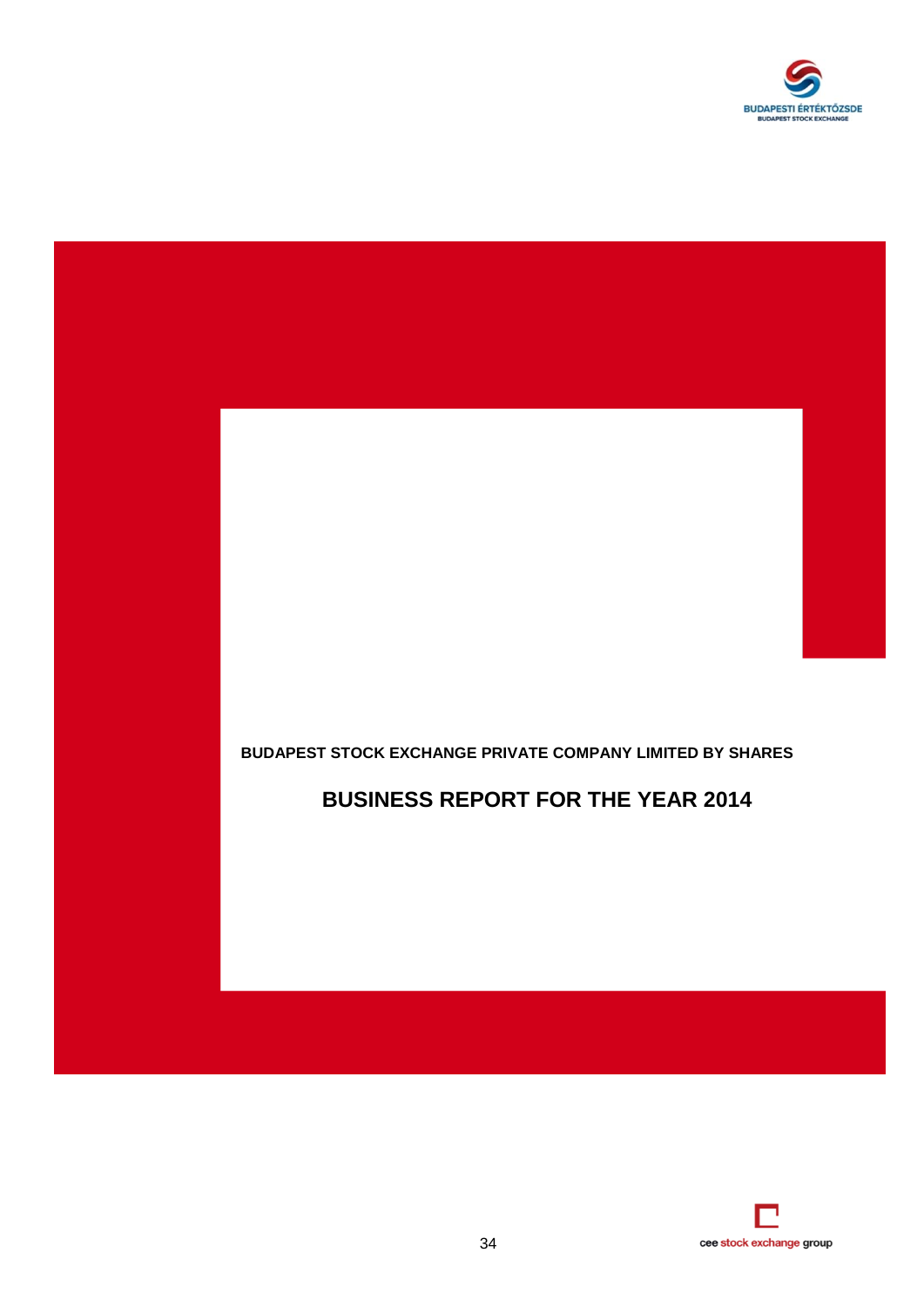

### **The Budapest Stock Exchange**

The Budapest Stock Exchange (BSE), as a key participant of the domestic financial and capital market, provides market participants with the possibility of raising capital, at the same time offering a wide variety of investment instruments for investors. It is the BSE's mission to help the Hungarian economy to become stable and independent, and to continuously improve the financial culture of the nation and the corporate sector.

As the successor to the first Hungarian stock exchange which was established 150 years ago in 1864, the Budapest Stock Exchange plays a decisive role in the capital markets of both Hungary and the Central European region. Thanks to the dynamic development following the re-establishment in 1990, the BSE serves issuers, traders and investors from all over the world at the highest level of service, corresponding with the standards of the most advanced markets.

In the past two and a half decades, the Budapest Stock Exchange has become the most innovative market of the region: it was the first to introduce options and futures trading, the first in the region to list Exchange Traded Funds (ETFs), and was one of the firsts in Europe to use – as provided by KELER – the Central Counterparty (CCP) service, which is fundamental and critical to the safety of settlements. Today, the BSE offers investors the widest range of products in the region. In addition to the traditionally most popular equity and debt securities, the selection also includes investment funds and structured products, as well as foreign equities. On the derivatives market, alongside with futures and options products based on individual stocks, the BSE operates a currency market, which has the highest turnover in Europe, and it also runs a commodities market, which is unique in the region.

In 2010 the Budapest Stock Exchange became a member of the CEE Stock Exchange Group, which has a 50.45% stake in the BSE, a 100% stake in the Vienna and Ljubljana Stock Exchanges, and a 92.74% stake in the Prague Stock Exchange.

The CEE Stock Exchange Group accounts for nearly 40% of the market capitalization and equities turnover in Central and Eastern Europe, therefore it is considered to be the largest stock exchange group in the region. There are altogether 233 companies listed on the four stock exchanges, nearly 170 local, regional and international banks and brokerages participate in trading, and 289 service providers ensure the publication of data worldwide.

As part of the CEE Stock Exchange Group and with the use of the common trading platform XETRA®, the BSE gains access to the network system and the know-how of the exchange group, and can benefit from exploiting group synergies.

### **Overview of 2014**

Xetra, the new trading system introduced in December 2013, has been providing a stable framework for conducting capital market transactions and extended access to other European markets for more than a year. As of May 2014, Société Générale, one of Europe's largest banks, joined the BSE's equities section as another positive impact of the new trading system. Furthermore, Merrill Lynch International became trading member of BSE's debt securities section in June 2014.

An important technical development of 2014 was the reduction of the equity settlement cycle from three to two days (T+2 instead of T+3). This step was in line with European tendencies.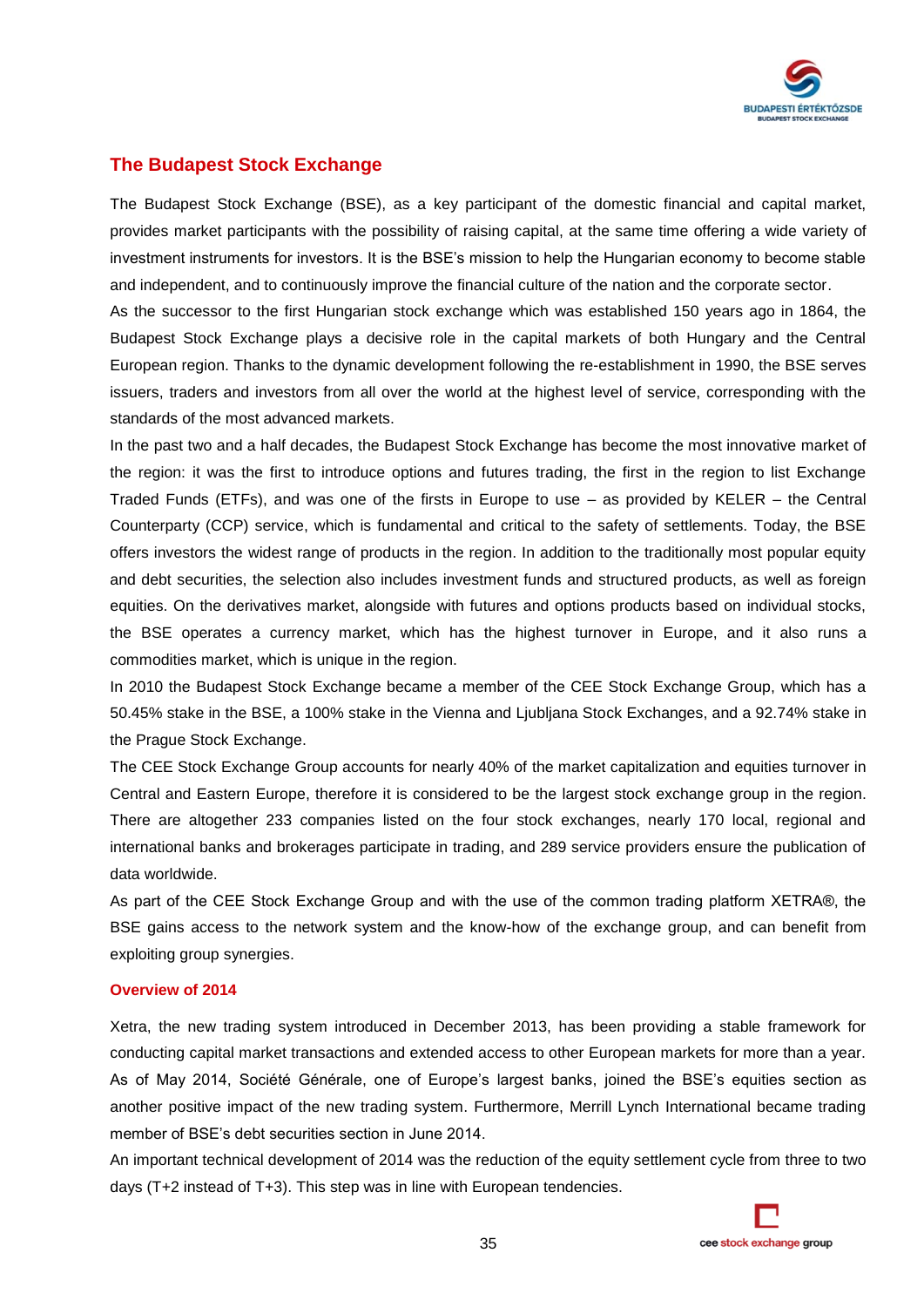

IPO activity was still modest during 2014 as the BSE had only one initial public offering (IPO: Norbi Update Lowcarb) with a value of HUF 823 million. Moreover, other transactions of equities resulting from capital increase were conducted on 13 occasions among BSE-listed companies, the value of which totalled HUF 9.1 billion, HUF 6.7 billion of which were accounted for solely by the transaction of OPIMUS. From among previously listed companies, Optisoft, Pannonflax and TCB left the Budapest market.

### **Market tendencies**

In 2014, the key European and American stock exchange indices jumped to historic highs. The performance of Western markets did not affect our region; the Russia-Ukraine crisis kept investors away, as a result of which the BUX Index closed last year with a 10.3% drop. The BUX Index ranged between 16,140 and 19,596 points, which represented a considerably wider range than in the previous year (Figure 1). Also, the CETOP20 Central European Blue Chip Index only neared the bottom of the 2013 closing level.



**Figure 1: Relative performance of indices in 2014 (EUR)**

Source: BSE, STOXX.com

Despite the positive performance of Western European indices, the turnover of many stock exchanges declined all over Europe, including Hungary. According to FESE statistics, the EUR turnover of the BSE declined by 23.4% in 2014. The decline in turnover was not unique in the region: periodic turnover in the CEE region, including Warsaw, did not reach the 2013 level. There was a 15.4% turnover growth on a pan-European level but, due to its geographic location, our region was more severely hit by negative geopolitical events than other countries.

As a result of the domestic monetary policy, the base rate dropped to a historic low, which may divert residential savings towards stock exchange investments in the near future for a higher expected return.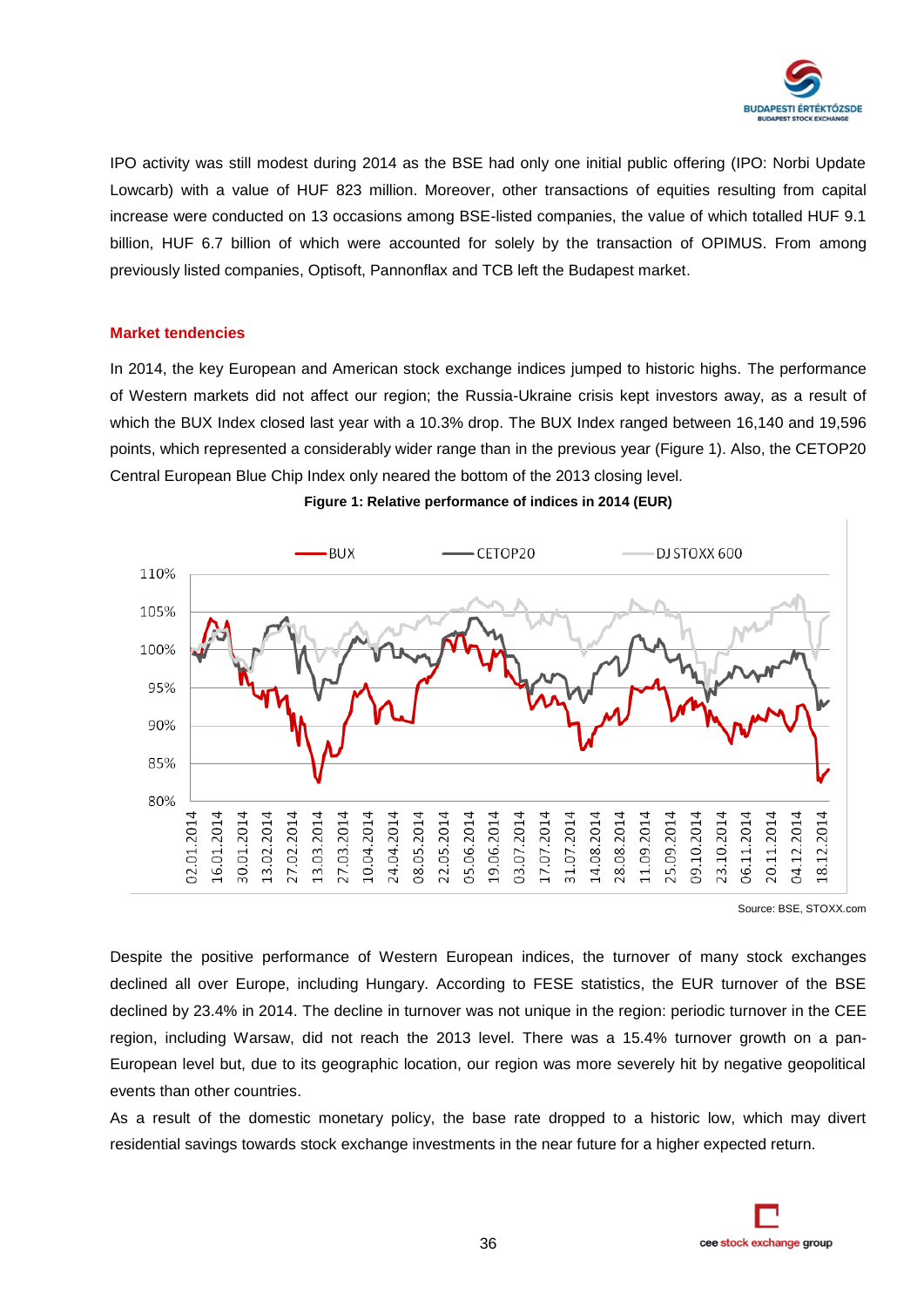

### **Key indicators 2006 – 2014**



### **Figure 2: Average daily equity turnover (bn HUF) Figure 3: Equities market capitalization (bn HUF)**









Source: BSE

### **Cash market**

The Budapest Stock Exchange is the centre of secondary market trading of Hungarian securities: shares and bonds issued by domestic companies reach the highest liquidity in Budapest. Some Hungarian stocks are double-listed on other exchanges in the world, such as London, Frankfurt or Warsaw, however in all cases investors' attention remains focused on the Budapest market, and the majority of transactions are concluded on the BSE's market.

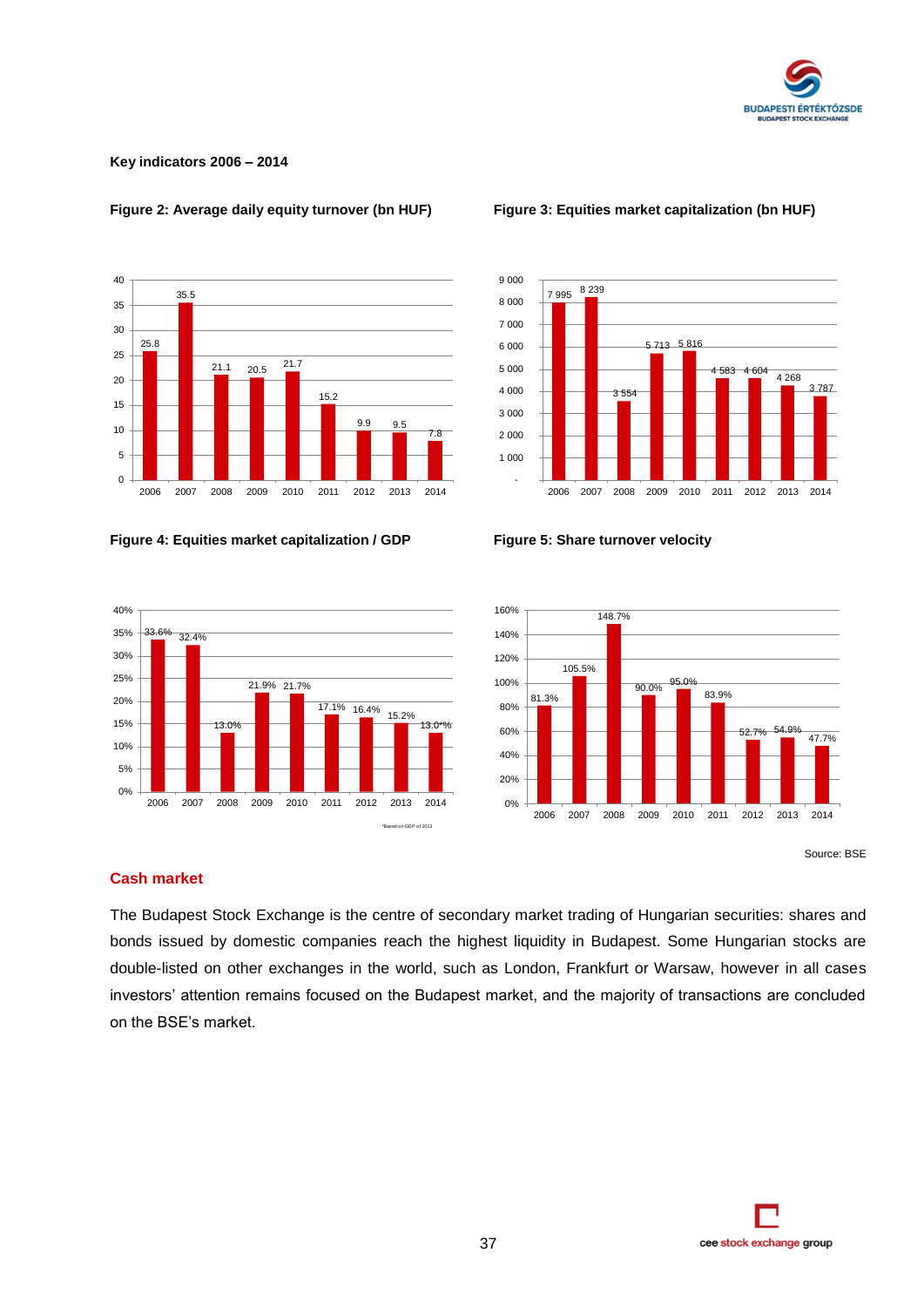



### **Figure 6: BSE's share in trading Hungarian equities, 2014**

Cash market capitalisation amounted to EUR 62.4 billion by the end of 2014, of which the equities market accounted for EUR 12 billion.

With its daily average turnover of HUF 7.8 billion, the Budapest market still ranks among the most prominent stock exchanges of the region, following Warsaw and Vienna. Just like in previous years, the equities section accounted for almost the entire spot market turnover (99.9%). Trading in certificates and warrants was slightly less active than in earlier years, but they continued to be popular products with their average daily turnover of EUR 0.7 million. At the end of 2014, 113 structured products have been tradable, thanks to the continuously expanding range of warrants where, as a novelty, investors could reach products based on the BUX index and USD denominated instruments as well.



### **Figure 7: Turnover on the equities cash market in 2014 (HUF based)**

Source: BSE

The number of transactions concluded on the cash market approached a monthly average of 114 thousand in 2014, with an average trade value of more than HUF 1.4 million.

As it can be seen on Figure 8, the vast majority of the equities market turnover is still concentrated in the four blue-chips, similarly to previous years. After the delisting of EGIS shares, almost their entire trading weight shifted to the trading of OTP, which had a 58% share in trading.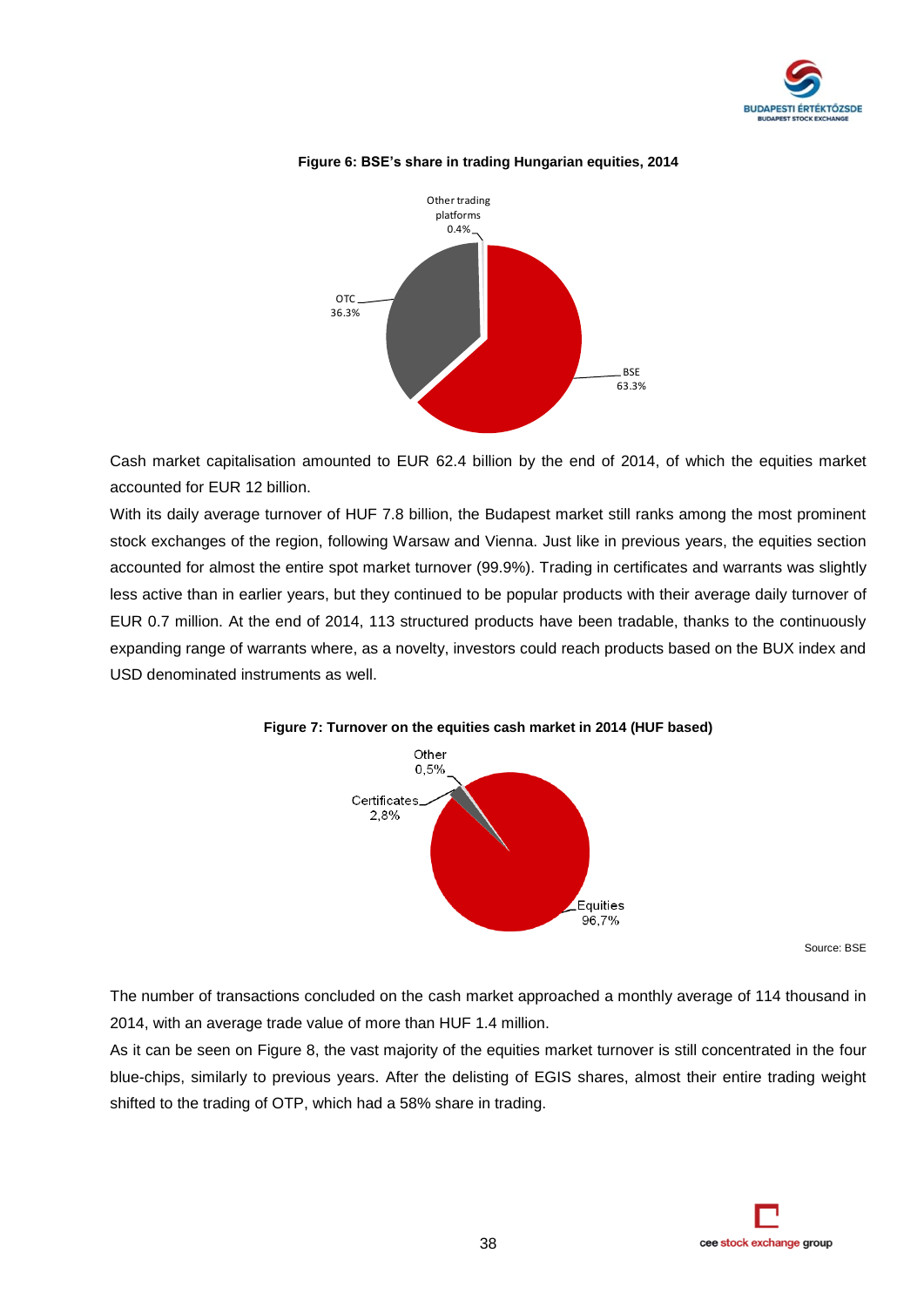



Source: BSE

The investor structure of the equities market underwent no significant change compared to 2013: the proportion of foreign investors increased slightly, while the activity of households decreased. Domestic retail investors still played an important role and they preferred to make their trades through online platfroms.

### **Derivatives market**

On the BSE's derivatives market, investors generated a turnover of HUF 2,445 billion in 2014, which resulted in a 3% decline as compared to the previous year. In accordance with the turnover of the cash market, the performance of futures and index futures proved to be weaker within the product group. The turnover of derivative foreign currency products increased as compared to the previous year, by 4% in the case of currency futures and by 43% in the case of currency options. The investor structure of trading derivatives changed slightly compared to 2013, but almost half (43%) of the turnover was generated by domestic retail investors during the first 8 months of 2014.

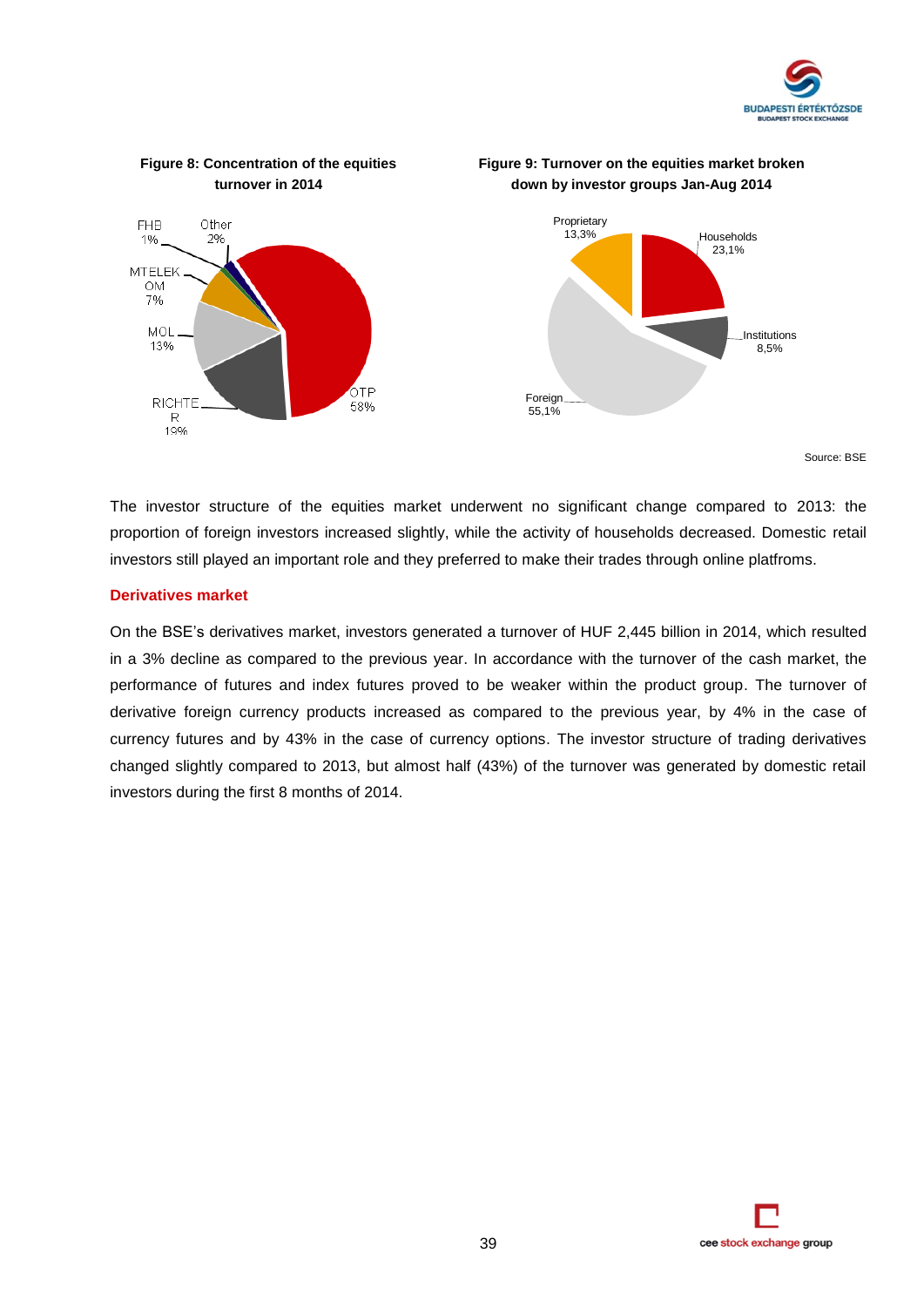



### **Figure 10: Breakdown of derivatives market turnover at value by underlying products (2014)**

Source: BSE

### **Commodities market**

Commodity market turnover at stock market value dropped by 28.7%; which means 20.2% less contract traded compared to 2013.

### **BETa Market**

The average daily turnover of the 23 foreign equities available at the BÉTa market reached HUF 17.9 million in 2014, which means a 16% increase in comparison to 2013. The BÉTa turnover of Commerzbank doubled as compared to 2013, accounting for 44% of BÉTa's annual turnover of HUF 4.4 billion. The share of Nokia, which used to generate the second highest turnover, dropped from 19% to 2%. The total value of transactions made with Santander and Lufthansa shares showed an outstanding fourfold increase, along with the 330% turnover growth of Adidas.

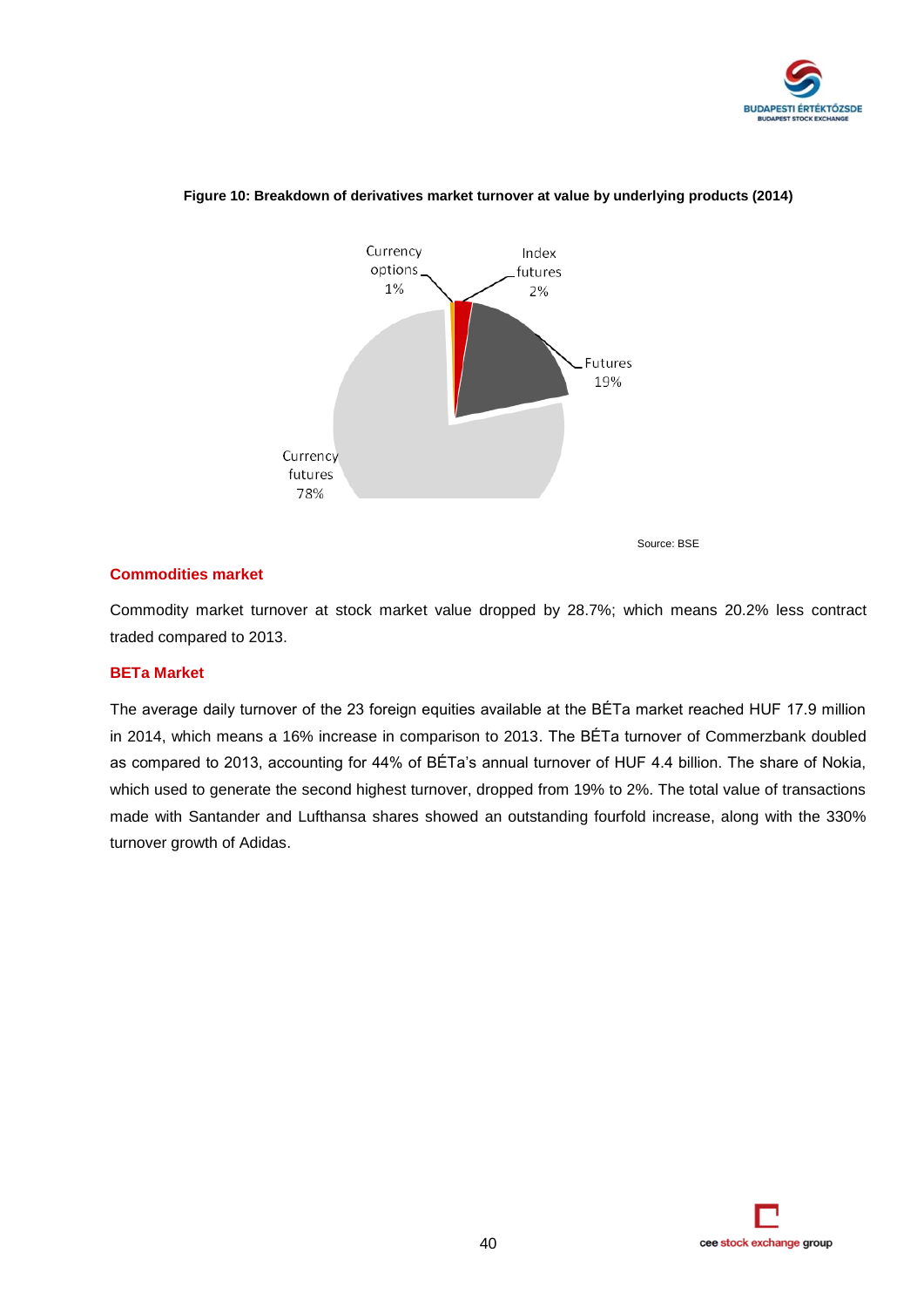

### **New listings and products on the BSE's markets**

As from 2014, the ordinary shares of Norbi Update Lowcarb can be traded on the Equities Standard Market with a value exceeding HUF 800 million. The shares of OPTISOFT and of TC Befektetési were removed from the product list while in the case of PANNON-FLAX, the general meeting decision on winding-up has lead to delisting.

On the investment notes market, the number of new listings remained high; during the year, the investment notes of 46 investment funds were listed of which 36 were closed-end and 10 were open-end funds. The volume of open-end funds increased nearly threefold by listing the funds of Concorde Asset Management and OTP Fund Management.

On the debt securities market, as regards government debt securities, the number of listings increased by 28%, and the size of the securities series listed increased by nearly 44% compared to the previous year. In the case of mortgage bonds, the volume decreased by nearly 9% due to the expected but unrealized listings of FHB Mortgage Bank and OTP Mortgage Bank, and also the maturity of some security series. Regarding the corporate bonds market, the number of listings dropped by nearly 27% but that was offset by a decrease in the number of maturities during the year, therefore the total volume listed remained on level with the year in 2013. An traditional bond issuer, Raiffeisen Bank, has returned to the BSE.

In 2014, the selection of underlying products of structured products issued by Erste AG widened, and the popularity of certificates and warrants further increased. The number of listings has grown significantly: compared to 140 listings in 2013, 157 new structured products were introduced into trading in 2014.

There were no new registrations on the BETa Market in 2014, however, as a result of the FIAT-Chrysler merger, the shares of FIAT were de-registered. Therefore, at the end of the year, the shares of 22 European large companies could be traded on this MTF platform operated by the Budapest Stock Exchange.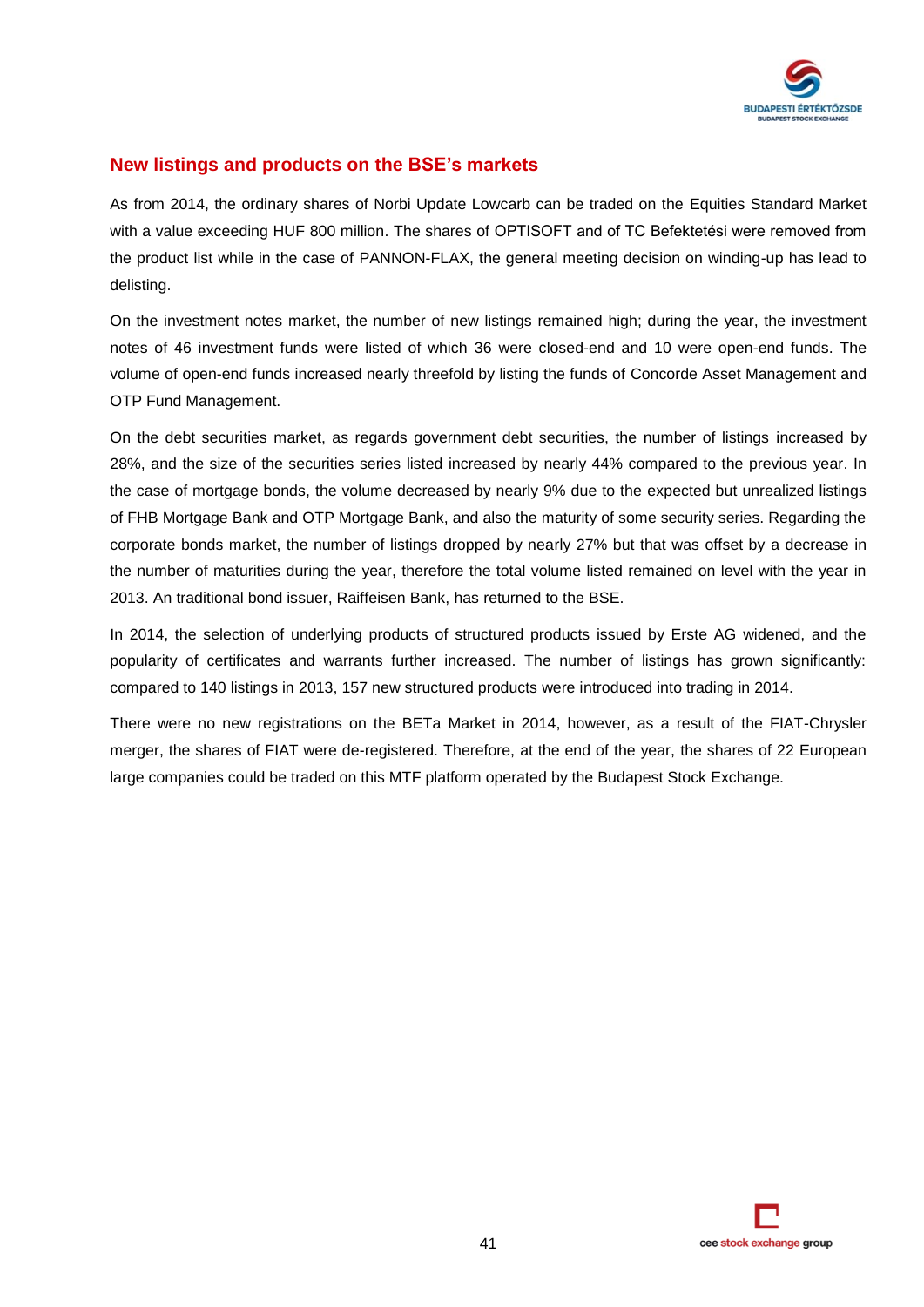

### **Information services**

In 2014 the Market Data revenue of the BSE increased by 2% to 2.353 million EUR. The number of contractual vendor partners increased by 7 to a total of 81 partners.



### **Figure 11: Annual revenue 2006-2013 in EUR (excluding audit revenue)**

The number of the non-professionals decreased by 10%, while the number of professional increased by 1%. The decline of the total end-user number is 6%.

In December 2014 a total number of 9041 private investors and 6130 professional end-users have been reported.

### **Corporate social responsibility**

2014 marked a major anniversary for the Hungarian capital market, as the Hungarian stock exchange started its operation exactly 150 years ago, in 1864. In honour of this jubilee, the BSE held a special charity auction at the Hungarian National Gallery on 17 June. The result of the auction exceeded initial expectations, as bidders paid nearly HUF 17 million for the memorabilia of the 22 offerors. The auction featured valuable and unique relics offered by János Áder, President of Hungary and main patron of the auction, along with other public officers and prominent personalities related to the capital market. The BSE offered the entire income of the auction for the cause of developing national financial culture, to Pénziránytű Foundation, and the Foundation of the Department of Finance of the Budapest Corvinus University.

Similarly to previous years, the BSE placed strong emphasis on the development of the Hungarian financial culture. The stock exchange finds it important that youngsters become familiar with financial affairs at the earliest age possible, thus the BSE participated in the organization of PénzSztár, the national finance and economics competition for high school students. In the spirit of raising awareness about financial affairs, the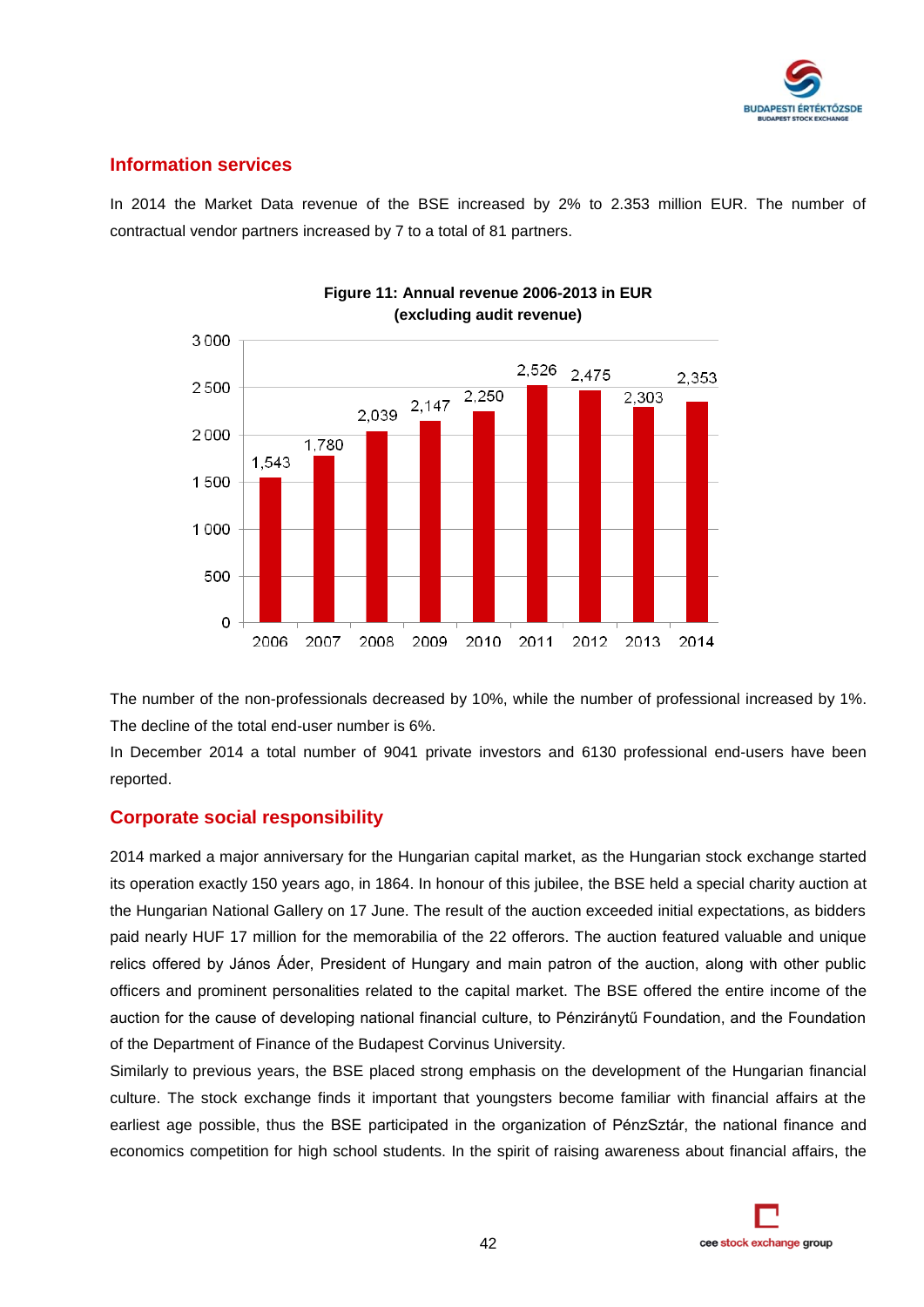

BSE's experts gave presentations to Hungarian and foreign students, as well as private investors for free on several occasions.

### **Organization**

At the Budapest Stock Exchange on December 31, 2014 the number of staff was 45 decreasing from 52 in 2013. The number of active staff was 45, of which 40 persons are in full time and 5 persons work 6 hours a day. The number of full-time equivalents were 44. The number of employees leaving the company was 9 and the number of joining was 2.

### **Shareholder structure**

Since 2010 the Budapest Stock Exchange is a member of the CEE Stock Exchange Group, which has a 50.45% stake in the BSE, a 100% stake in the Vienna and Ljubljana Stock Exchanges, and a 92.74% stake in the Prague Stock Exchange.

Domestic brokerage firms, Hungarian banks and listed companies act an important part in the shareholder structure of the BSE that guarantee to promote the continuous improvement of the financial culture of domestic companies and investors actively by the stock exchange.



### **Figure 12: Shareholder Structure of the BSE as of 31.12.2014**

### **Financial investments**

In accordance with legal provisions, the BSE invests its free liquid assets into bank deposits and government securities. In the balance sheet, investments were capitalised on historic costs. The BSE does not have debt, the company's liquid assets are stable, and liquidity risks are not to be reckoned with.